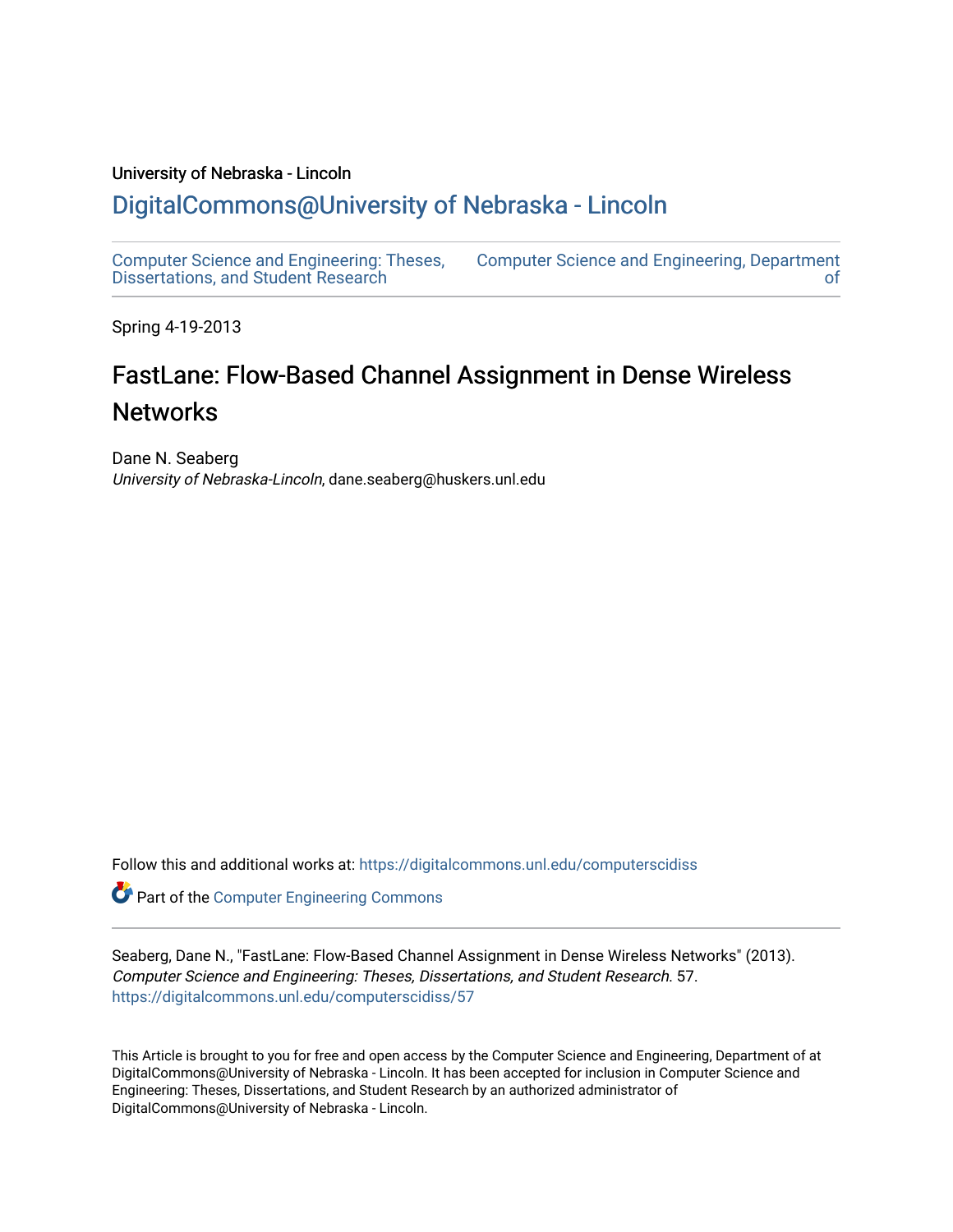#### FASTLANE: FLOW-BASED CHANNEL ASSIGNMENT IN DENSE WIRELESS NETWORKS

by

Dane Seaberg

#### A THESIS

Presented to the Faculty of

The Graduate College at the University of Nebraska

In Partial Fulfilment of Requirements

For the Degree of Master of Science

Major: Computer Science

Under the Supervision of Professor Ziguo Zhong

Lincoln, Nebraska

April, 2013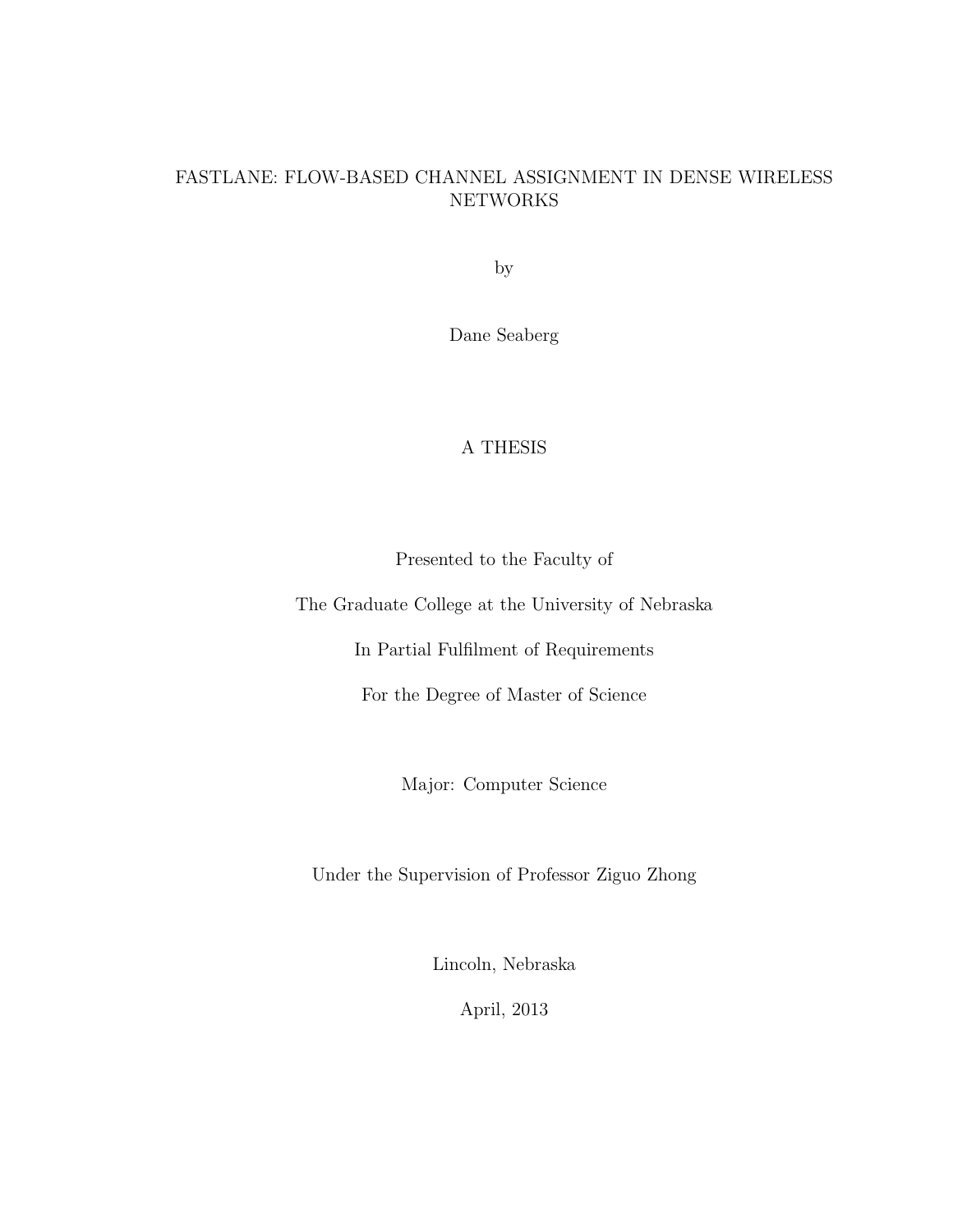# FASTLANE: FLOW-BASED CHANNEL ASSIGNMENT IN DENSE WIRELESS **NETWORKS**

Dane Seaberg, M. S.

University of Nebraska, 2013

Adviser: Ziguo Zhong

Wireless communication in dense networks is becoming more apparent and presents challenges in achieving reliable and near real-time communication. While some works have begun to address dense wireless networks, few address both reliability and latency. In this work we introduce FastLane, a method of flow-based channel assignment for dense wireless networks, which works to achieve reliable, near real-time communication in a dense environment with single-radio devices. FastLane uses an assignment mechanism that assigns channels at a flow-level granularity, rather than a tree-level or link-level granularity. Our scheme also takes into account channel quality and can adapt as the quality changes over time. We have created an extensive event-driven simulator to measure the performance of our design in terms of packet delivery rate and end-to-end delivery latency. In the simulation and evaluation we compare Fast-Lane to two state-of-the-art tree-level and link-level designs: RACNet and MMSN, respectively. Our results show considerable improvements of latency in even high densities while still achieving a comparable delivery rate.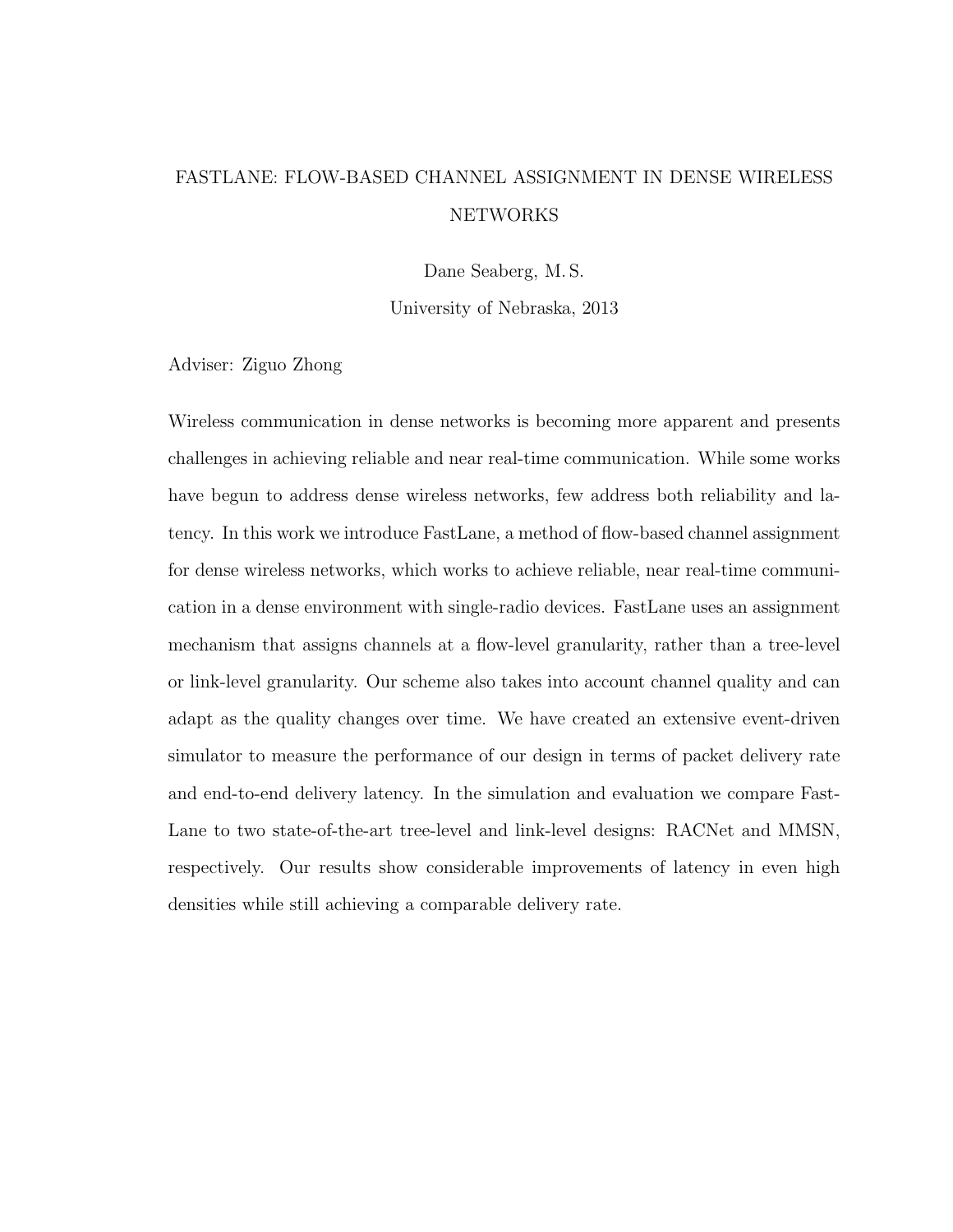### DEDICATION

I dedicate this thesis to my parents, for they are the ones who gave me the will to learn and supported me along each step of my journey.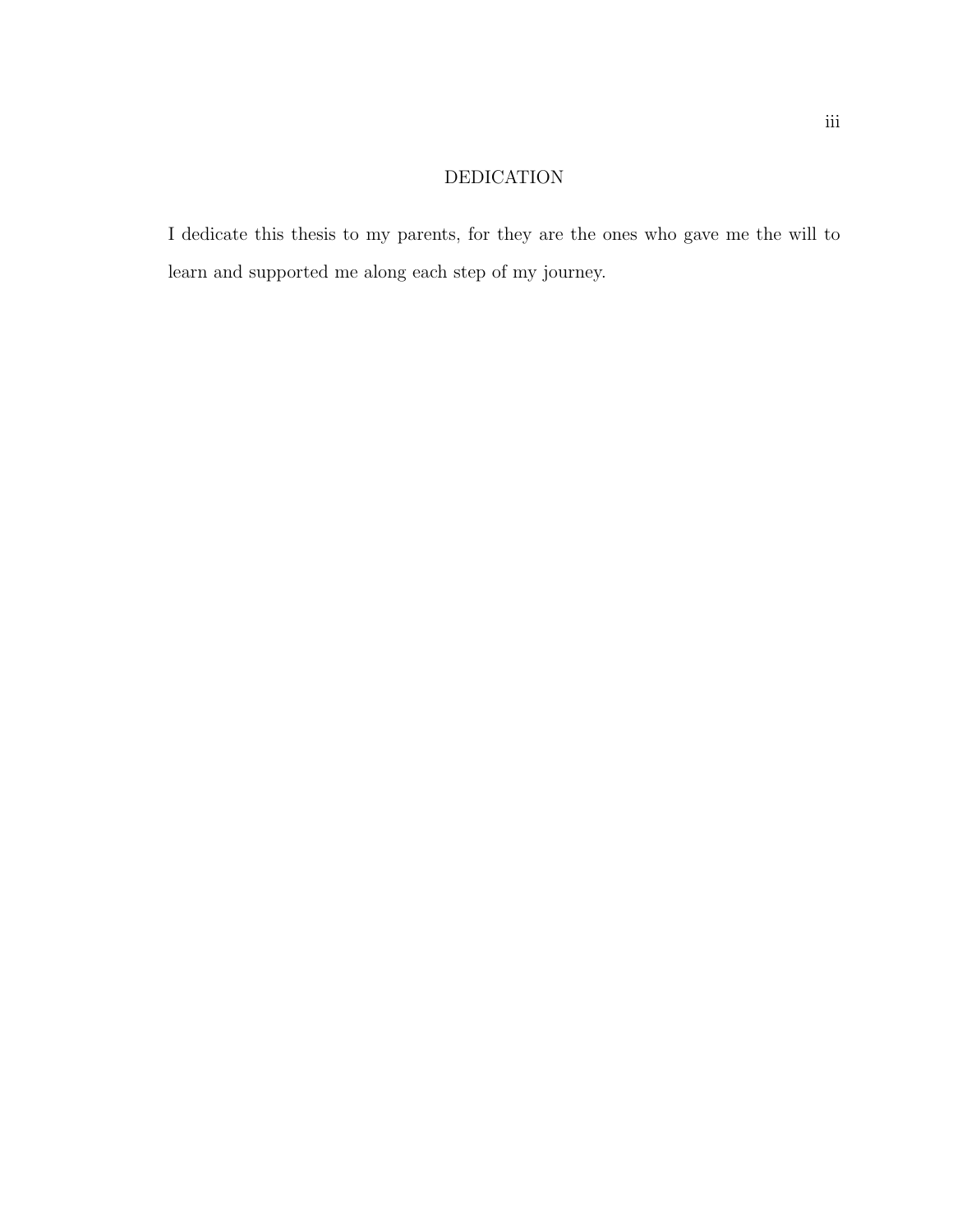#### ACKNOWLEDGMENTS

I want to acknowledge the contributions of my adviser, Dr. Ziguo Zhong, for guiding me along the way as I worked. He helped show me the process of conducing research, from finding a research problem to writing about my idea and evaluations. What I have learned from him I believe will help with my future endeavors.

My aknowledgements also extend to Dr. Mehmet Can Vuran and Dr. Lisong Xu for serving as my committee members and providing me with feedback on my work. Lastly, I would like to acknowledge my labmates, Hao Huang, Yaoxin Liang, and Jihoon Yun, for providing me with suggestions and advice toward my work.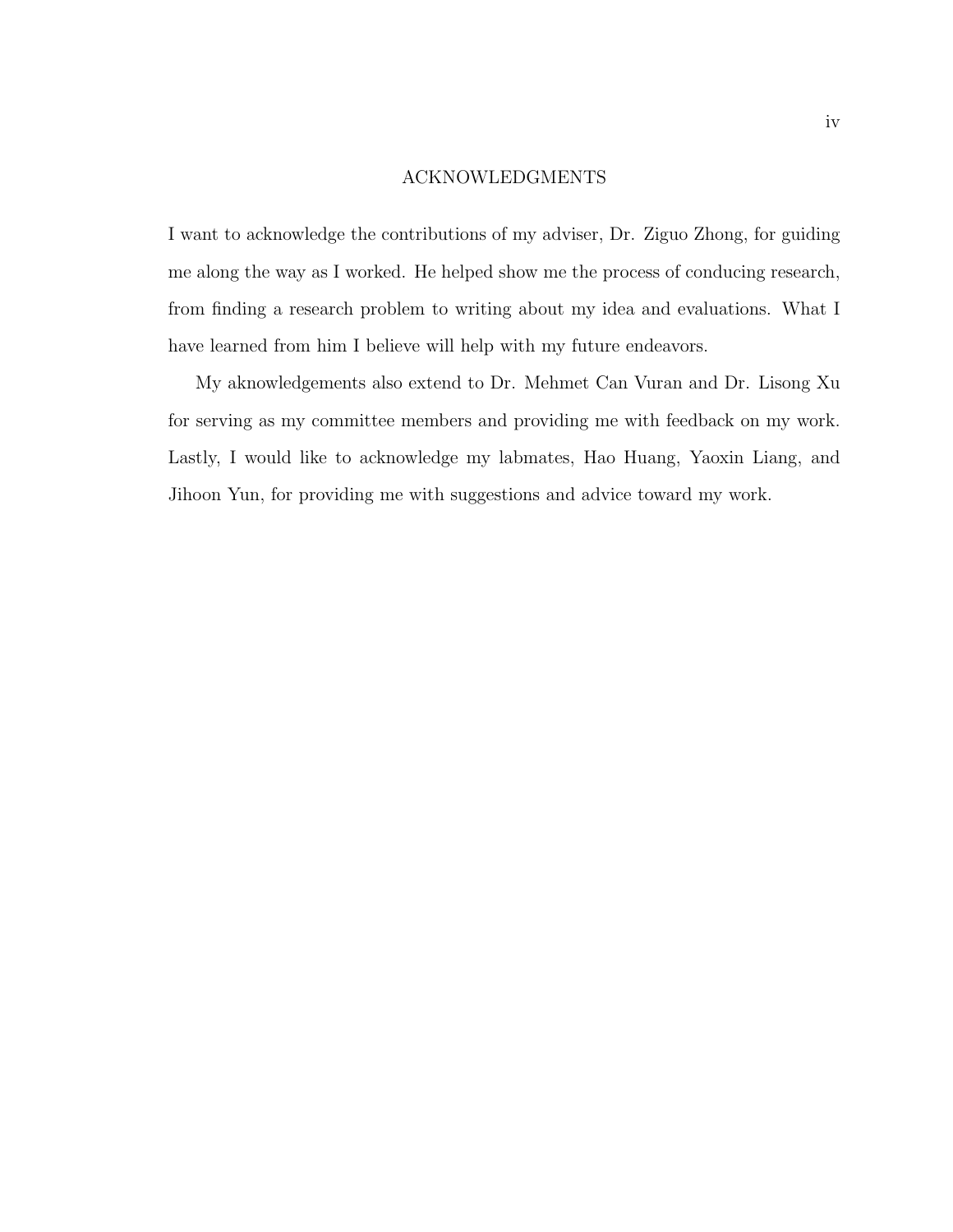# **Contents**

|                | Contents     |                     |                             |                         |  |
|----------------|--------------|---------------------|-----------------------------|-------------------------|--|
| $\mathbf{1}$   | Introduction |                     |                             |                         |  |
| $\bf{2}$       |              | <b>Related Work</b> |                             | $\overline{\mathbf{4}}$ |  |
|                | 2.1          |                     |                             | $\overline{4}$          |  |
|                | 2.2          |                     |                             | $\overline{5}$          |  |
|                | 2.3          |                     |                             | 6                       |  |
|                | 2.4          |                     |                             | 6                       |  |
| 3              | Design       |                     |                             |                         |  |
|                | 3.1          |                     |                             | 8                       |  |
|                | 3.2          |                     |                             | 10                      |  |
|                |              | 3.2.1               |                             | 10                      |  |
|                |              | 3.2.2               |                             | 11                      |  |
|                |              | 3.2.3               |                             | 13                      |  |
|                |              | 3.2.4               |                             | 16                      |  |
|                | 3.3          |                     |                             | 17                      |  |
| $\overline{4}$ |              |                     | <b>Simlation Evaluation</b> | 18                      |  |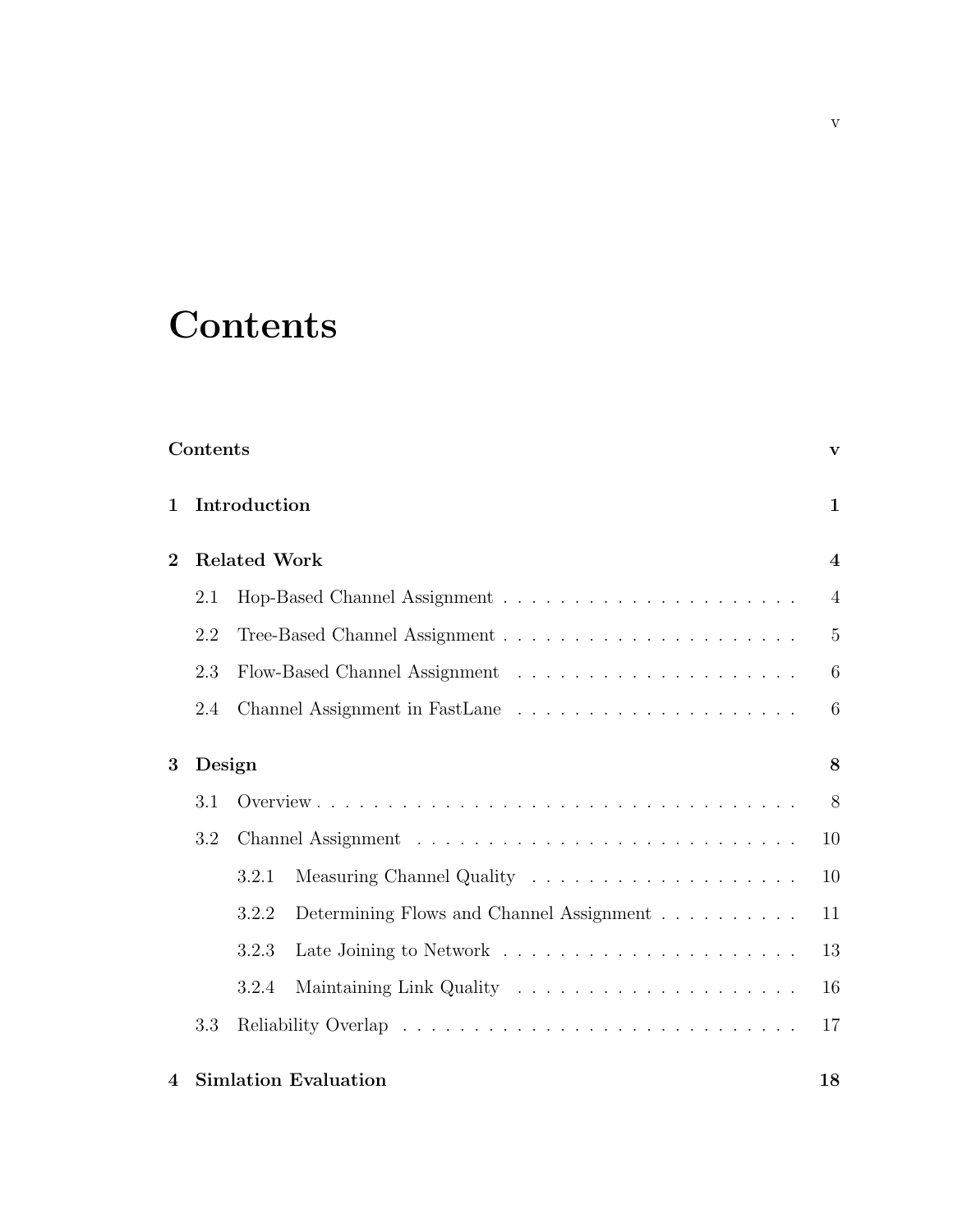|   | 4.1                       | 19                |                                |    |  |  |  |  |
|---|---------------------------|-------------------|--------------------------------|----|--|--|--|--|
|   |                           | 4.1.1             |                                | 19 |  |  |  |  |
|   |                           | 4.1.2             |                                | 20 |  |  |  |  |
|   |                           | 4.1.3             |                                | 21 |  |  |  |  |
|   | 4.2                       |                   | PDR Performance                | 22 |  |  |  |  |
|   |                           | 4.2.1             |                                | 23 |  |  |  |  |
|   |                           | 4.2.2             |                                | 24 |  |  |  |  |
|   |                           | 4.2.3             |                                | 24 |  |  |  |  |
|   | 4.3                       |                   |                                | 26 |  |  |  |  |
|   |                           | 4.3.1             | Effect on Packet Delivery Rate | 26 |  |  |  |  |
|   |                           | 4.3.2             |                                | 29 |  |  |  |  |
|   | 4.4                       |                   |                                | 30 |  |  |  |  |
| 5 |                           | <b>Discussion</b> |                                | 31 |  |  |  |  |
|   | 5.1                       |                   |                                | 31 |  |  |  |  |
|   | 5.2                       |                   |                                | 32 |  |  |  |  |
|   | 5.3                       |                   |                                | 33 |  |  |  |  |
|   | 5.4                       |                   |                                | 33 |  |  |  |  |
| 6 |                           | Conclusions       |                                | 36 |  |  |  |  |
|   | 6.1                       |                   |                                | 36 |  |  |  |  |
|   | 6.2                       |                   |                                | 36 |  |  |  |  |
|   | <b>Bibliography</b><br>38 |                   |                                |    |  |  |  |  |
|   |                           |                   |                                |    |  |  |  |  |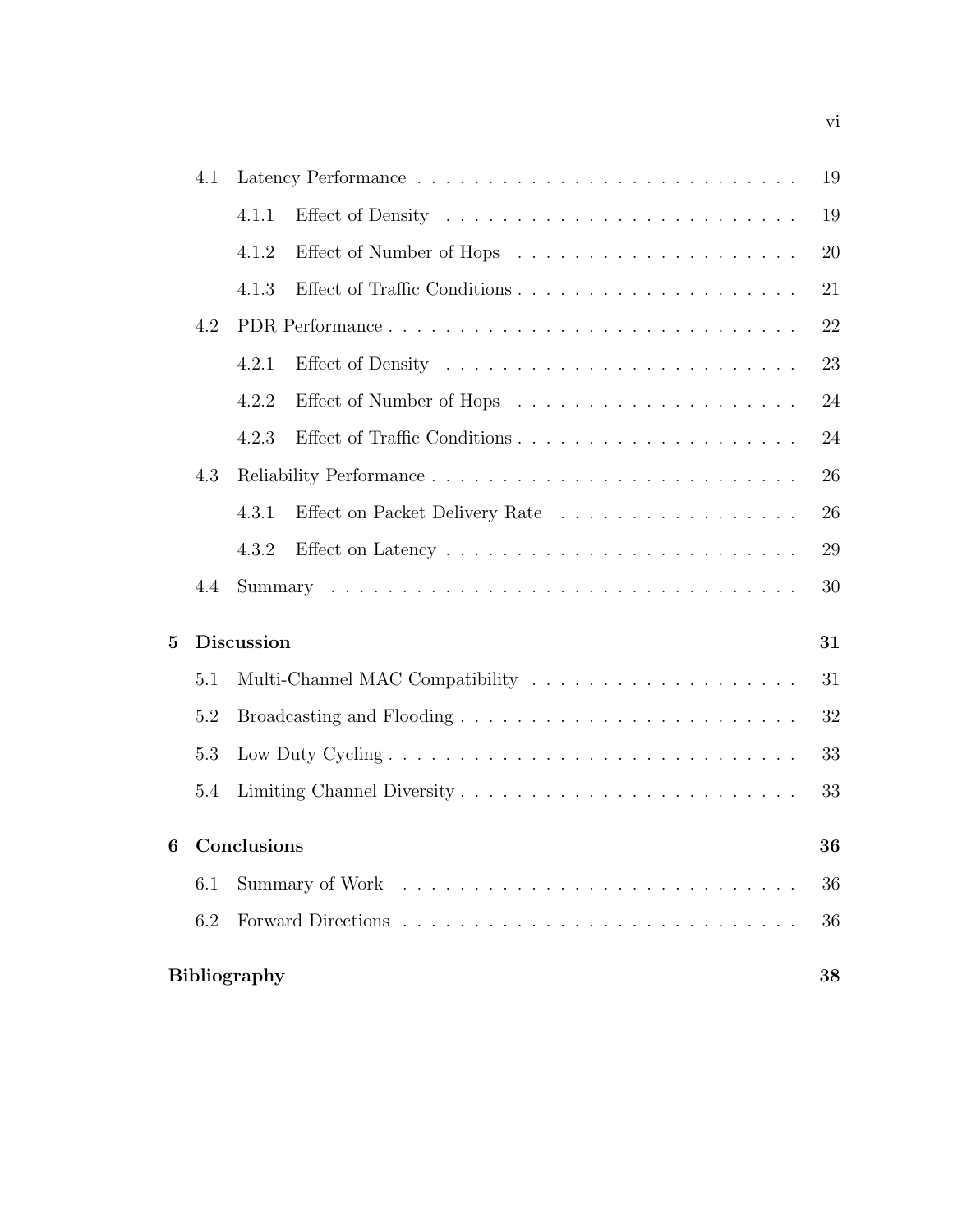# Chapter 1

# Introduction

Since the advent of wireless communication, wireless devices are becoming more and more pervasive and are beginning to present an issue of handling high density networks. Within the next few years, there is expected to be tens of billions of devices being networked and connected to the Internet [10]. This trend is due to the increasing availability and decreasing cost of wireless devices, and also to the increasing number of applications for wireless communications.

The growing popularity of these applications is causing an increasing density in networks, which creates problems affecting the network performance in terms of delivery latency and delivary reliability. For other uses being developed, such as wireless communities [28] and large wireless mesh networks [2], the density of networks can greatly affect the efficiency and latency of service. When latency becomes too high, then users have less desire to use the particular application or service. It can be reasoned that wired networks cannot be used here since people will not want to physically connect their phone, laptop, PDA, or even vehicle to communicate on the network.

A loss of reliability is unacceptable in some applications, such as structural health monitoring of bridges and dams [1], and monitoring a data center environment [23].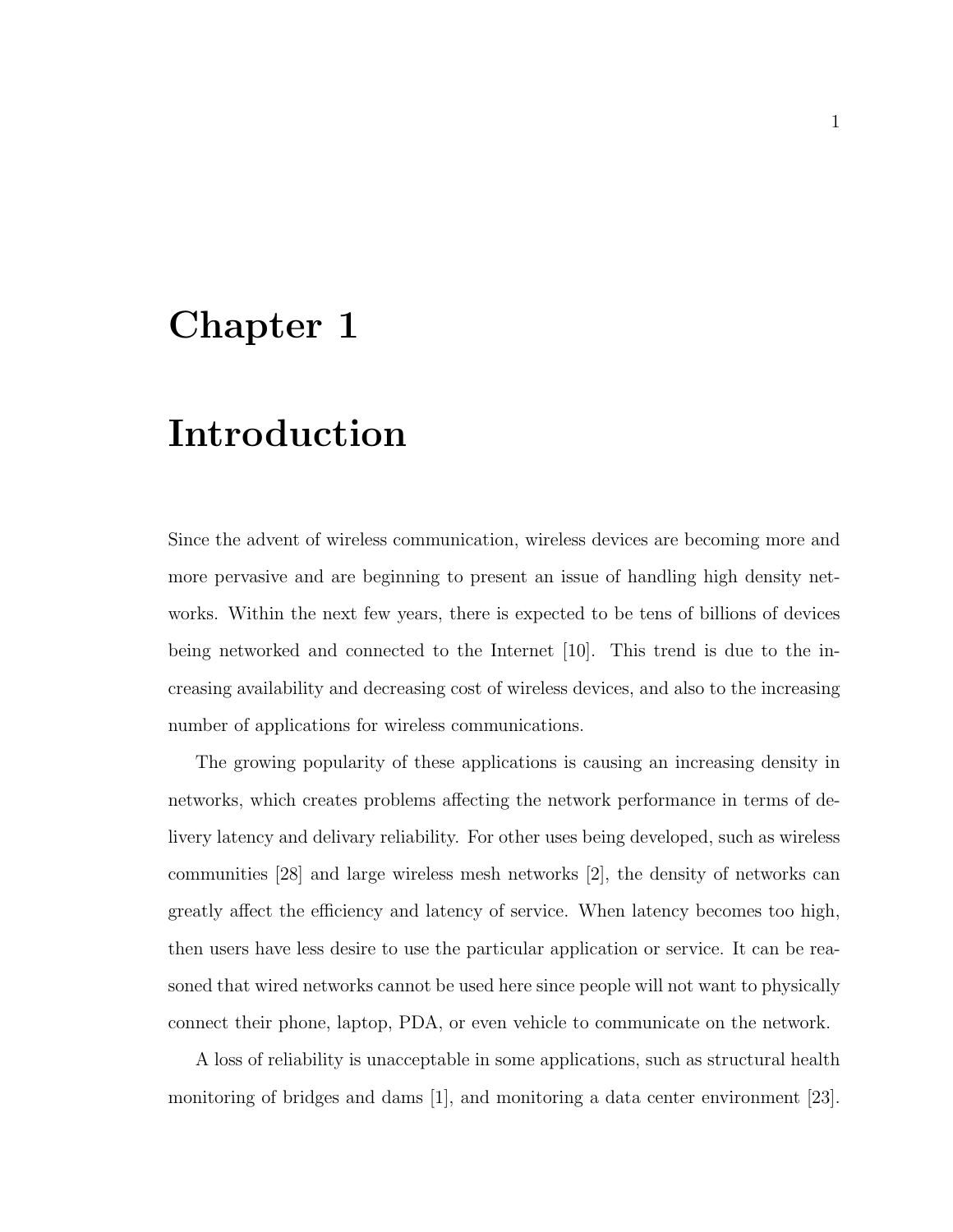If messages are lost in the network, hazardous situations can occur, such as a vehicle driving across a structurally deficient bridge, or a a rack in a data center becoming too warm. In these cases, achieving reliability via wired networks is not viable due to the high cost and/or difficulty of installation, configuration, and maintenance. There are also applications where achieving high reliability is crucial, such as monitoring forest fires [14] or outdoor habitat monitoring [29]. In these types of applications, wires are not an option because they could interfere with the natural environment and also their high setup cost.

Wireless communication in dense networks must overcome the challenges of latency, reliability, and throughput. As the number of devices increases in an area, the amount of contention to access the channel also increases which increases the time an entity must wait to communicate. With higher densities, losing messages in transmission due to collisions or due to buffer overflow becomes more frequent. In recent years, works have been utilizing the benefit of using multiple channels for communication. They have the goal of spreading out communication over multiple channels to reduce the frequency of collisions, which in effect reduces latency and increases reliability and throughput. However, many of these works are not well suited to high densities, as explained further in Section 2.

To the best of our knowledge, this work is one of the first to explore flow-based channel assignments in specifics to dense wireless networks, and is also one of the first flow-based methods to take channel quality into consideration during assignment and also to adapt to varying channel conditions. The main contributions of this work are as follows:

• A design of a flow-based multi-channel assignment scheme is presented. This method of assignment utilizes the good channels in the spectrum and tries to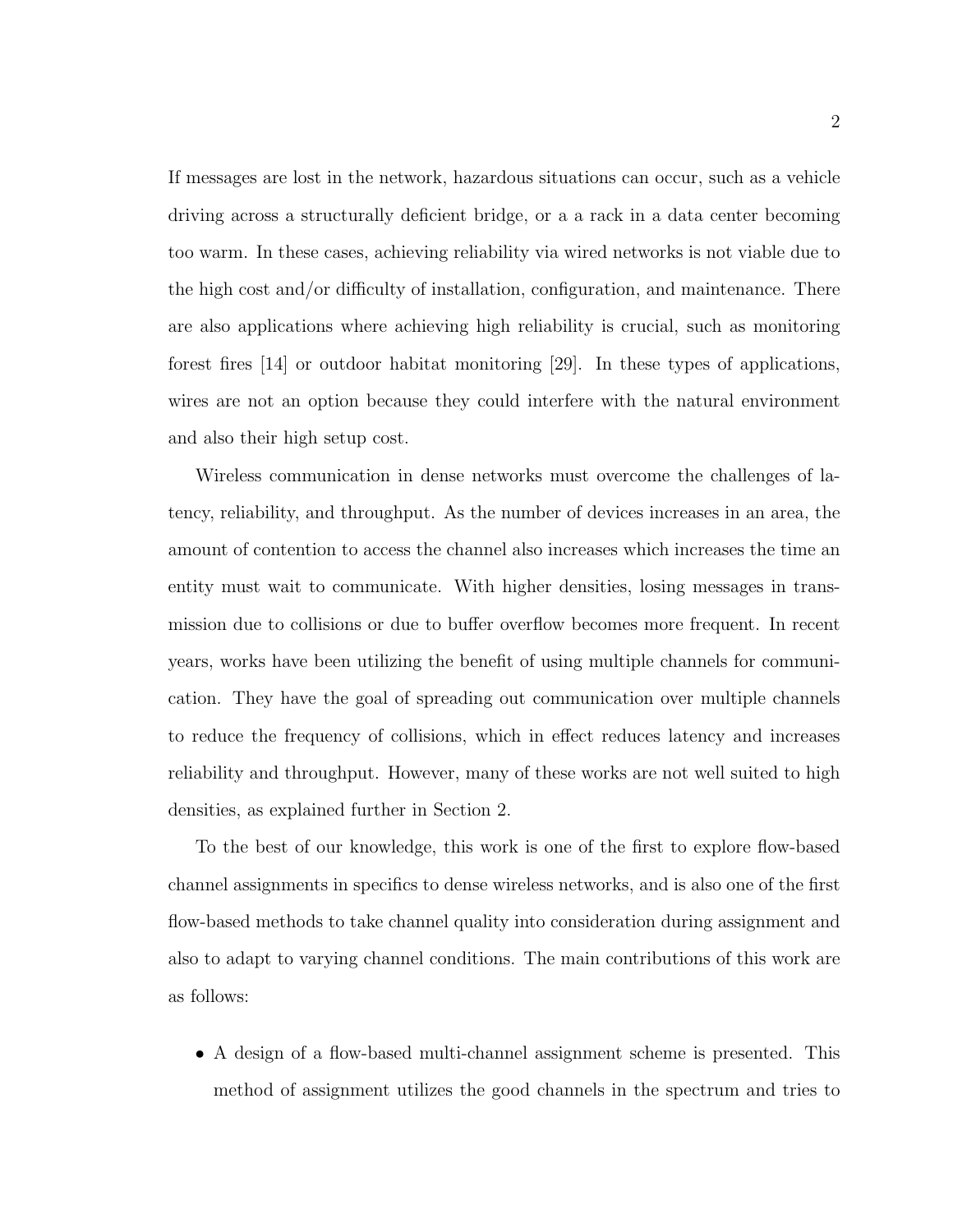keep a flow on the same channel along its path, merging flows when necessary.

- Since challenges in a dense network are reliability and latency, we implement and evaluate the channel assignment design by measuring the packet reception ratio (PRR) and the average delivery latency of FastLane. We also implement and measure these for other state-of-the-art methods for comparison.
- As the density can vary from network to network and by application, we create a simulation to observe the effects that density has on the performance of Fast-Lane and other state-of-the-art designs, with PRR and latency as the observed metrics.
- Lastly, we obverse the impact that the number of channels used by an entity has on reliability and latency. It is obvious that the more channels an entity has assigned for its neighbors, the more complex its algorithm and listening and channel switching becomes.

The rest of this work is organized in the following manner. In chapter 2, we identify and discuss related work. The design of the flow-based channel assignment scheme, FastLane is presented in Chapter 3. In Chapter 4, results from a large scale simulation are given. Chapter 5 discusses potential places for improvement in the design. Lastly, Chapter 6 concludes this work with a summary.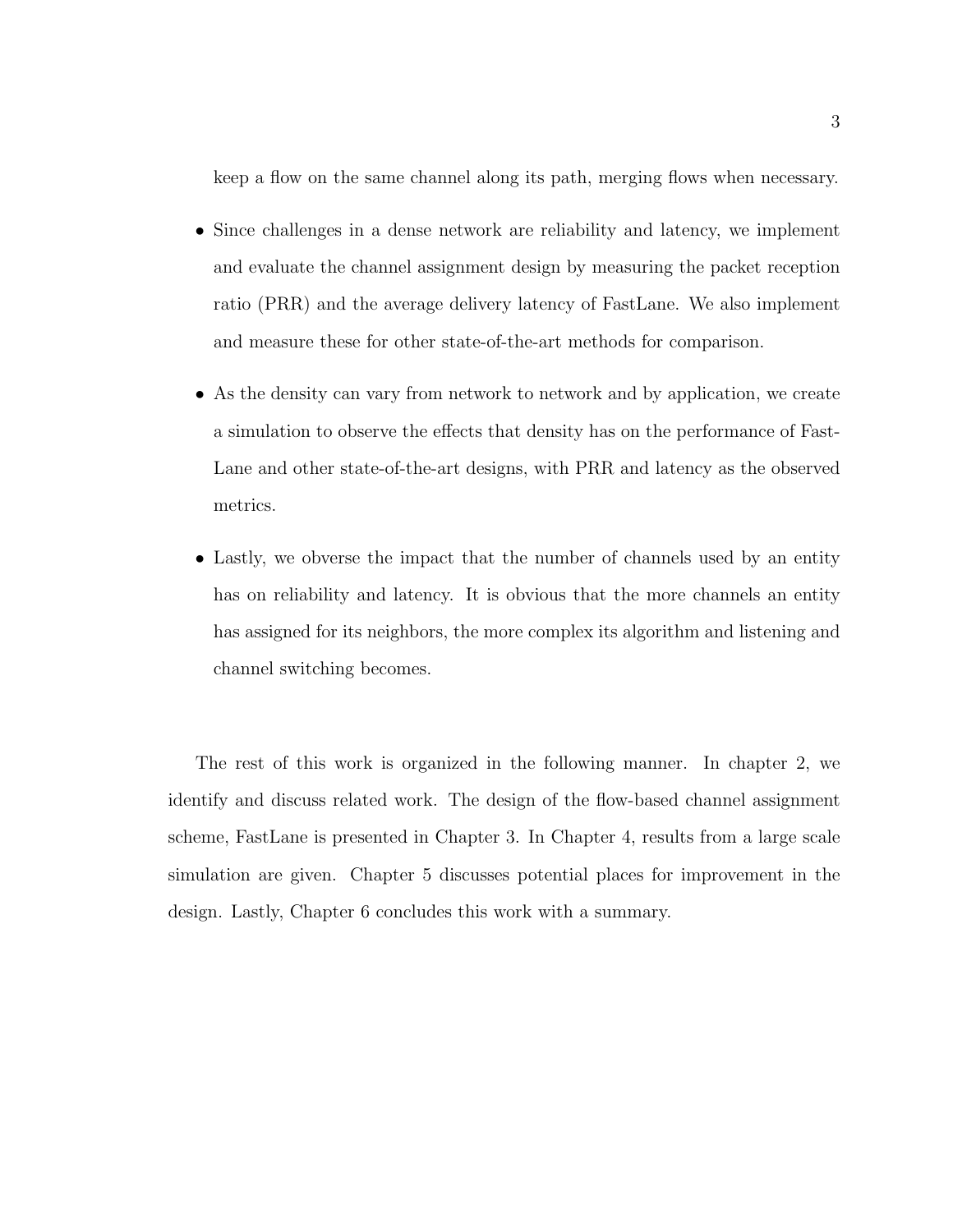# Chapter 2

# Related Work

Most existing work for dense wireless networks roughly takes either one of two approaches to channel assignment in multi-channel networks: per-hop channel assignment [3, 15, 17, 18, 26, 30, 34, 36] and per-tree channel assignment [6, 11, 13, 19, 20, 31, 32, 33], neither of which are well fitted for achieving near real-time in a dense wireless network. There are also a few works that do address channel assignment at a network flow-level [12, 25, 35]. Most works either have a poor latency, have poor reliability, were not originally designed for a dense network and have poor performance in such a setting, or rely on a devices in the network having multiple radios.

### 2.1 Hop-Based Channel Assignment

Channel assignment done on a per-hop basis [15, 17, 18, 30, 34, 36] brings about simplicity in network setup, and show better performance when compared to a single channel protocols. In Y-MAC [17], entities employ a simple synchronization mechanism and increase throughput by spreading out communication over multiple channels, with all communication originating on a common channel. This is suited only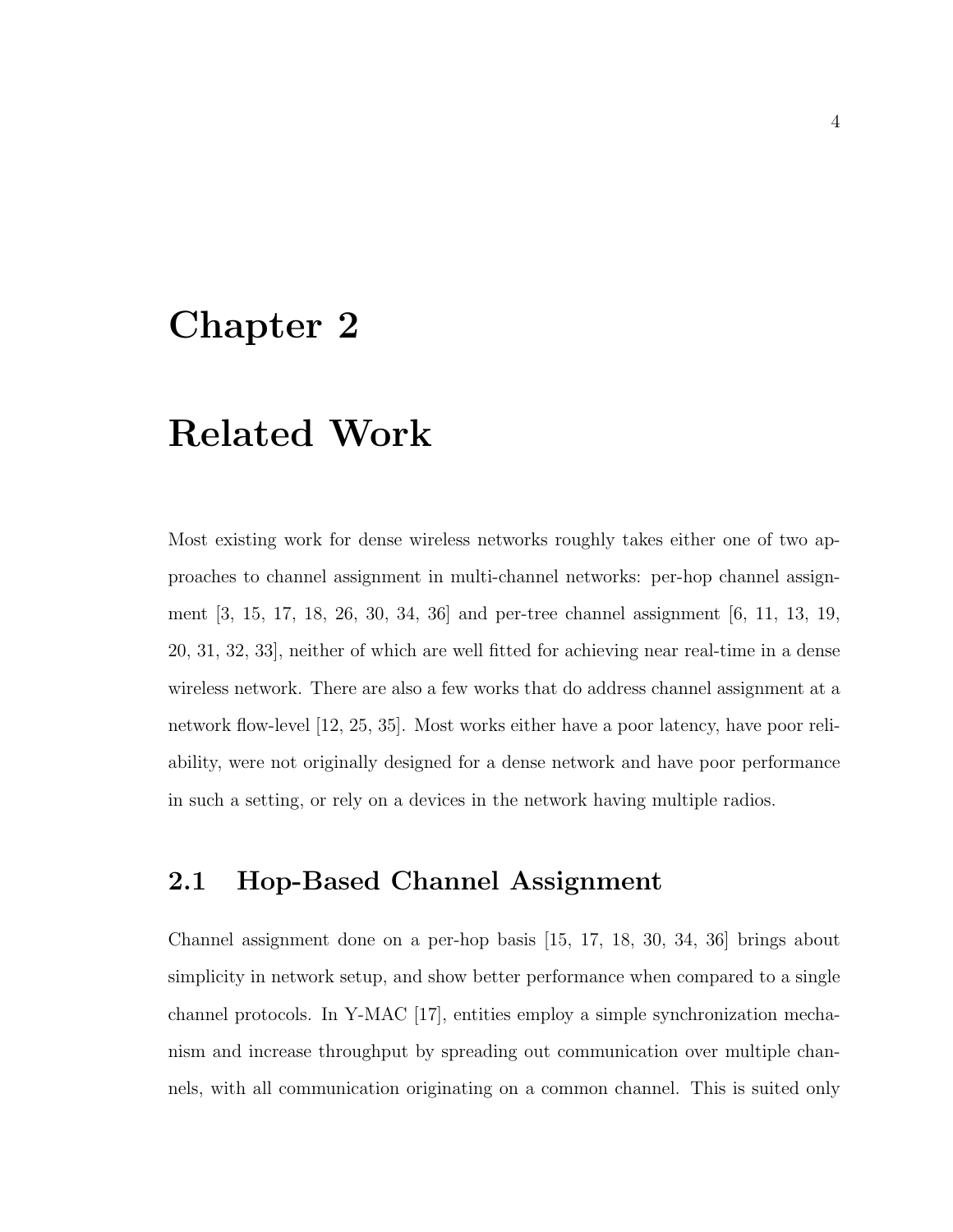for medium density networks, as contention on the base channel can become a bottleneck. Some protocols allow entities to choose their own channel [34, 36] to mitigate channel contention amongst entities, but aren't suited for high density networks, as they can assume a large number of orthogonal channels. EM-MAC [30] employs a channel hopping mechanism to increase throughput by spreading communication out amongst different channels. It also keeps a blacklist of poor quality channels in order to avoid using them for communication. However, such a channel hopping mechanism with blacklisted channels can introduce complexity in channel switching and synchronization, which is not desired in a dense network. In [15] and [18], channel assignments are done in a wireless mesh network, but devices are assumed to have multiple radios.

### 2.2 Tree-Based Channel Assignment

When the network topology is divided into trees, entities in the network are either assigned to or choose which tree to join in the network, with each tree operating on a different channel to avoid interference from other trees [6, 11, 13, 20, 32, 33]. This topology reduces the complexity that can exist with per-hop assignments, as each entity does not have to listen on a large number of different channels. RACNet [20] uses a token mechanism to avoid the contention present in a dense network, but the data collection is not suited for real-time requirements. In [32], they assign entities to sub-trees in a way to minimize the intra-tree interference, but use a centralized design can be resource intensive in a dense network. Use of the same channel for a tree can leave some links using a bad channel. It is well known that using a bad channel for communication leads to increased retransmissions [9], so the use of these bad links in the tree can result in higher latency from parts of the network. In another per-tree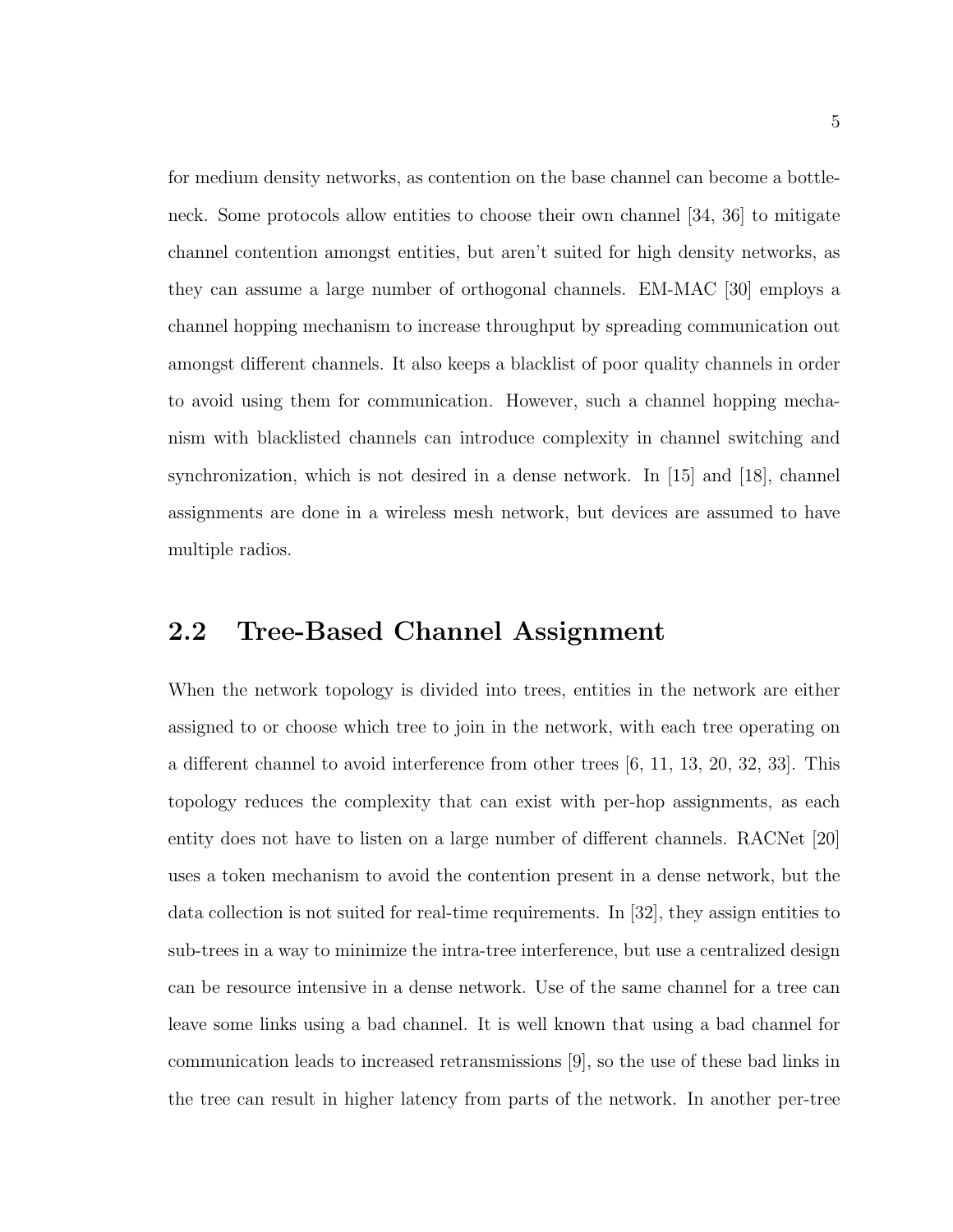channel assignments method, Vedantham et al. design a way of assigning channels in [31]. This showed improvements over hop-based and strictly flow-based assignments, but is not well suited for dense networks because the assigned components grow larger and larger with increasing density. Tree-based assignments in mesh networks is done in [33], however, does not work well with single-transceiver devices as the design is for multi-radio transceivers.

### 2.3 Flow-Based Channel Assignment

There are some works that do assign at a flow-level [12, 25, 35], however, most focus on networks of serveral hops instead of handling contention within a few hops in a dense network. Rather than handling flows within one network, Singh et al. in [25] address channel assignment of flows traversing through multiple networks and not how do assignment to spread out flows within in a dense environment. In [12], they address flow channel assignment in networks with several hops, which is not a common characteristic of dense networks, and also devices are assumed to have multiple radios. Maximum Flow-Segment [35] minimizes the number of channel switches of a flow to reduce latency, but contention of several flows on the same channel can become an issue in a dense network.

## 2.4 Channel Assignment in FastLane

FastLane differs from most of these existing works by assigning channels with a flowlevel granularity, and is designed for use with single-transceiver radios. It avoids the extremes of a complex channel switching scheme present in several works with perhop channel assignment, and takes into consideration of channel quality, which not all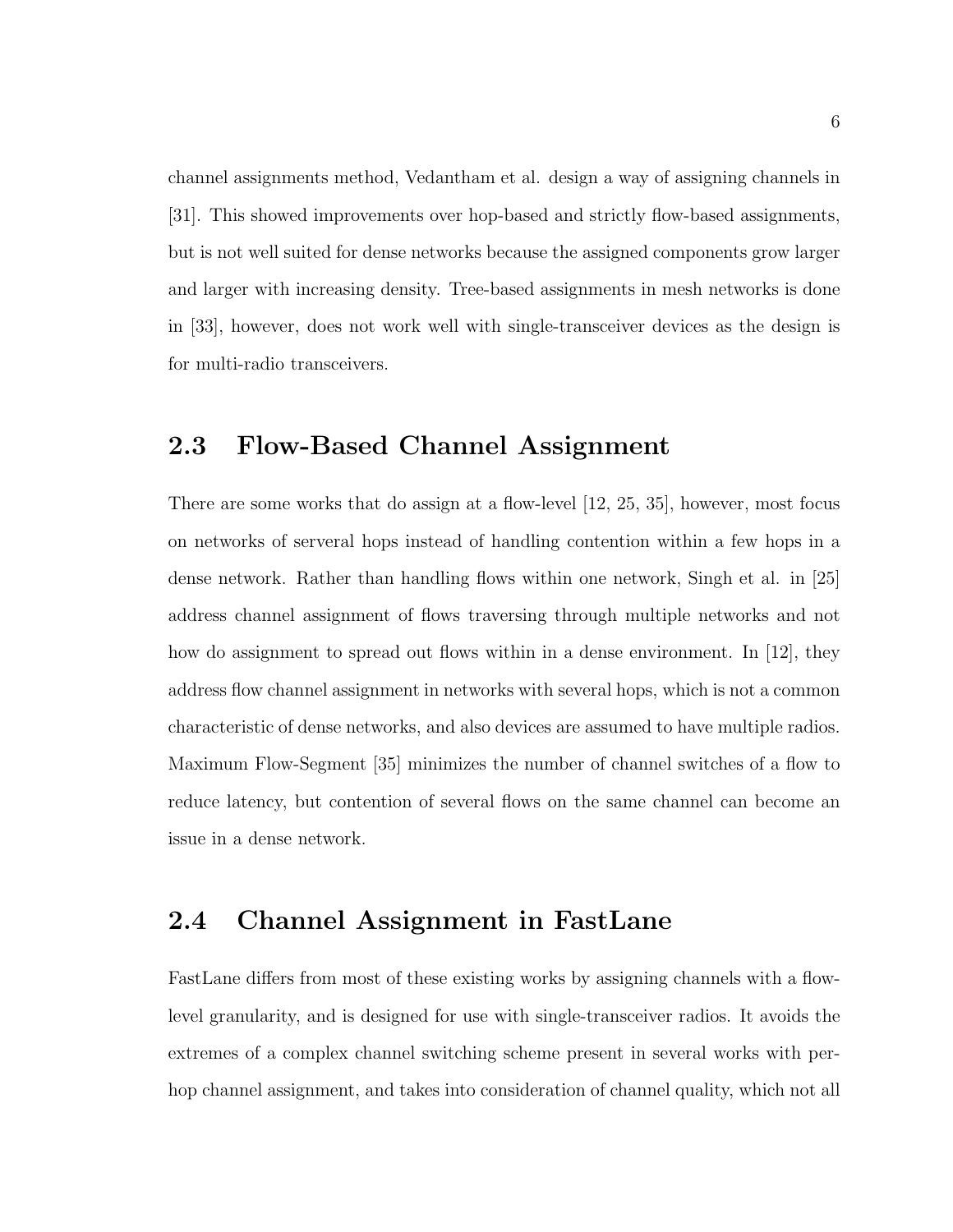previous works do. Compared to most of the flow-based assignment designs, FastLane does not rely on the fact that devices have multiple radios, as in many applications the devices have only a single radio. In FastLane, entities measure channel qualities with their neighbors to determine which channels are of good quality, and only use a limited number of different channels in assigning. FastLane is the first to have entities assign and try to keep a flow on a channel to spread out communication, while avoid using too many channels.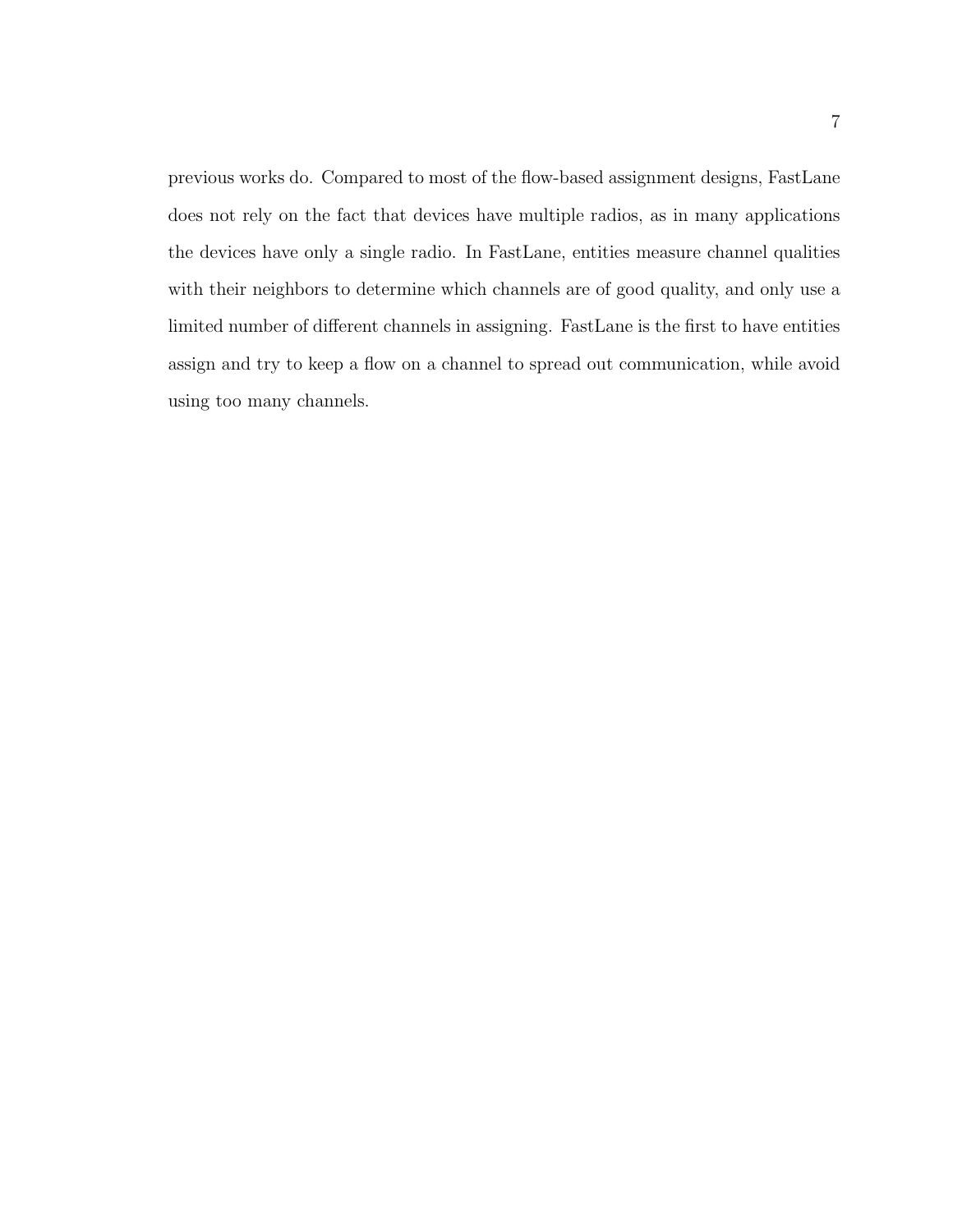# Chapter 3

# Design

Since per-hop channel assignment and per-tree channel assignment are two ends of the spectrum of ways to assign channels in a network, in terms of granularity, trying to assign per-flow can be viewed as a mid-level granularity for channel assignment. When these three methods are compared in terms of the size of the components being assigned, it can be reasoned that a tree is the largest, followed by a flow, with a hop being the smallest. By assigning at a mid-level granularity, per-hop assignment will spread out communication amongst multiple channels to reduce the communication contention between entities, and will avoid using too many channels to keep reduce delay by having entities only needing to listen on a few channels.

### 3.1 Overview

The flows in the network are determined at the network setup, and takes advantage of the fact that all flows will end up at the root entity. Determining the flows is a flowering out process from the root entity, such as an access point in a Wi-Fi network or a sink node in a wireless sensor network. The root will commence the setup to find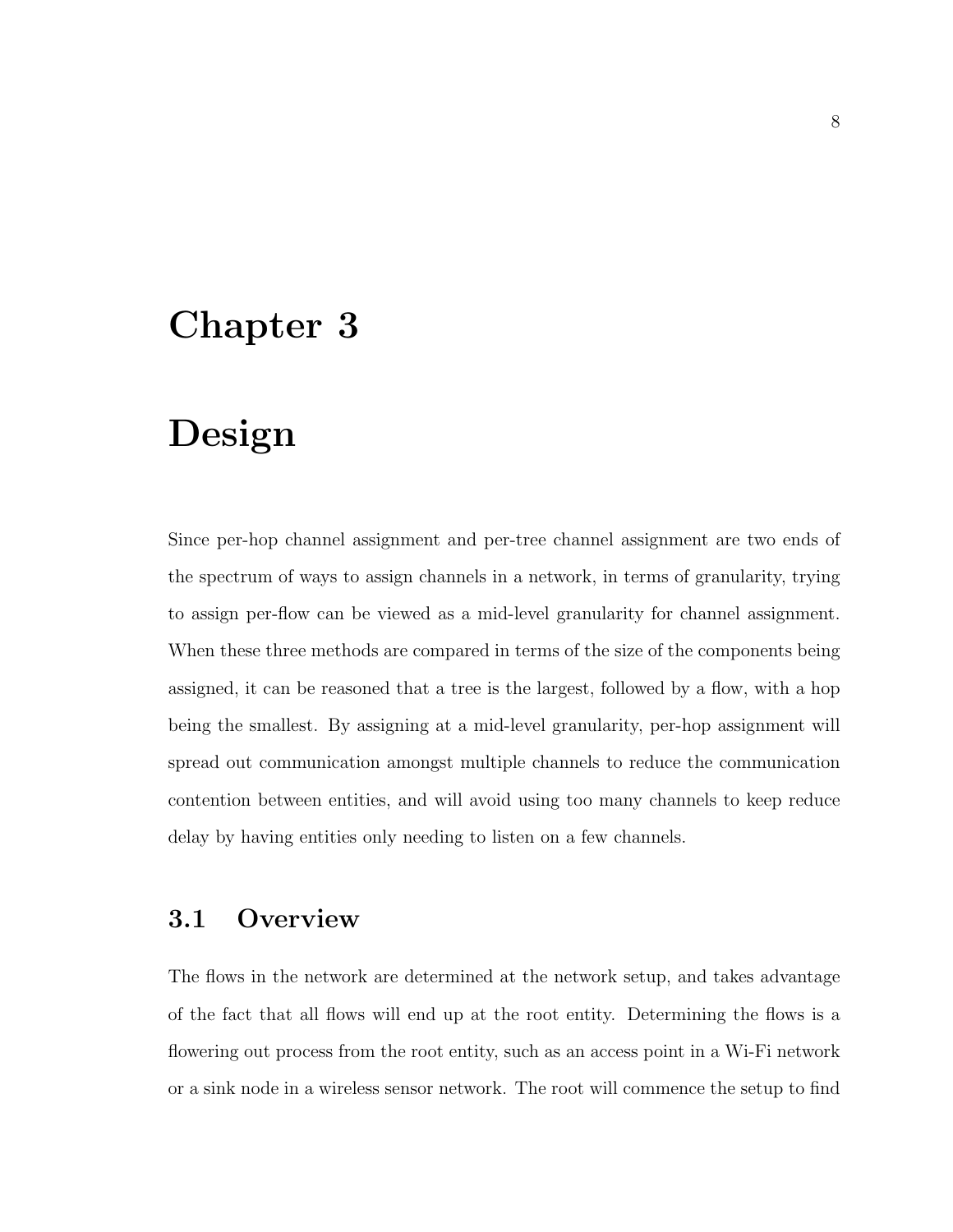the flows by discovering its neighbors, essentially finding out the start of the paths of the flows that will exist in the network. The root assigns its neighbors to channels, and then its neighbors repeat this step.

Rather than strictly assign each flow to a separate channel, FastLane takes advantage of the fact that in a dense network, there will be many overlapping and converging flows. The idea is to give preference for keeping a flow on the same channel, but the channel might change to accommodate the merging of multiple flows. This avoids the complexity of having multiple overlapping flows, which will mostly follow the same path, using differing channels. As each entity determines the channel assignments for its neighbors, it will give preference to re-use its assigned channel to keep a flow on the same channel. However, if the quality of a given channel for a link in the flow is below a certain threshold, then the entity may switch the channel of the flow. This will avoid using a poor quality channel for a link, as entity pairs are not forced to all use the same channel.

FastLane is designed to maintain channel quality and handle late joining of the network. Entities can reassign channels to adapt to varying channel quality over time, or the introduction of interference. Reassignment is done in such a way that will minimize the effect of one entities reassignment on other existing assignments. When an entity wants to join the network after the initial setup, it can simply request from its neighbors to conduct the channel quality test and be given an assignment.

To make clear explanation of the setup process and the flow determination in the network, a small network is used to describe and illustrate the key ideas in FastLane. The network shows all entities, their actions at various times, and their resulting channel assignments.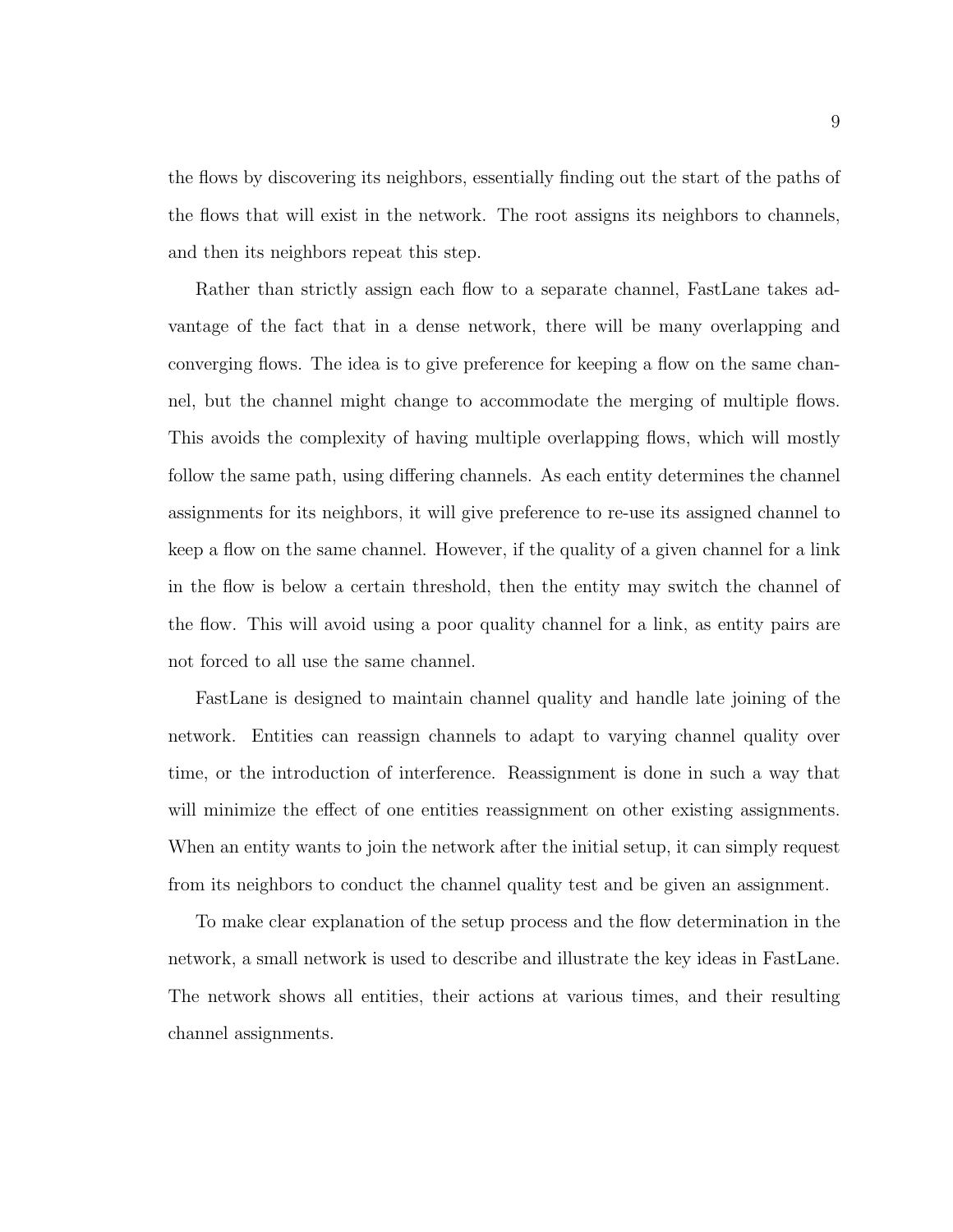# 3.2 Channel Assignment

In order to assign channels, the good quality channels for each communication link that make up all the flows must first be determined, and also the paths of the flows, or essentially the network topology. Flows are defined as bidirectional communication paths between the root entity and all other entities in the network. Starting with the root entity, the good channels are determined for its neighbors, and the flows are determined at the same time. Assessing the quality of different channels at multiple nodes.

#### 3.2.1 Measuring Channel Quality

Before beginning to assign channels to links, entities must determine which channels are of good quality for each of its potential neighbors. To measure the channel quality, an entity will broadcast a packet to announce to its neighbors that it wants to perform a channel quality test. Interested neighbors will respond, and then the test will commence. The test consists of the entity and its neighbors sending a number of packets back and forth on each channel to measure the RSSI of the packets, cycling through all available channels.

It is noted that there are many existing works on channel quality measurement [4, 5, 7, 9, 16]. Using RSSI as an indicator is not perfect, but it does provide a rough estimate. The design of FastLane uses RSSI as a measure of channel quality for the sake of clarity, as any method of measuring channel quality could be used without compromising any other part of the design of FastLane.

Upon completion of the test on each of the channels, the entity now knows which channels are good for each of its neighbors, and can begin assign channels to links for each of its neighbors.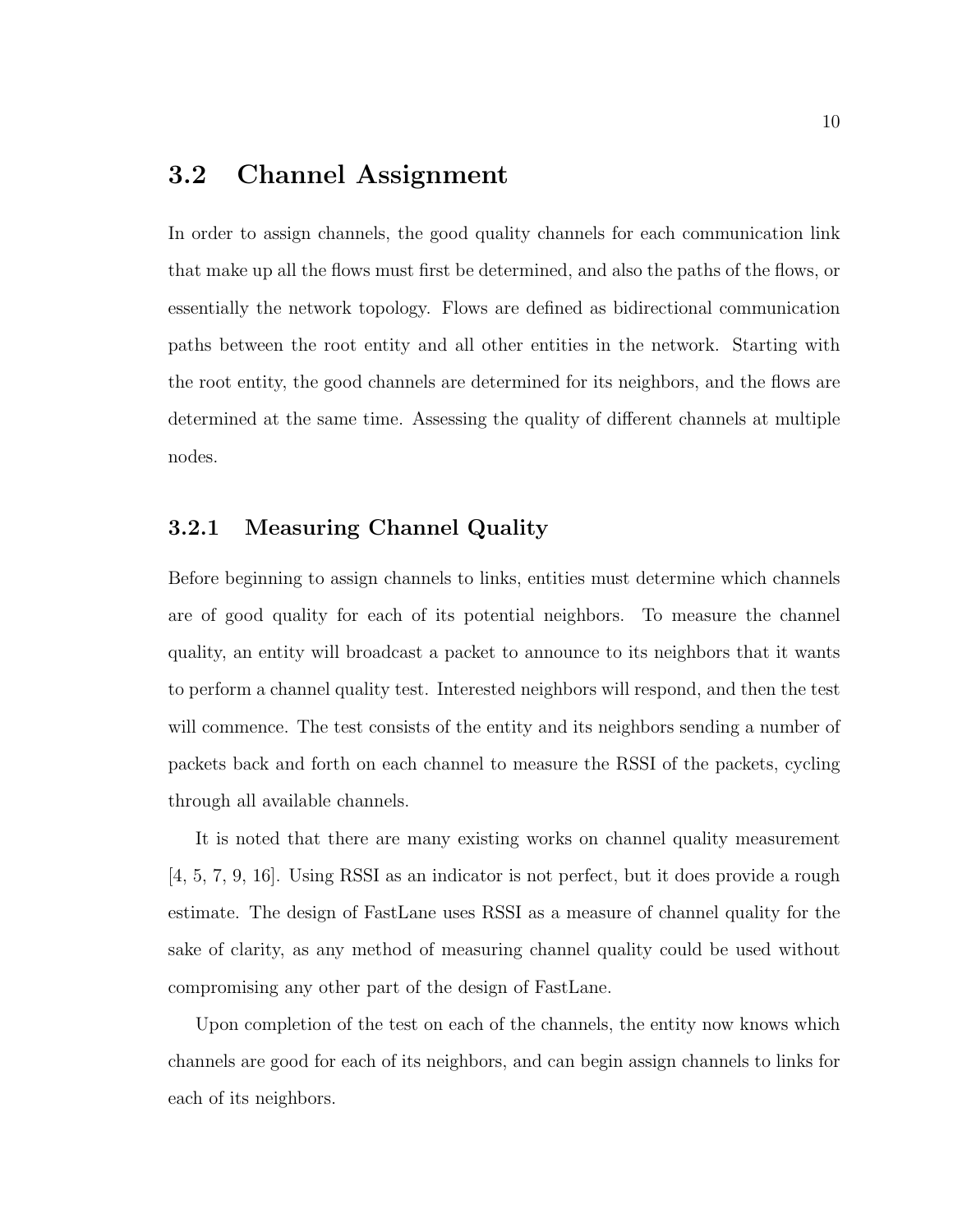

Figure 3.1: The phases of setup where the entity broadcasts INAUG messages.

#### 3.2.2 Determining Flows and Channel Assignment

With the channel quality test defined, the entities in the network can begin determining the paths of the flows and channel assignments for communication links. Determining the flows is a flowering process from the root entity, so first the root entity will measure channel qualities and make assignments to its neighbors, and then its neighbors will do the same, effectively forming the paths that the flows will take.

When making assignments, entities will try to keep at least one of its neighbors on the same channel  $C_P$  as it was assigned in order to preserve the per-flow assignment. Each entity will first assign to channel  $C_P$  any neighbors that have a good quality on that channel, either up to the maximum number of children per channel or until there are no more neighbors with a good quality on that channel. For the remaining neighbors, one of its good quality channels is selected at random for assignment or from the channels in use if the maximum number of channels has been reached.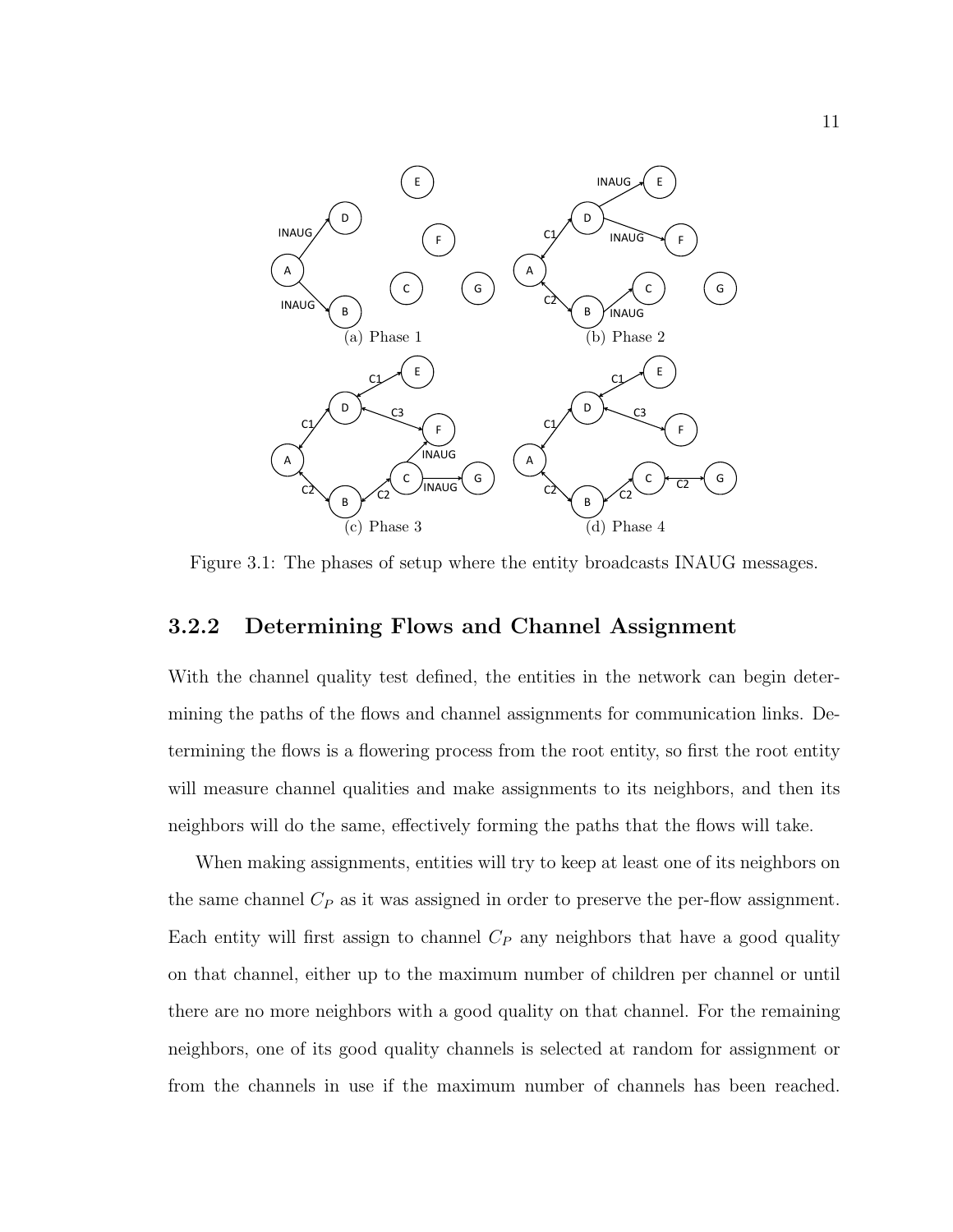Leftover neighbors, from either maximum channels and neighbors being reached or from not having a good quality channel, receive no assignment and will wait for another entities INAUG message.

An INAUG message serves as a request from an entity to begin channel quality testing, and then channels are assigned by that entity after the testing is complete. Since flows will start/end with the root entity, it will be the root that will start the initialization process of determining the flows in the network and channel assignment. Initially, all entities but the root will listen on the lowest frequency channel for an INAUG message. The root entity will broadcast an INAUG message, as shown in Figure 3.1(a), and all interested neighbors will start replying back with packets. Received packet RSSI values are recorded for each channel at both the root and the neighbors. The root entity will then use this information to assign a channel to each of its neighbors, and the neighbors use the information to determine whether to accept the assignment, essentially making sure that the link is of good quality in both directions. Our simulation in Section 5 will discuss the effects of limiting the number of channels used by each entity.

Upon being assigned a channel by the root entity, the neighboring entities will repeat the same process with its neighbors by broadcasting an INAUG message. This will commence the channel quality testing, and once the testing is finished, the entity then assigns channels to its neighbors. As shown in Figure 3.1(b), entities B and C got assigned to channels C1 and C2, respectively. Now they're broadcasting INAUG packets to their neighbors. Differing from the root, however, each entity will give preference to using its assigned channel in order to keep flows on the same channel. Figure 3.1(c) shows that entity D assigned entity E to channel C1, and entity B assigned entity C to channel C2. Obviously, if that channel is of poor quality, then a different channel will be assigned to avoid communicating with a poor quality channel.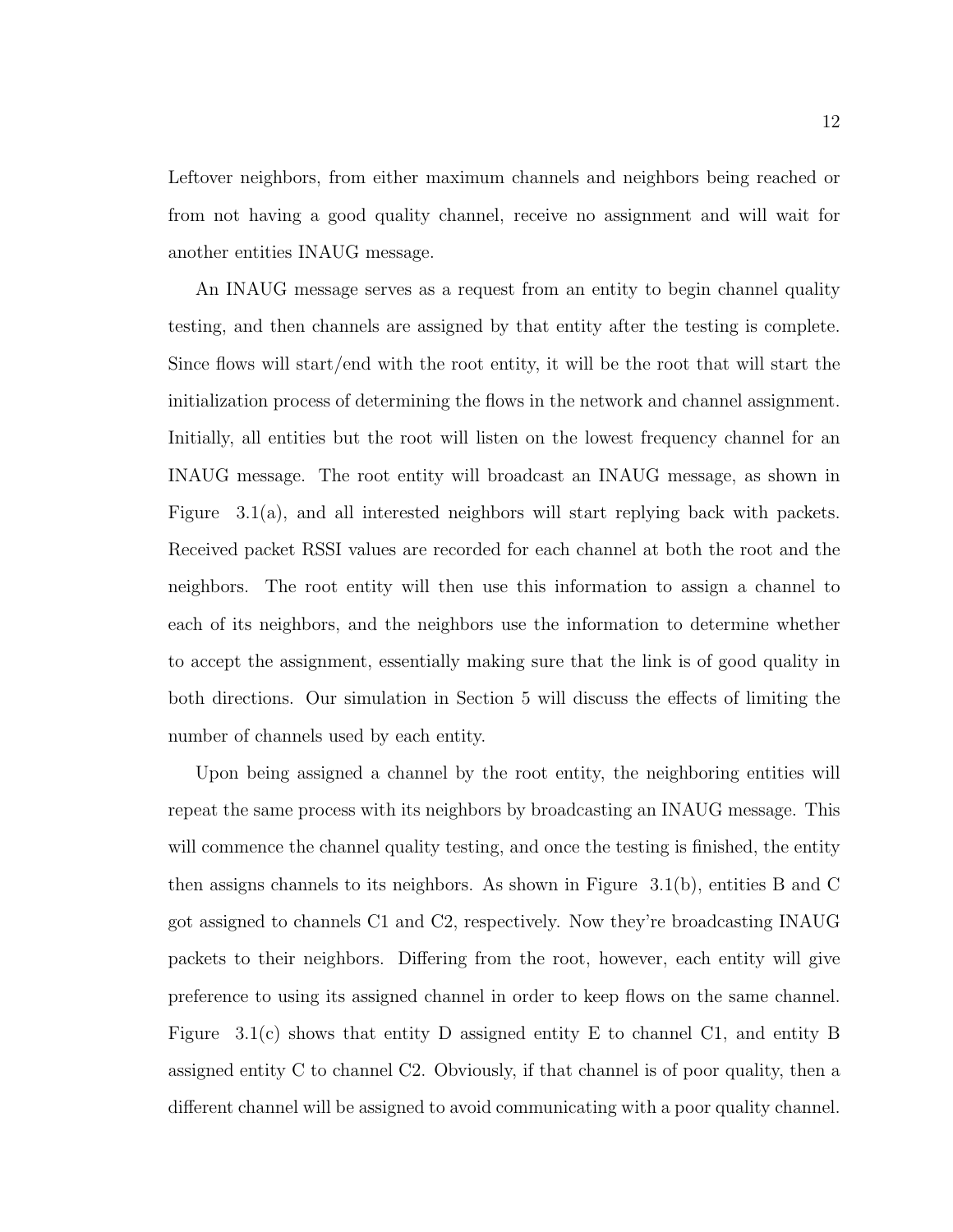This can be seen in Figure  $3.1(c)$ , where entity D has assigned entity F to channel C2. This flowing process of receiving an INAUG message, being assigned a channel, and then broadcasting an INAUG message repeats until all entities in the network are assigned to a channel, if effect, until all the flows are formed.

Also shown in Figure 3.1(c) is an example of where an entity receives an INAUG message after it has been assigned a channel by a parent. Within each INAUG message, a metric for how close the entity is to the root entity, such as hop count or expected transmission count [9], can be contained. If the received INAUG message is from an entity "closer" to the root, then it can respond and be reassigned. If its current assignment is better, then the INAUG can be ignored. When the assignments are all finished, the resulting network looks like that in Figure 3.1(d).

#### 3.2.3 Late Joining to Network

If an entity joins the network late, then it will not receive any INAUG messages. Once an entity determines that the initialization has already happened, it cycles through the channels sending an ADD message on each channel until another entity responds. The new entity will then perform a channel quality test and become the child of the entity that responded.

When an entity receives an ADD message, it can choose whether or not to respond based on its availability. The entity must not have reached its limit on the number of children allowed per channel and number of channels available for each entity. If the entity choses to respond, it will send an INAUG message to commence the channel quality testing with the new entity only, and assign it to a channel. Figure  $3.2(a)$ illustrates an example. Entity H wants to join the network so it broadcasts an ADD message. When one of its neighbors responds, as shown in Figure  $3.2(b)$ , the channel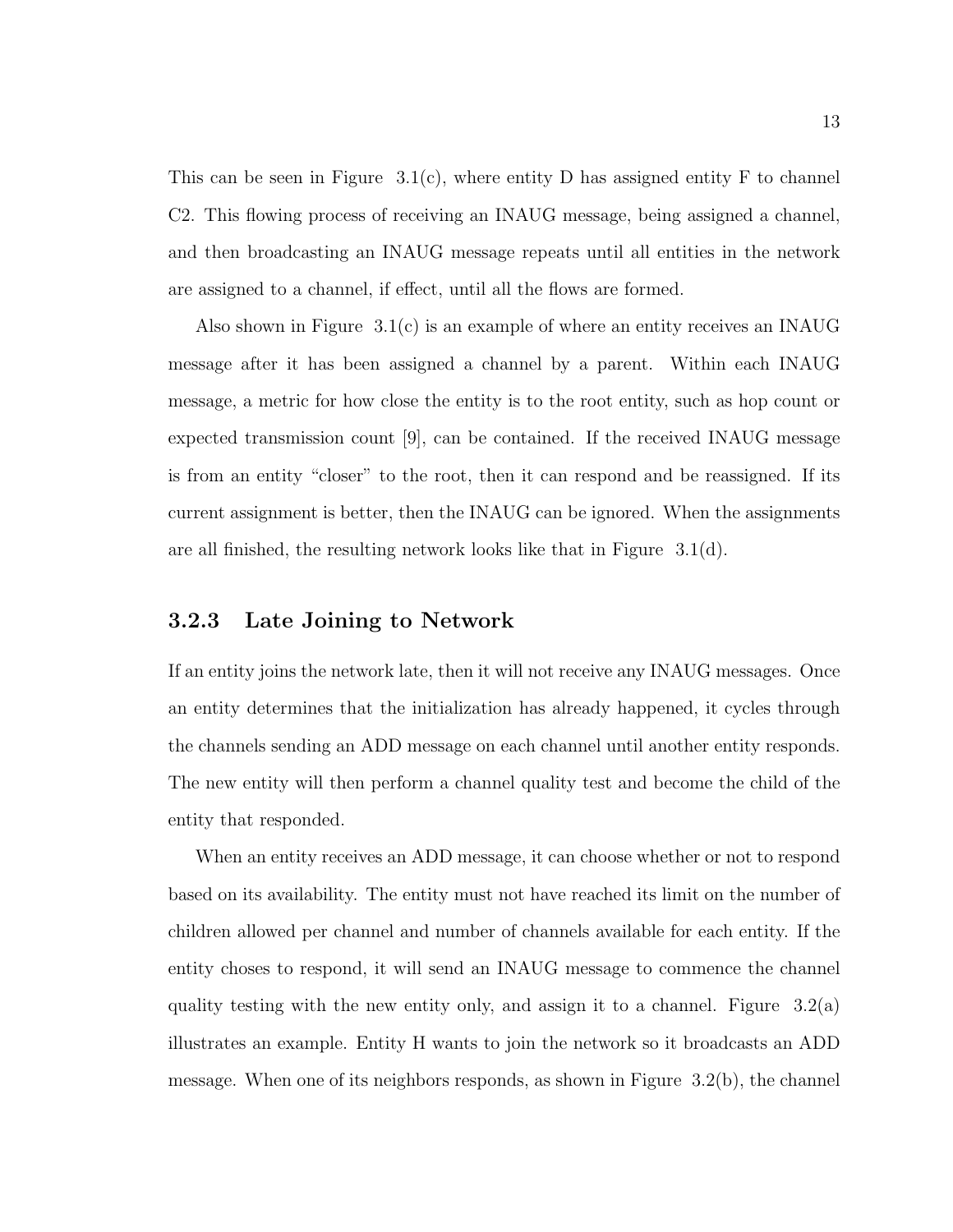

(a) Entity H sending an ADD message to (b) Entity F replying with an INAUG mesjoin the network. sage.



(c) Entity H after receiving a channel assignment from entity F.

Figure 3.2: The process of an entity joining the network after initial setup.

quality test begins and then an assignment is made, with the finalized setup in  $3.2(c)$ .

By only conducting the quality test and making an assignment for only the new entity, forcing large portions of the network to redo their assignments is avoided. At minimum, only the new entity and its parent are affected, and the most changes would occur when the new entity becomes a "closer" entity to the root for some neighboring entities. An overview of the setup process is shown in Algorithm 1.

Entities use only their ID in determining whether or not they are the root entity, which determines whether the entity starts off broadcasting or starts off listening.

Root Entity: As line 1 shows, the root entity will skip to line 16 where it will broadcast an INAUG message to commence a channel quality test with its neighbors, and then execute lines 17 to 19, performing the channel quality test and making channel assignments for its neighbors.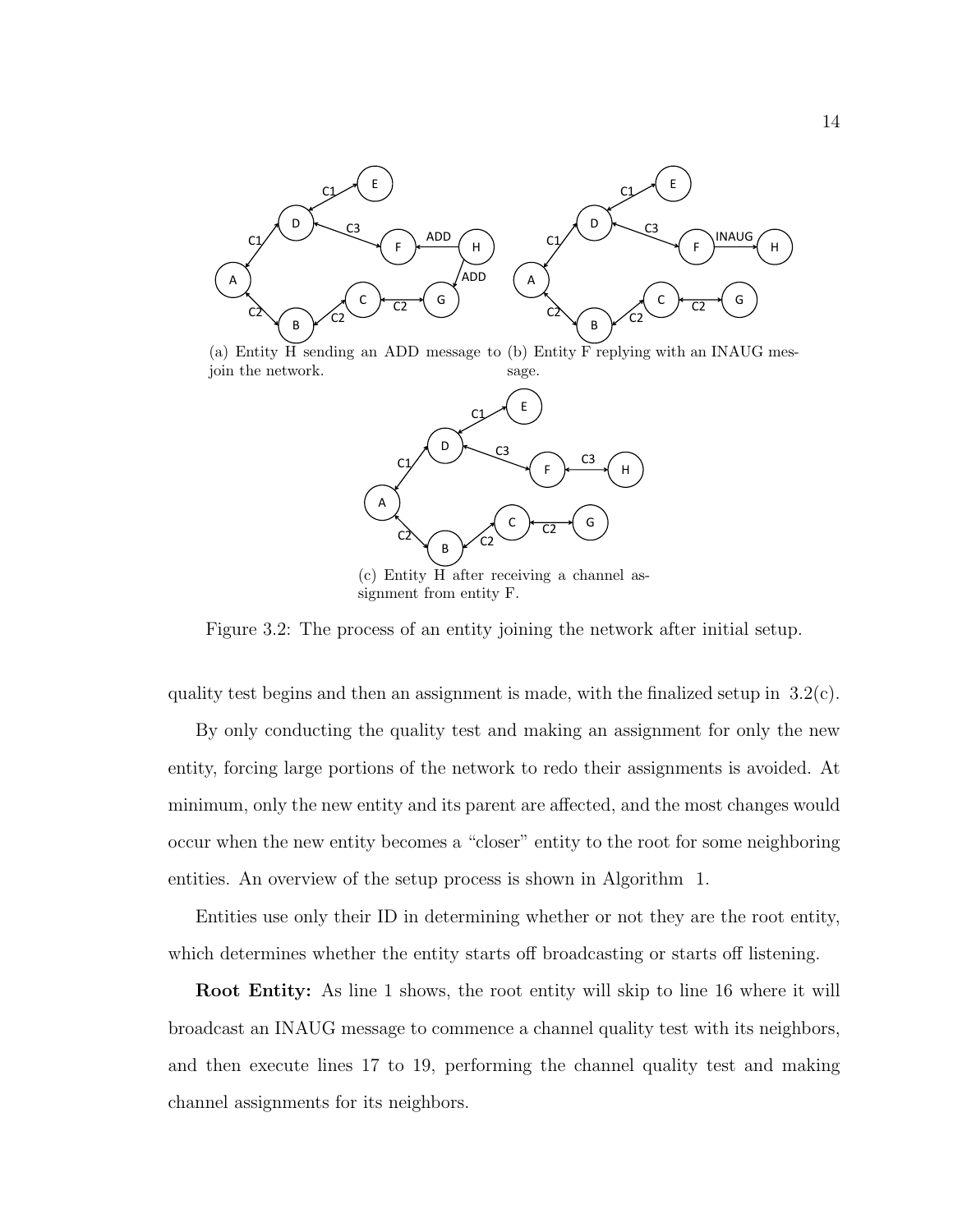| <b>Algorithm 1:</b> SETUP initial setup of the channel assignments |  |  |  |  |  |
|--------------------------------------------------------------------|--|--|--|--|--|
| Input: Entity ID                                                   |  |  |  |  |  |
| <b>Output:</b> Neighbor Assignments                                |  |  |  |  |  |
| if not root then<br>1                                              |  |  |  |  |  |
| wait for INAUG message<br>$\overline{2}$                           |  |  |  |  |  |
| if INAUG received and have no parent then                          |  |  |  |  |  |
| send response<br>4                                                 |  |  |  |  |  |
| conduct channel quality test<br>5                                  |  |  |  |  |  |
| receive channel assignment<br>6                                    |  |  |  |  |  |
| if <i>timeout</i> occurs then<br>7                                 |  |  |  |  |  |
| while no parent do<br>8                                            |  |  |  |  |  |
| broadcast an ADD message<br>9                                      |  |  |  |  |  |
| wait for an INAUG message<br>10                                    |  |  |  |  |  |
| if $INAUG$ message(s) received then<br>11                          |  |  |  |  |  |
| conduct channel quality test<br>12                                 |  |  |  |  |  |
| receive channel assignment<br>13                                   |  |  |  |  |  |
| else<br>14                                                         |  |  |  |  |  |
| set broadcast channel to next channel<br>15                        |  |  |  |  |  |
|                                                                    |  |  |  |  |  |
| 16 broadcast INAUG message                                         |  |  |  |  |  |
| if $response(s) received$ then<br>17 <sub>1</sub>                  |  |  |  |  |  |
| conduct channel quality test<br>18                                 |  |  |  |  |  |
| assign channels to children                                        |  |  |  |  |  |
| 20 return <i>assignments</i>                                       |  |  |  |  |  |
|                                                                    |  |  |  |  |  |

Other Entities: All other entities will wait at line 2 until one of two events occur. Either an entity receives an INAUG message, and then it will take part on the channel quality test and be assigned a channel, as shown in lines 3 to 6, or it will timeout, as shown in line 7. If an entity timeouts, then it executes lines 8-15, where it will cycle through the channels and broadcasting an ADD message on each. Once the entity has been assigned a channel, it will broadcast an INAUG message to its neighbors, perform a channel quality test and make assignments to any neighbors that respond, shown in lines 16 to 19.

Looking at the complexity of the setup process, each entity, with exception of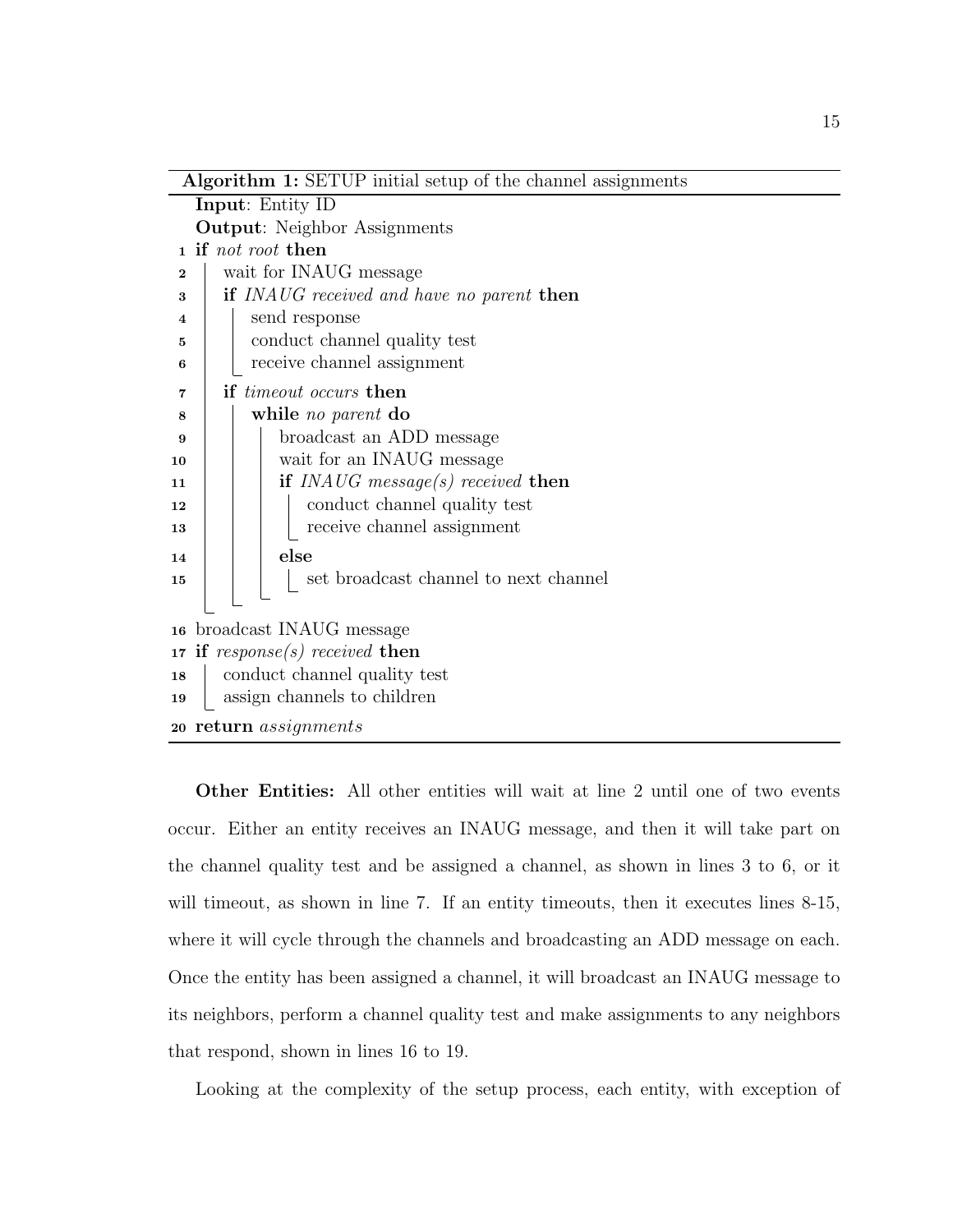the root, will perform two channel quality tests: one to receive a channel assignment and one to make assignments. The time for channel quality testing depends on the number of usable channels in the spectrum, resulting in a complexity of  $O(2n)$ , where n is the number of channels. The testing of each individual channel could potentially increase the complexity, but it is not included here since there exist a number of methods of measurement, as explained earlier. If an entity times out, it will have to broadcast ADD messages. Worst case, the entity will have to send an ADD message on each channel, resulting in a complexity of  $O(n)$ . Putting these together, the overall complexity is  $O(3n)$ , meaning that the setup process depends linearly on the number of available channels.

#### 3.2.4 Maintaining Link Quality

It is well known that channel quality will vary overtime and is subject to inteference [21, 22, 27]. In order to keep the communication using only good quality channels, reassignments can be made as necessary. To avoid the costs of having to redo the assignments through the entire network, when the quality of a link decreases below a threshold, the parent entity will send an INAUG message and start the channel quality test to reassign the link to a better channel.

During reassignment, the entity will try to keep as many of its neighbors in the same channel as they were previously. However, if an entity gets reassigned to a channel on which none if its children are assigned, then it will also send an INAUG message to reassign its children to keep to the design of flow-based assignment.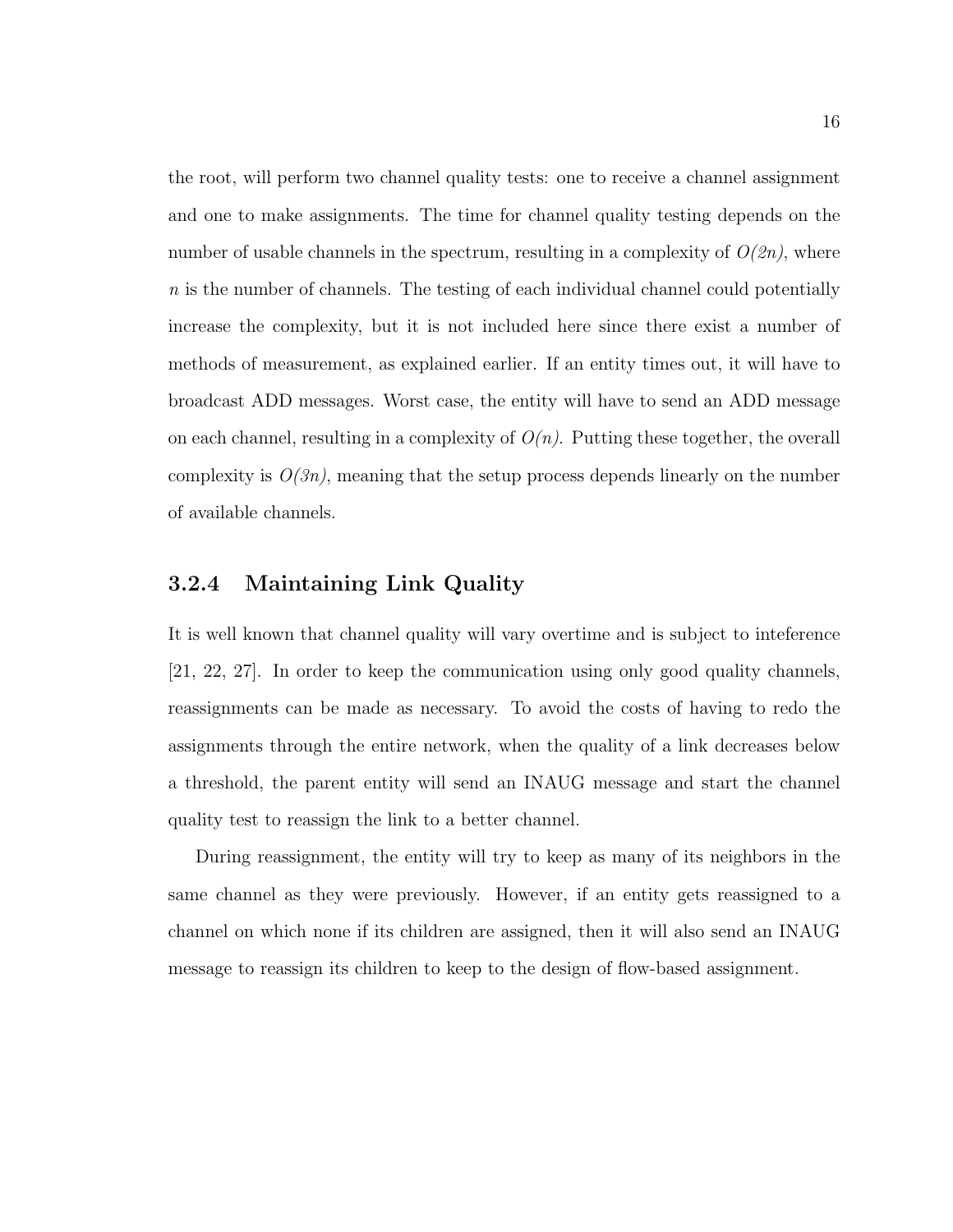

Figure 3.3: A network with primary (solid line) and secondary (dotted line) channel assignments.

## 3.3 Reliability Overlap

Alongside low latency and high throughput, a network also needs to be able to reliable deliver messages. In a dense network, an entity will receive multiple INAUG messages, meaning it will have several choices from which to select a parent. To achieve increased reliability in the network, each entity can reply to other INAUG messages even after being assigned a to channel, and will then have a primary parent and a secondary parent. The entity will communicate with its primary parent, unless a certain number of retransmissions is reached or the channel quality on the link drops below a certain level.

Figure 3.3 shows an example. If entity C experiences multiple failed retransmissions to entity B, then it could transmit to its secondary parent, entity D. For every entity, there are at least two different paths to the root, and for either path the flow takes, it tends to stay on the same channel, except where it has to merge with another flow. In a dense network, reliability could easily be extended to use more than just a secondary parent.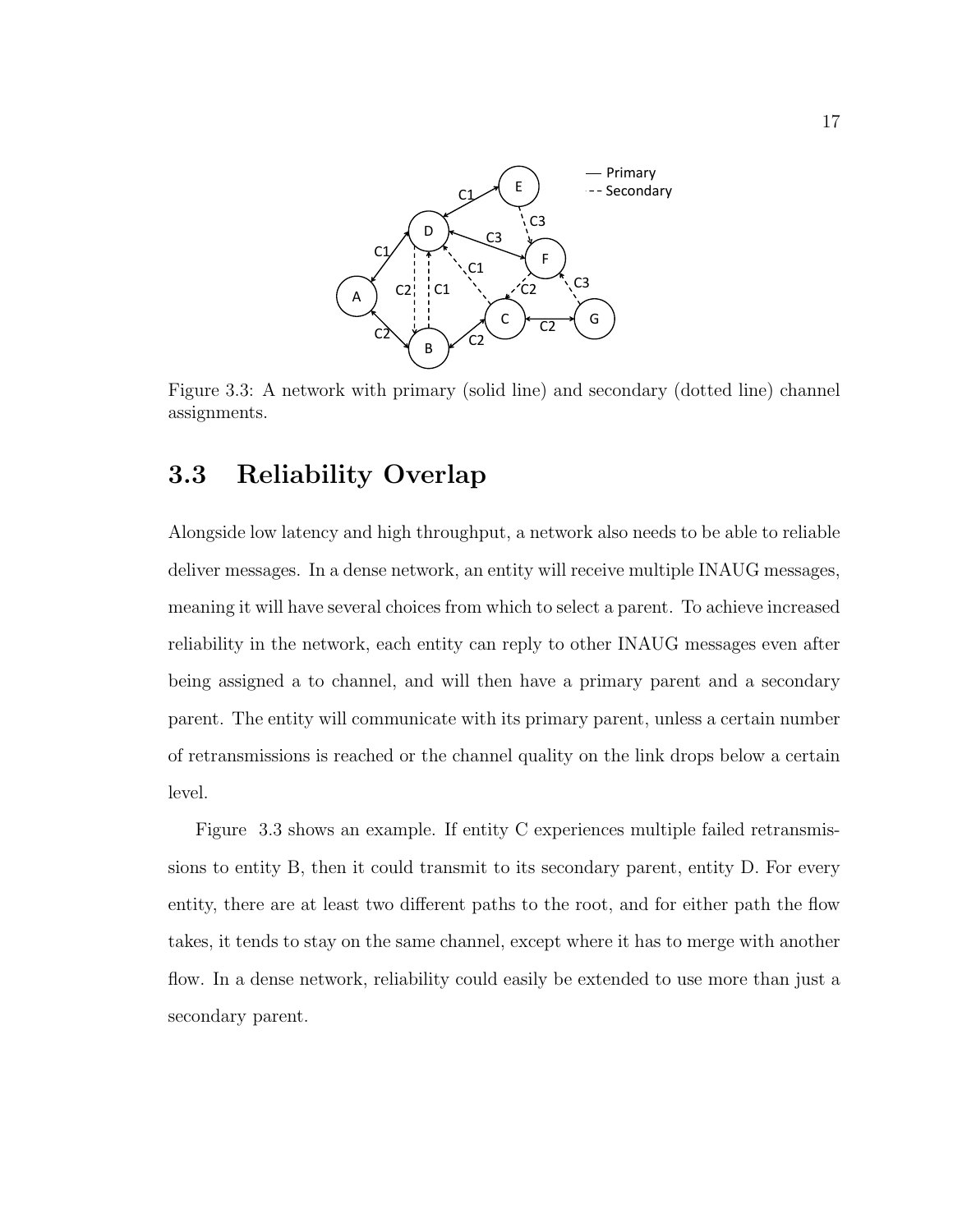# Chapter 4

# Simlation Evaluation

To observe the behaviors in larger network scenarios, we created an event-based simulation for FastLane, as well as the other protocols looked at during evaluation: RACNet and MMSN. The simulator outputs the packet delivery ratio (PDR) and the average end-to-end packet latency, and has several parameter settings to observe the design performance under different network characteristics. Table 4.1 shows the default parameter values used in the simulations. The limits of channels uses and number of children per channel only apply to FastLane. The simulation looks at how network density, number of hops to the root entity, and traffic load and patters can affect the latency and reliability of the network. Each aspect is simulated independently of the other two. Lastly, we also use the simulator to test the reliability overlap, looking at how the number of parents an entity can have affects the latency and packet delivery rate.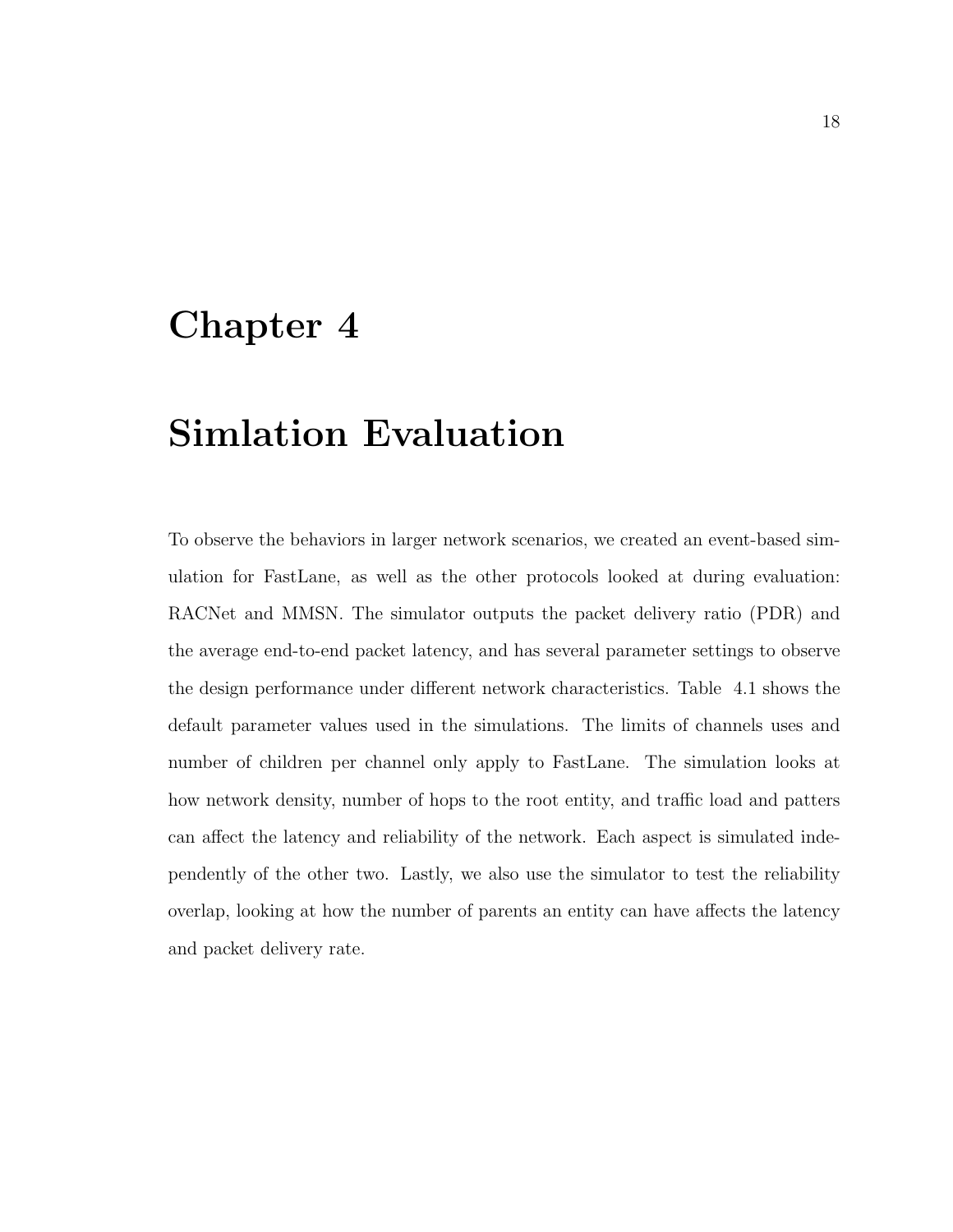| Parameter                              | Description/Value   |
|----------------------------------------|---------------------|
| Topology Layout                        | Grid Layout         |
| Time Per Channel                       | $50 \text{ ms}$     |
| Maximum Number Of Channels             |                     |
| Maximum Number Of Children Per Channel | 10                  |
| Number Of Iterations                   | $20/\text{setting}$ |

Table 4.1: The default parameters used in the simulation.

### 4.1 Latency Performance

The latency of the network is measured by recording and averaging the end-to-end packet delivery latency. A number of simulations are run under varying settings such as density, number of hops in the network, and traffic load.

### 4.1.1 Effect of Density

Figures 4.1(a) and 4.1(b) show the effect of network density under two different traffic patterns. In the case of periodic traffic, every 30 seconds each entity has a 0.5 probability of generating packet. In the random traffic case, entities have a 0.5 probability of generating packet within a 30 second interval. For both traffic patterns, RACNet and MMSN show a steady increase of latency, approaching 10 seconds when the density reaches 200 entities. FastLane, however, maintains a much more modest rate in latency increase as the density increases, with latency staying below 500 ms. FastLane achieves better latency because multiple entities can transmit at the same time, and entities have a small number of channels on which to switch between for listening.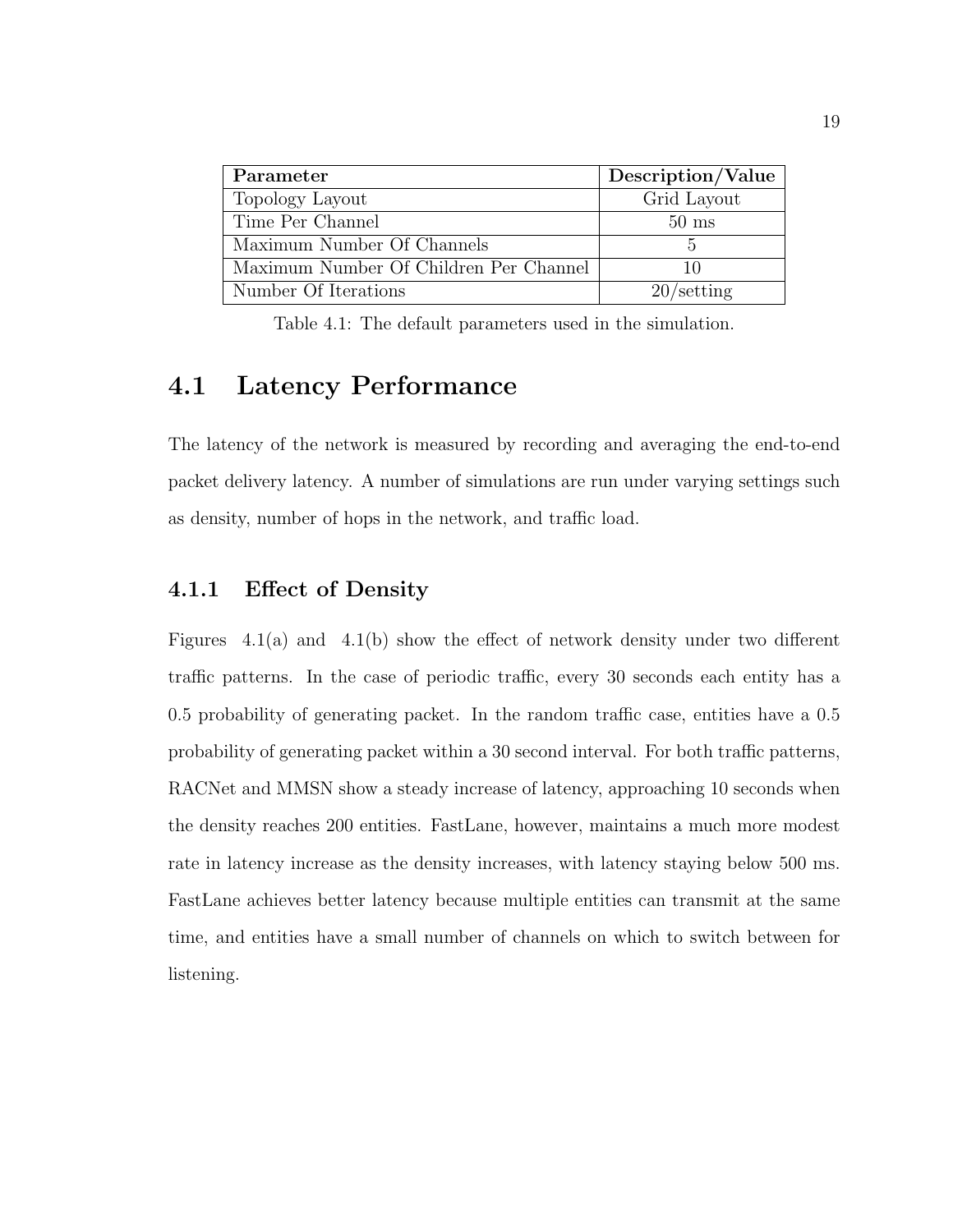

Figure 4.1: Latency vs. Density

### 4.1.2 Effect of Number of Hops

Latency is also observed with regards to the number of hops the farthest entities are from the root, with two different settings for network density: with 63 neighbors on average, and with 195 neighbors on average. As can be seen in Figure  $4.2(a)$ , MMSN and RACNet start off at a high latency of around 3 seconds and just over 1 second, respectively. MMSN quickly increases and reaches over 8 seconds with 5 hops. FastLane also shows an increase, but the latency stays significantly less than MMSN and RACnet, with a latency of 400 ms even at 5 hops. The same evaluation with a higher density is displayed in Figure 4.2(b), which shows FastLane again staying less than 1 second while RACNet and MMSN reach a latency of several seconds. As mentioned with the density results, FastLane allows multiple entities to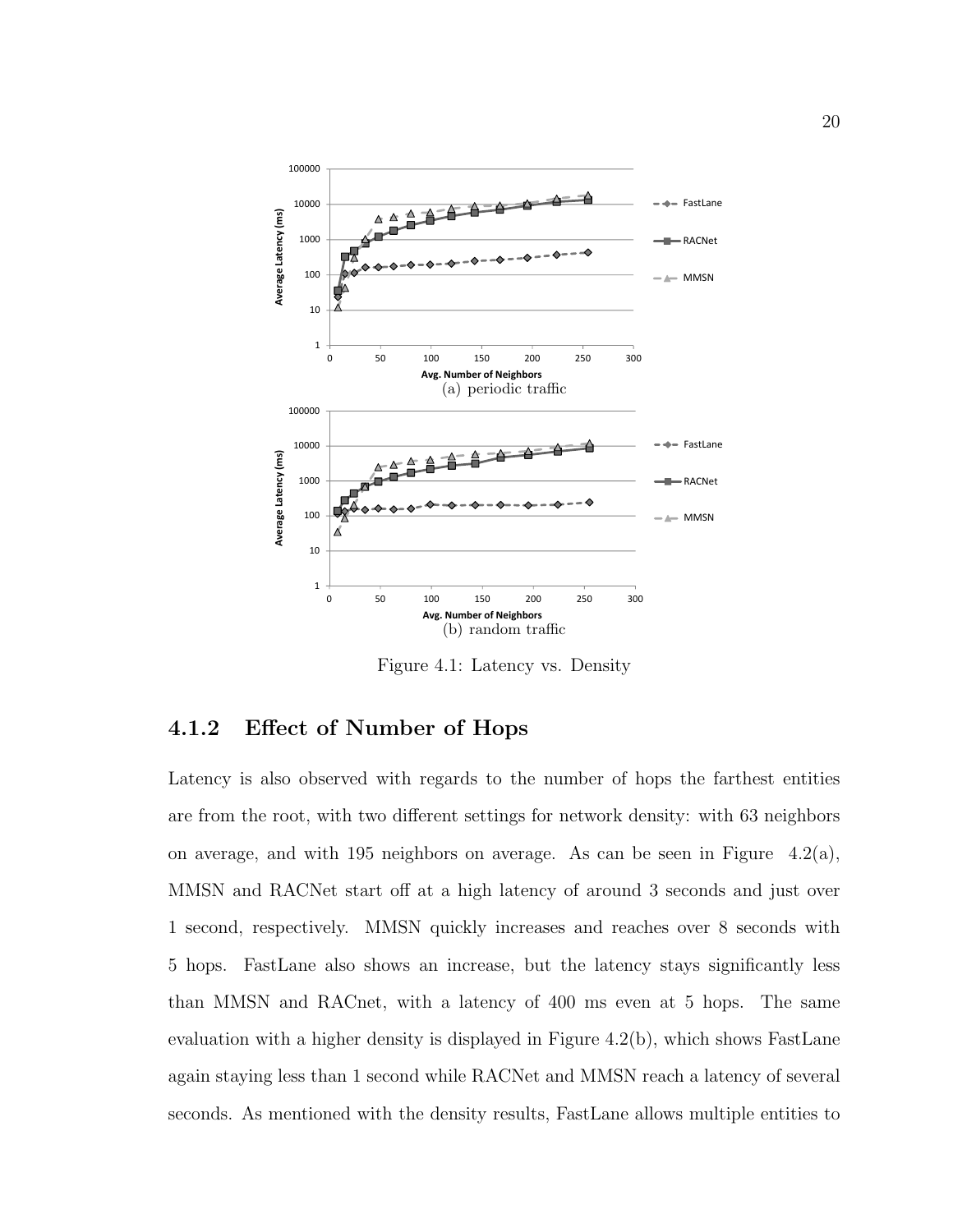

Figure 4.2: Latency vs. Num. of Hops

be transmitting simultaneously, and entities have only a small number of channel on which to listen. Also, in FastLane, since a flow is mostly kept on the same channel, an entity can likely forward a packet right away instead of having to change to another channel and wait for its neighbor to also switch to that channel.

### 4.1.3 Effect of Traffic Conditions

The last characteristic observed with respect to latency is traffic load and pattern. With the density fixed at 63 neighbors on average, the traffic patterns used are:

• Random traffic: Entities have a probability p of generating a packet within each 10 second interval with  $p$  ranging from 0 to 1.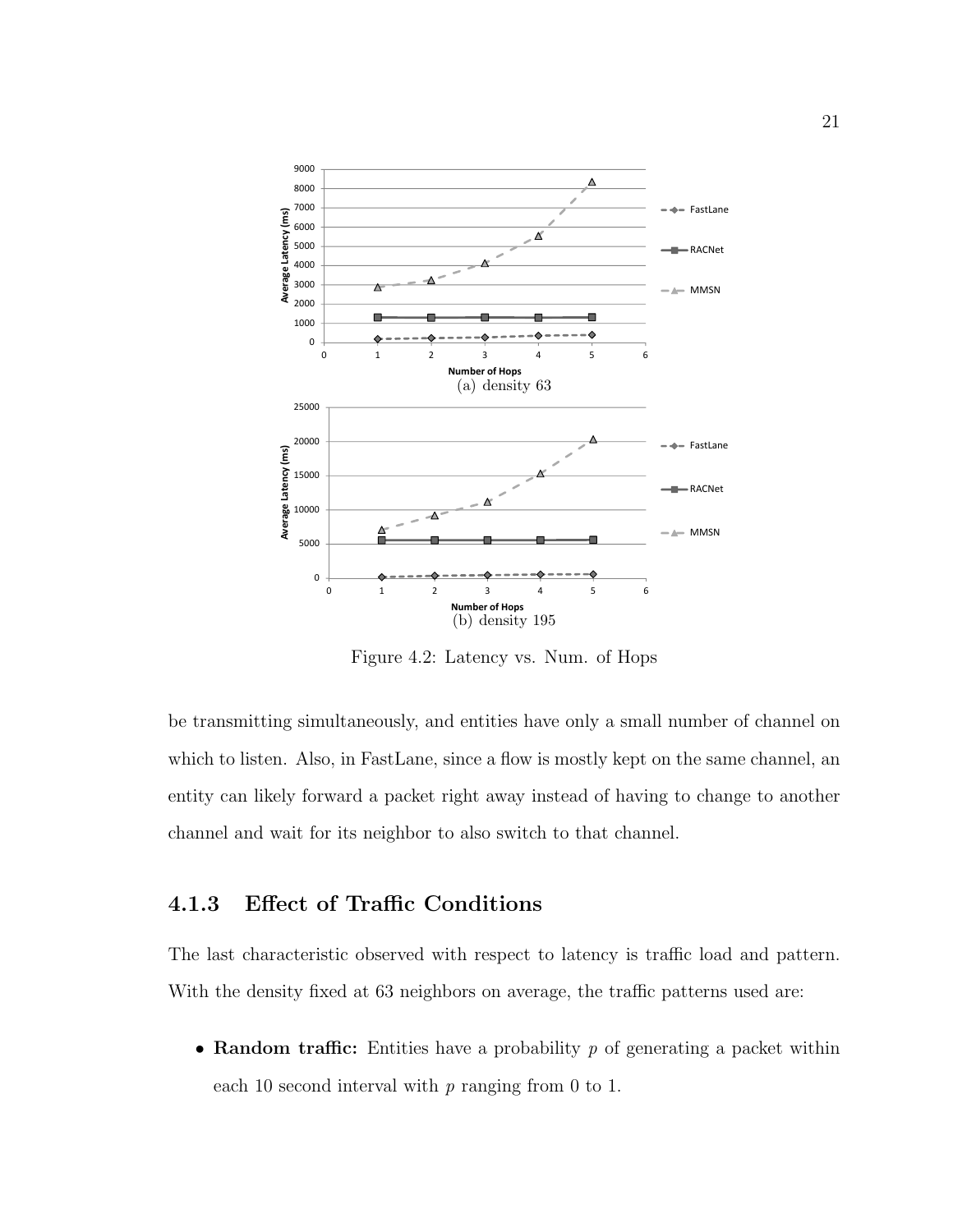

Figure 4.3: Latency vs. Traffic Load

• Periodic traffic: Every 10 seconds, each entity generates a packet with probability  $p$ , with  $p$  ranging from 0 to 1.

Figure 4.3 shows how traffic load and pattern affects the performance in terms of end-to-end latency. Even as the amount of traffic increases, FastLane's latency increases slowly and stays under 300 ms even as the amount of traffic increases for both random and periodic traffic patterns. Meanwhile, the latency in both RACNet and MMSN increases at a higher rate, especially in the case of periodic traffic, where they both reach around 3 seconds at higher traffic. FastLane's performance in higher traffic is mainly due to the fact that separate flows operate on different channels, allowing entities to transmit simultaneously. MMSN again suffers because entities have to operate on too many channels to listen for all of its neighbors.

### 4.2 PDR Performance

Packet delivery rate at the root entity is used as a metric to measure network reliability, and similar to measuring latency performance, the PDR is measured with respect to three different characteristics: average network density, number of hops in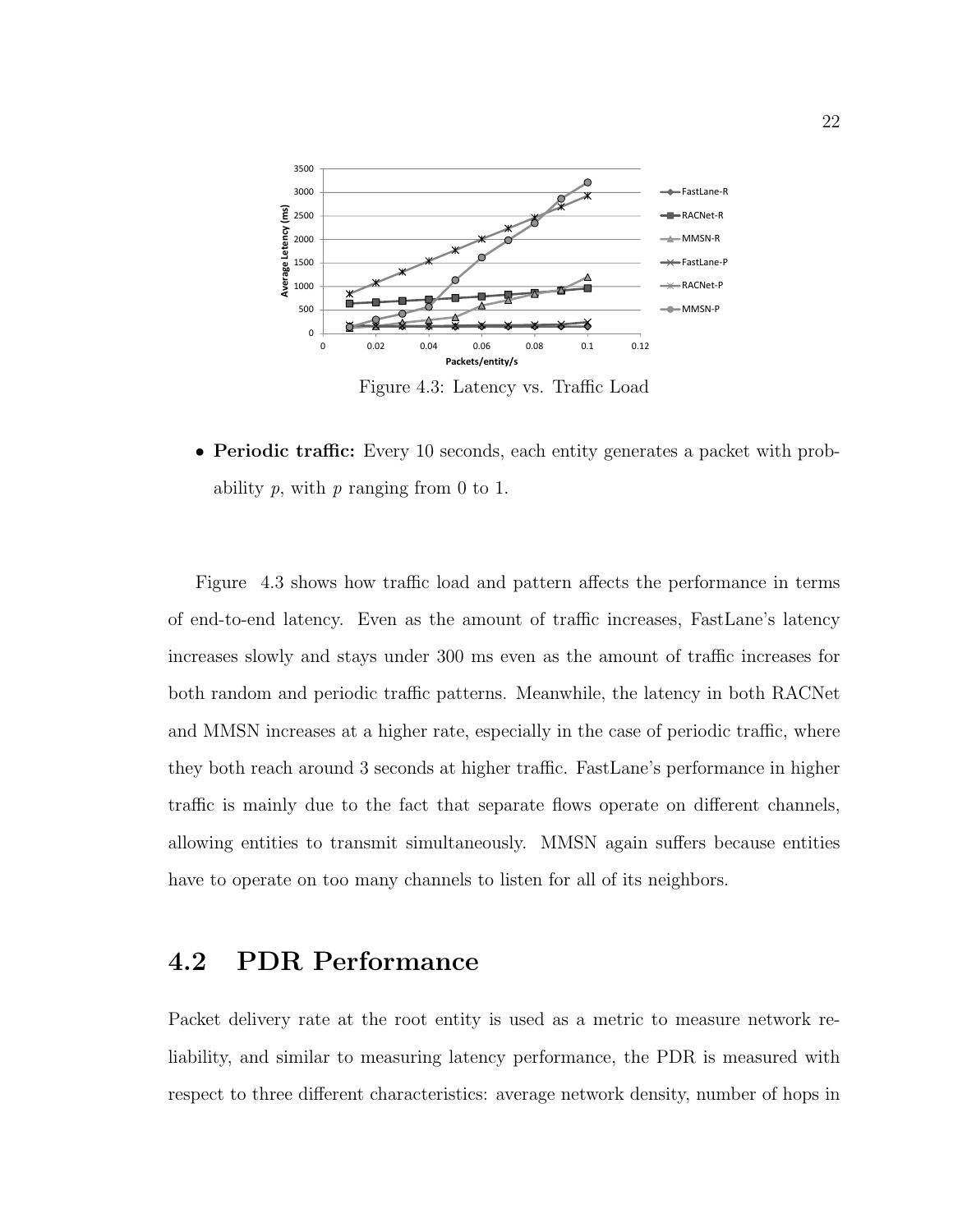

Figure 4.4: Packet Delivery vs. Density

the network, and traffic load and pattern.

### 4.2.1 Effect of Density

Figures 4.4(a) and 4.4(b) show the effect of network density under two different traffic patterns. While RACNet acheives 100% delivery regardless of density, FastLane maintains a high delivery rate as the density increases, staying around 97% for random traffic and around 90% for periodic traffic as the density reaches 250 neighbors. FastLane has a decrease in PDR with increasing density due to there being a higher probability that two neighboring entities cause collisions. MMSN suffers because of the large number of channels and contention on each channel with which each entity must deal, and the PDR is below 80% for a high density.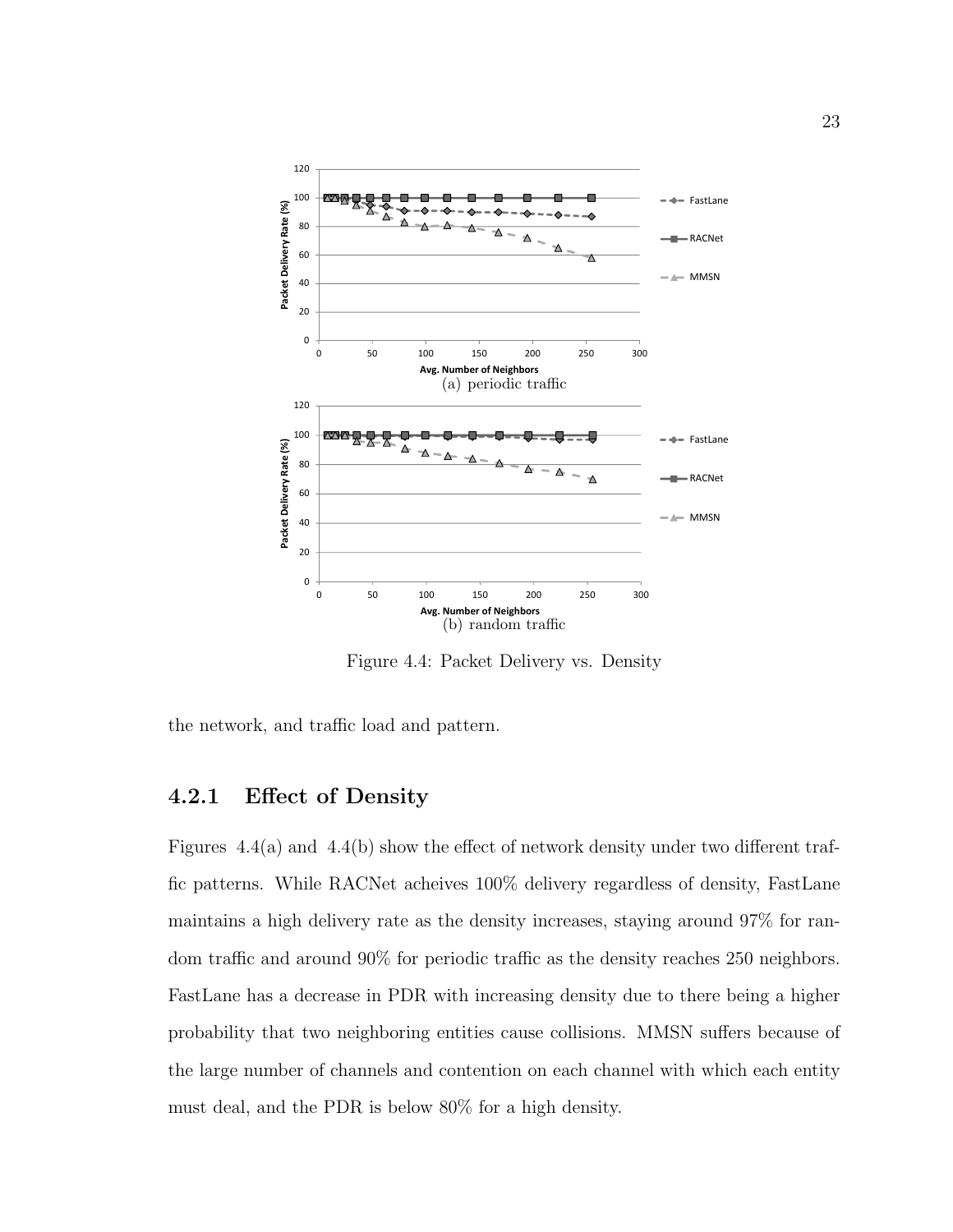#### 4.2.2 Effect of Number of Hops

The reliability is also tested with varying number of hops in the network, with two setting of a fixed average number of neighbors (63 neighbors and 195 neighbors). As can be seen in Figures  $4.5(a)$  and  $4.5(b)$ , FastLane's performance drops when the size of the network becomes more than a few hops, dropping to under 60% as the number of hops goes beyond 3. This is because as the number of hops increases, entities where multiple flows converge become more frequent in the network, and entities also must listen on potentially more channels. An entity to which several flows converge will need to store more packets and thus, has a higher chance of losing packets due to a buffer overflow. MMSN suffers from the same reason, and its PDR drops below 60% when there are more than two hops. RACNet still achieves a high reliability because of its token passing mechanism. FastLane suffers to a lesser degree than MMSN because in MMSN entities generally have greater channel diversity, increasing the complexity of the listening scheme.

#### 4.2.3 Effect of Traffic Conditions

Lastly, the delivery rate is measured with respect to varying traffic rates and traffic pattern. The same two settings used for simulating latency are used for simulating PDR. While RACNet is unaffected by traffic load or pattern in regards to delivery rate and maintains a 100% PDR, Figure 4.6 shows that FastLane exhibits a slight decrease in performance as the traffic amount increases. However, the PDR of FastLane still is comparable to that of RACNet, achieving a PDR in the mid 90's even at the highest traffic load. Since entities are allowed to transmit simultaneously in FastLane, albeit spread out amongst different channels, collisions are bound to occur and some packets will be lost. The PDR of MMSN decreases steadily as the traffic rate increases and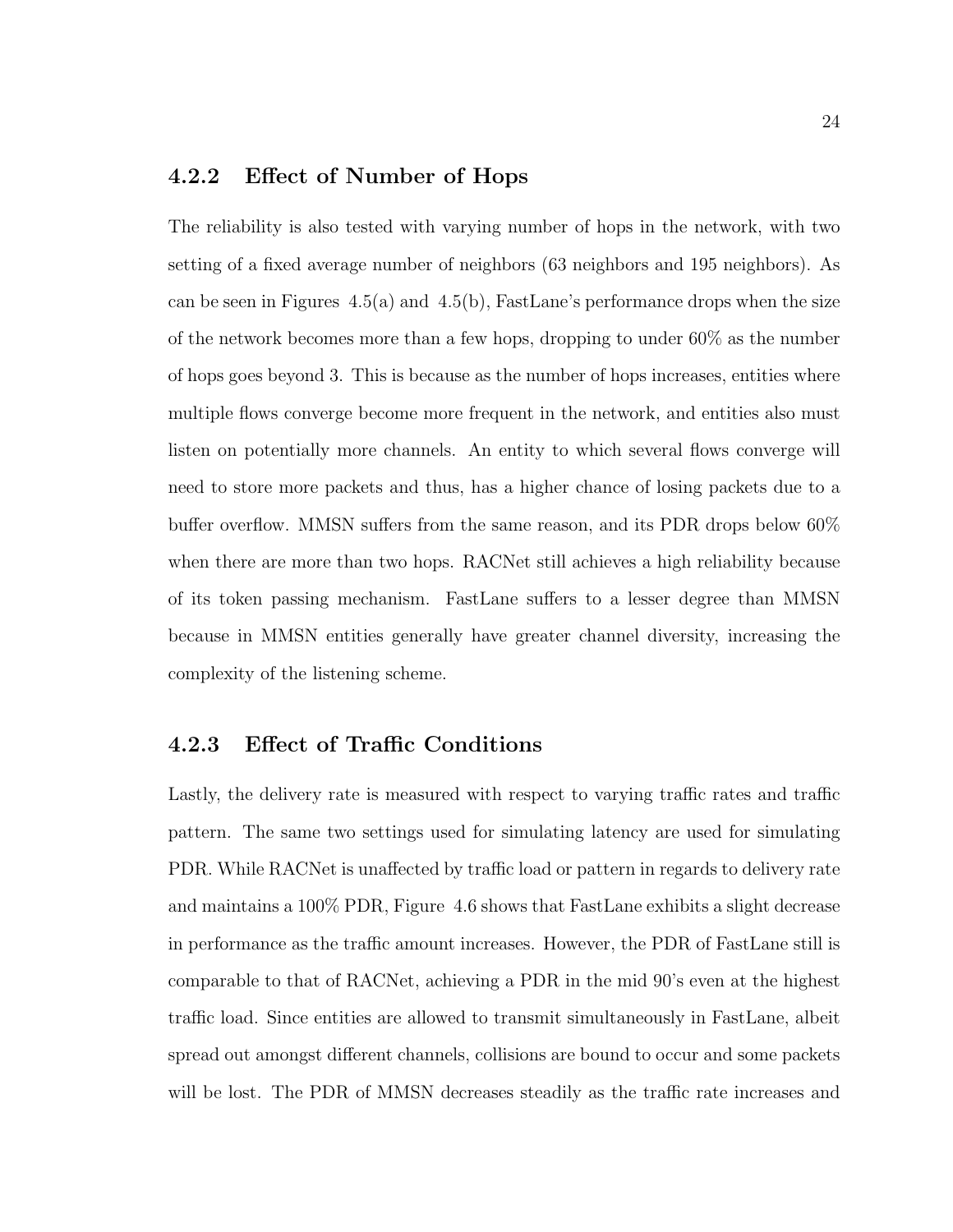

Figure 4.5: Packet Delivery vs. Numer of Hops

![](_page_31_Figure_2.jpeg)

drops to mid 80's, regardless of the traffic pattern.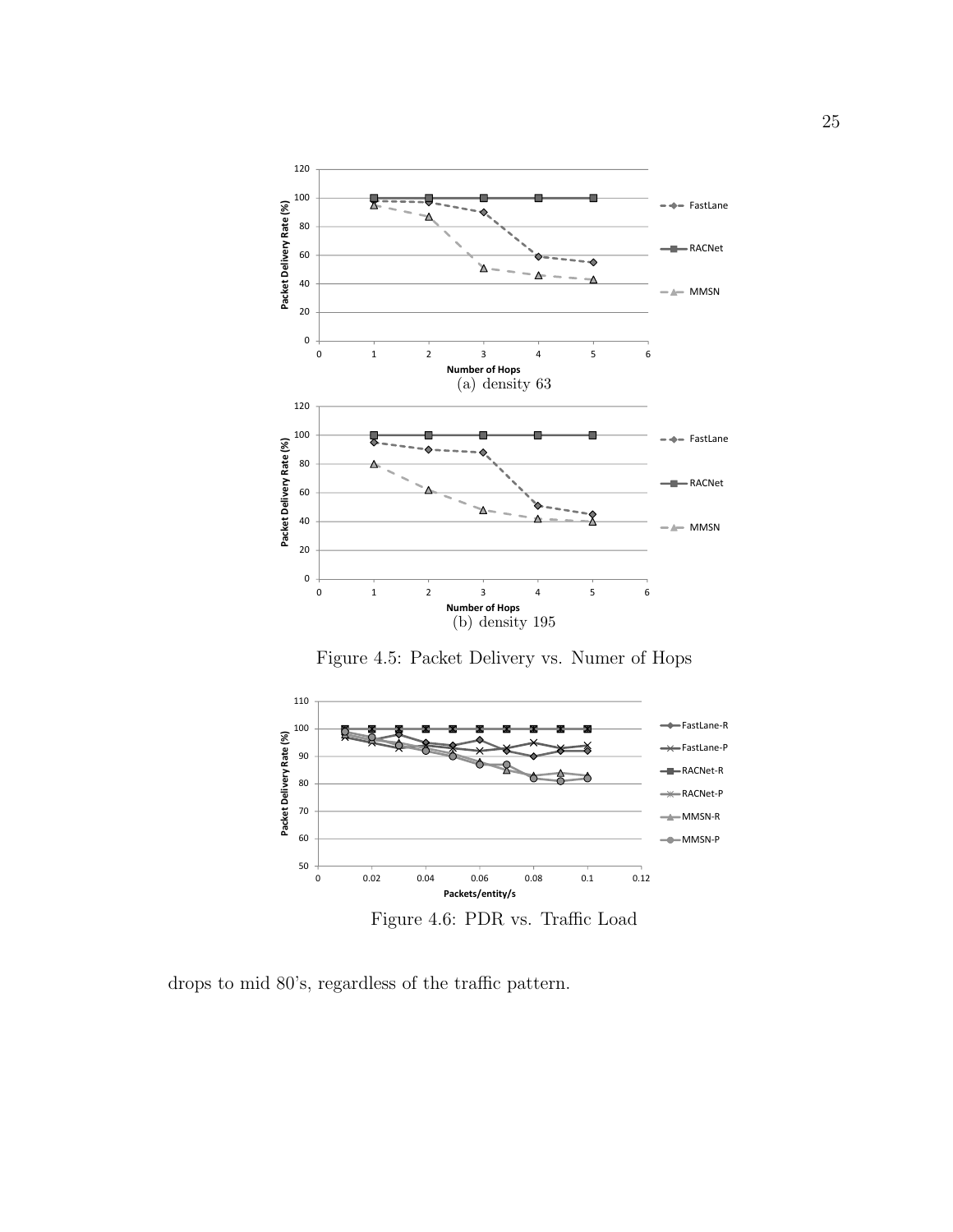## 4.3 Reliability Performance

To test the effect that the amount of redundancy in the network has on performance, we perform simulations where entities have a primary, secondary, or tertiary parent under varying densities, number of hops, and traffic loads. Our metrics for evaluation are packet delivery rate and average end-to-end latency.

#### 4.3.1 Effect on Packet Delivery Rate

The delivery rate is observed under varying density, number of hops, and traffic load of the network. With density testing, each entity periodically generates a packet every 30 seconds with a probability of 0.5. As expected, with the added redundancy of multiple parents, the delivery rate increases. Figure 4.7(a) illustrates this. With only one parent, the PDR drops below 90% when the density approaches 200 neighbors. At the same density, adding a secondary parent raises the PDR to around 96%, while adding a tertiary parent shows diminishing returns with a PDR of 97%.

For varying number of hops, the average density is fixed at 63 neighbors, and entities again generate packets periodically as done with density testing. Figure 4.7(b) displays the results, which reveal that having multiple parents for each entity significantly increases the delivery rate. At three hops, the PDR goes from around 60% with only a single parent to high 80's with two or three parents. Similar to having one parent, the PDR when having multiple parents shows a drop for beyond three hops, however, there is still a large gain in PDR  $(>10\%)$  for four and five hops. Even with multiple parents, FastLane shows a drop in delivery rate for the same reason explained earlier: as the number of hops increases, multiple flows converging at an entity occur more frequently meaning that entities must listen on potentially more and more channels. An entity to which several flows converge may need to wait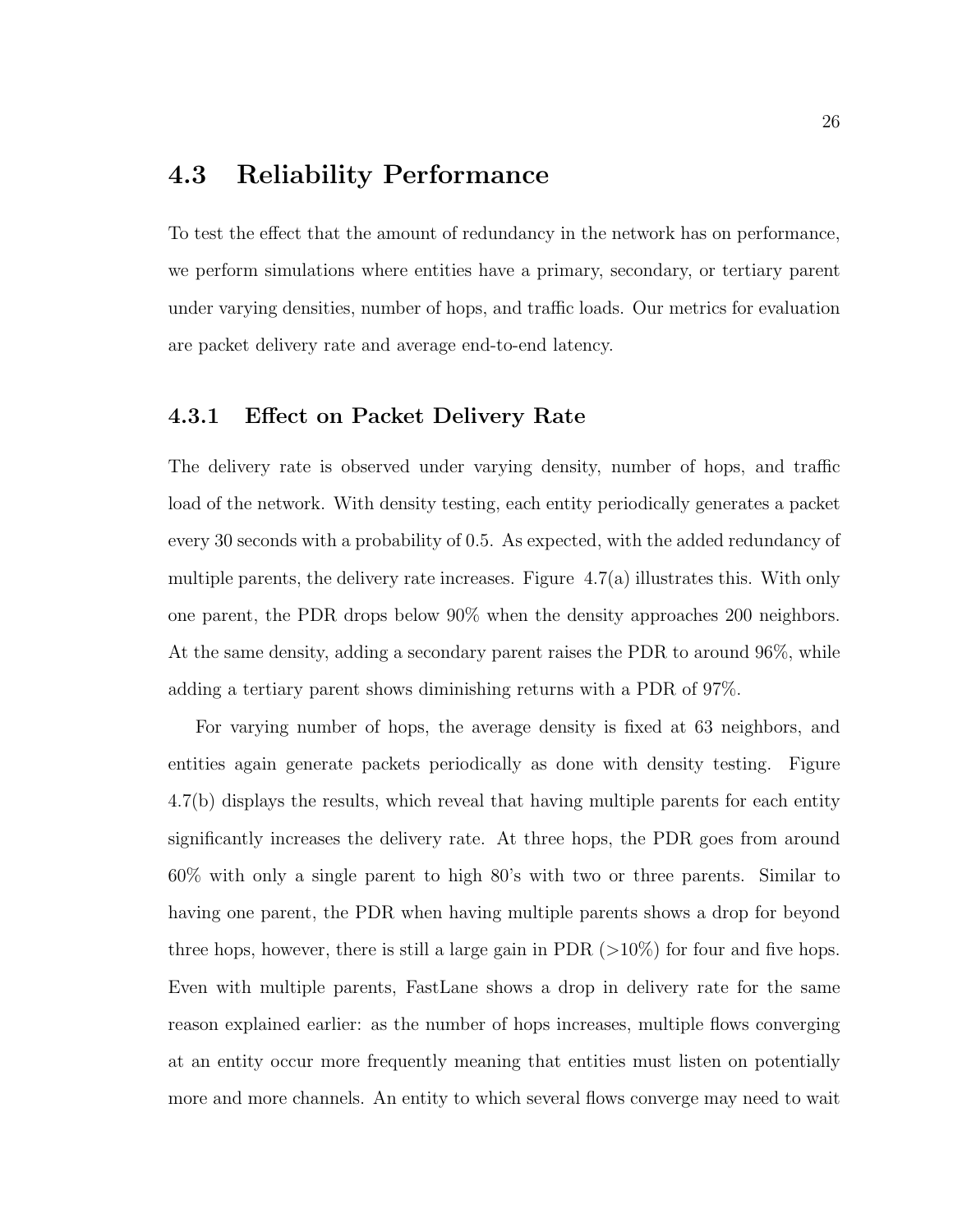![](_page_33_Figure_0.jpeg)

Figure 4.7: PDR performance on the number of parents an entity can have.

longer to cycle to the needed channel and resultantly will need to store more packets and thus, has a higher chance of losing packets due to a buffer overflow.

Lastly, the delivery rate with multiple parents is measured under different traffic loads. The network density is fixed at 63 neighbors on average and entities randomly generate a packet during 10 second intervals with a probability  $p$ , where  $p$  ranges from 0 to 1. In Figure 4.7(c), we can observe that having two or three parents as opposed to only one has minimal effect on the packet delivery rate when it comes to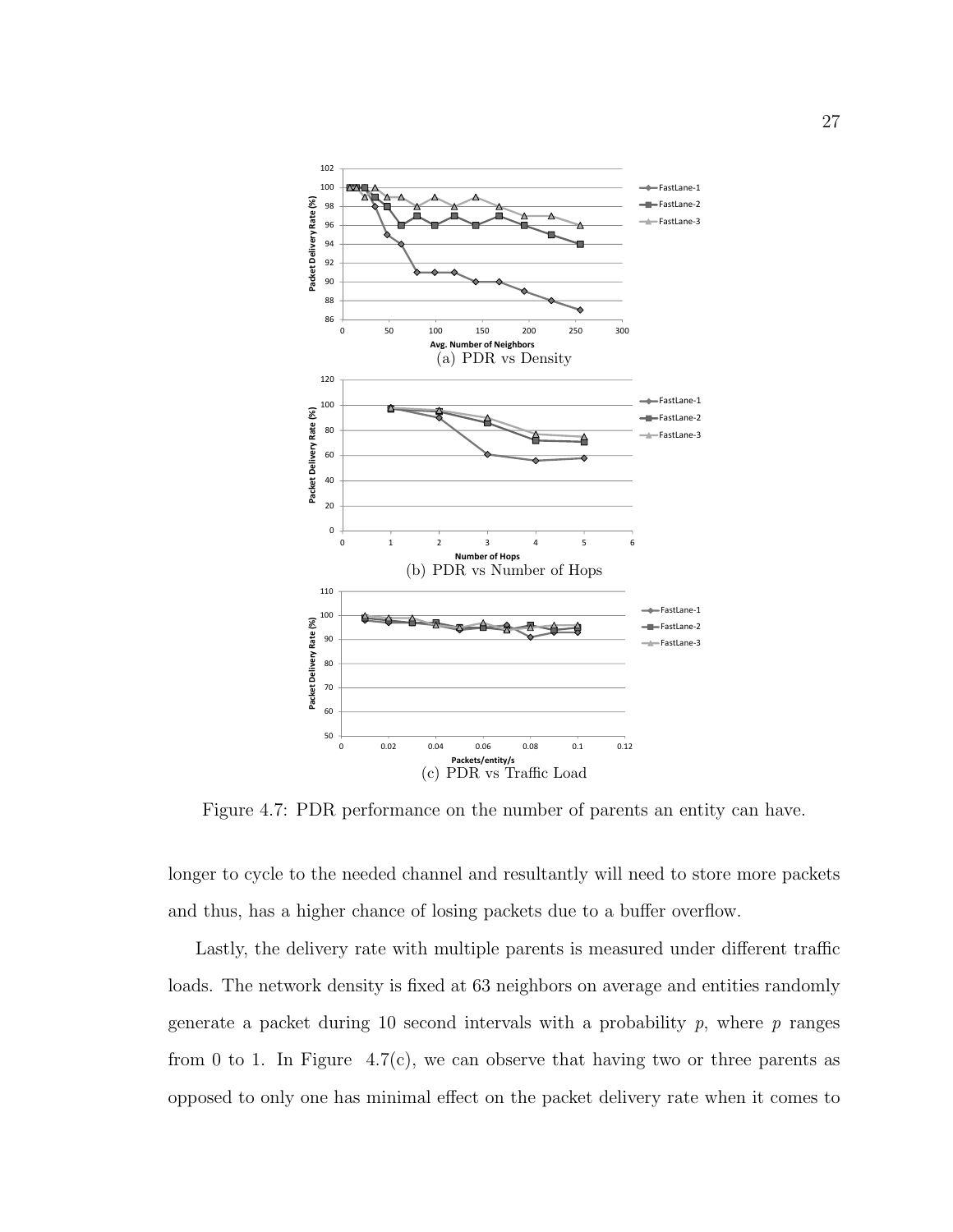![](_page_34_Figure_0.jpeg)

Figure 4.8: Latency performance on the number of parents an entity can have.

traffic load. For any number of parents, the PDR stays in the mid to high 90's, with two and three parents' delivery rates being 1% or 2% more than single parent when the traffic load gets high.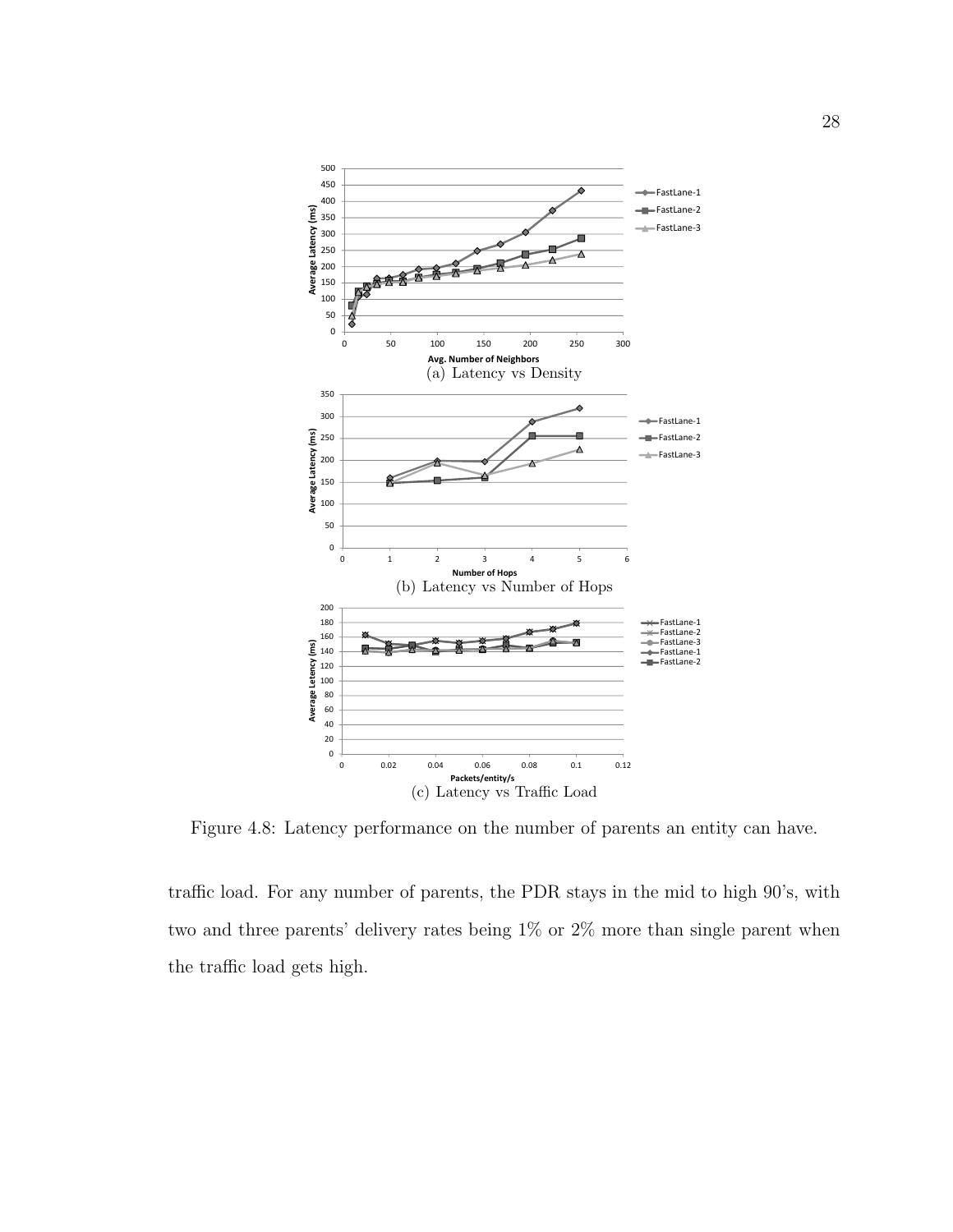#### 4.3.2 Effect on Latency

Latency is first looked at under different network densities. With the density varying, the rest of the network characteristics are the same as for evaluating the packet delivery rate. At lower densities, the performance is similar for any number of parents. As Figure 4.8(a) shows though, FastLane with two and three parents per entity starts to outperform FastLane with one parent when the density reaches 150 and higher. With only one parent, an entity must wait until it and its parent are on the same frequency to forward a packet, while with secondary and tertiary parents, entities can forward packets sooner, as it must only wait until any one of its parents are operating on the same channel.

Next the latency is looked at with varying number of hops to the root entity. Again, the density and traffic pattern are the same as when testing the delivery rate. In general, as the number of hops increases, so does the average end-to-end latency. This is intuitive, as packets must be transmitted along more links to reach its destination, regardless of the number of parents to which an entity can transmit. With more than one parent though, the latency is improved a little bit, especially in cases of more hops. At 4 hops, the average latency for using a single parent is 290 ms, while for three parents the latency is below 200 ms, shown in Figure 4.8(b). At one and two hops, the improvement is not as significant since a large number of the entities can transmit directly to the root.

Under varying traffic loads, the average latency is observed for effects of multiple parents. With the same settings as measuring packet delivery rate, Figure 4.8(c) shows the results. Similar to the PDR, the latency does not improve significantly with increasing number of parent entities. However, as the traffic load increases, there is a small reduction in the latency, which is due to a similar reason as with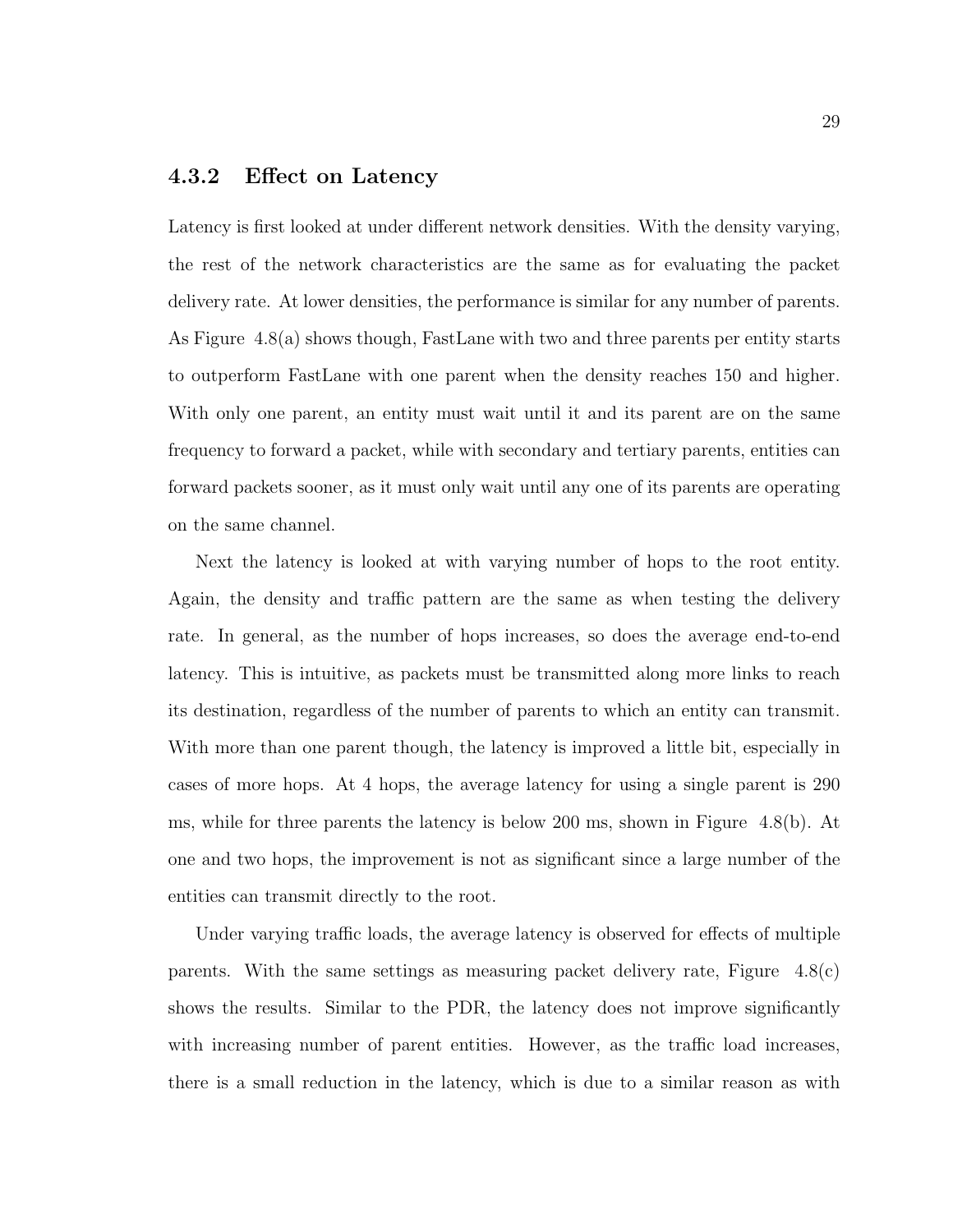density: each entity can transmit when any of its parents are on the same frequency as it, as opposed to waiting for one specific entity.

### 4.4 Summary

Through extensive simulation, we have shown the effects that network density, number of hops, and traffic load have on the performance with respect to end-to-end latency and packet delivery rate. FastLane makes a slight trade-off between latency and PDR. While FastLane does not always achieve 100% PDR, it still achieves a PDR of over 90% in most tests, at the same time having significantly better performance in terms of end-to-end latency.

The delivery rate increases with increasing number of parents because entities can forward packets to another parent if transmissions to one keep experiencing collisions, and can forward packets sooner to avoid buffer overflow. Also, by being able to forward packets sooner, the average end-to-end latency is also reduced when using multiple parents instead of a single parent.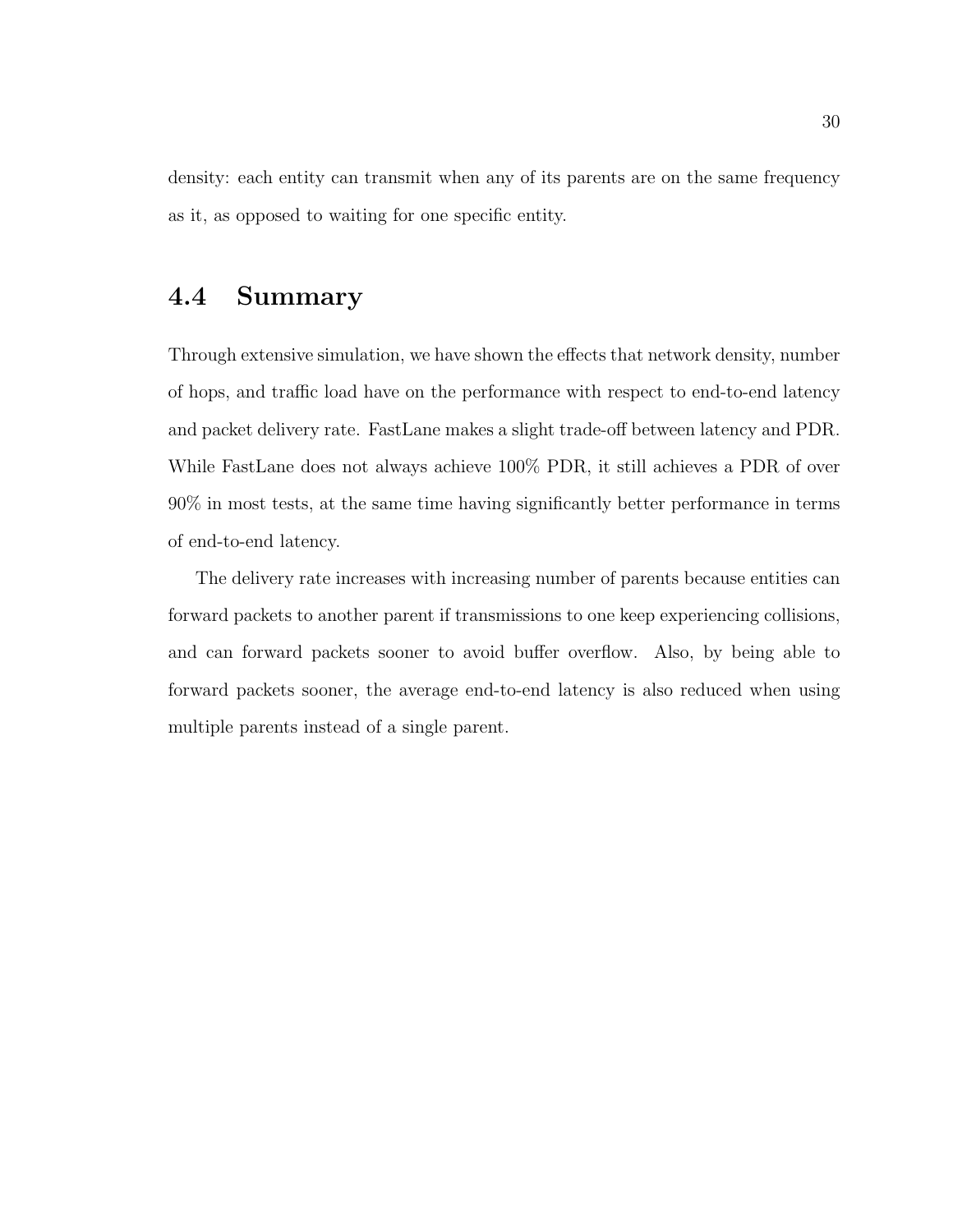# Chapter 5

# Discussion

In this section we take a look at points of consideration for use with other netowrk layers, and potential changes and adaptions to our design to make it more robust and to fit it to other applications.

# 5.1 Multi-Channel MAC Compatibility

Since a channel assignment scheme naturally requires a multi-channel MAC protocol, it needs to be able to work with them and vice versa. When using just a single parent for each entity, FastLane must wait until the underlying MAC protocol is operating on the frequency of the parent to transmit packets. When entities have multiple parents, the implementation can vary. An entity could try transmitting to each parent in order (primary, secondary, etc.), waiting for the MAC protocol to switch to the channel of each parent, or it could opportunistically transmit, sending to the parent whose channel is switched to next.

A MAC protocol could also be designed to be compatible with FastLane. To perform the channel quality test, FastLane needs to be able to explicitly tell the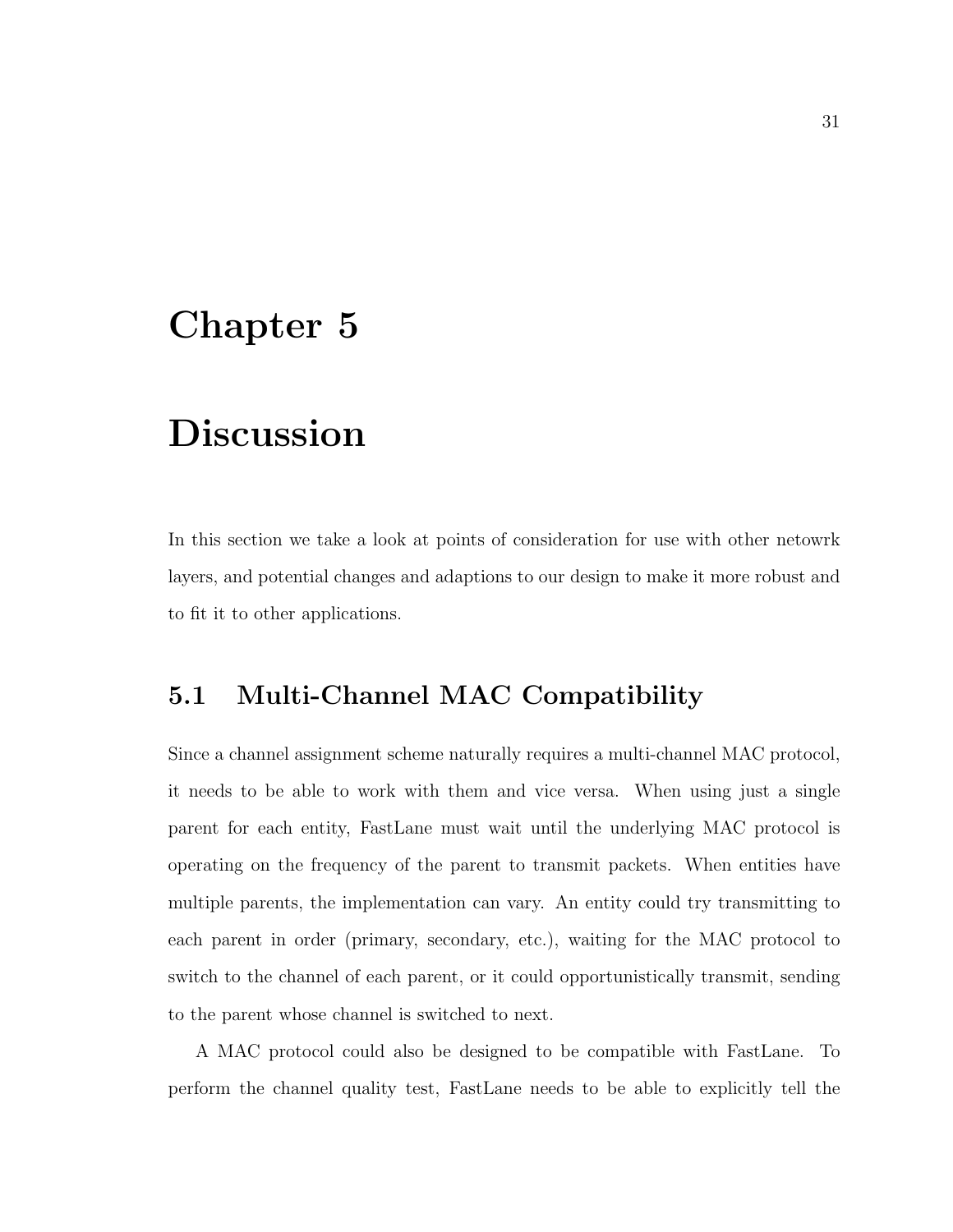MAC protocol which channel to use. After setup, the MAC protocol either needs to routinely cycle through all the channels used by the entity, or to again take commands to switch to a certain channel. Routinely cycling through the channels would give fairness to each channel and would require FastLane to wait to transmit until the MAC protocol switches to the channel of the entities parent. If the MAC protocol can also take requests to change channel, then FastLane could request the MAC protocol to change to the parent's channel when the entity has a packet to send.

### 5.2 Broadcasting and Flooding

Since there is no common channel amongst all entities and they will be listening on different channels at a given time, our design brings about a challenges for an efficient way to broadcast or flood a message. Designating a common channel for broadcasting and control messages could serve as a simple solution, but a common channel designated for broadcasting may be a bad channel for some links, meaning that not all neighbors will receive the message. An alternative to a common channel is to have the broadcasting entity transmit on each channel that is has assigned to its neighbors. While it would ensure that all neighbors receive the message, the time before every neighbor receives the message could be significant.

Flooding has similar challenges as broadcasting, but it brings about more with the two proposed solutions above. In addition to potential poor quality links, when a common channel amongst the entities, the delay increases with flooding as the network grows in hops. This is due to entities constantly switching between channels and when an entity floods the message on the common channel, not all of its neighbors may be operating on the common channel at that time. If instead of a common channel, entities flooded the message on all of its used channels, then packet explosion may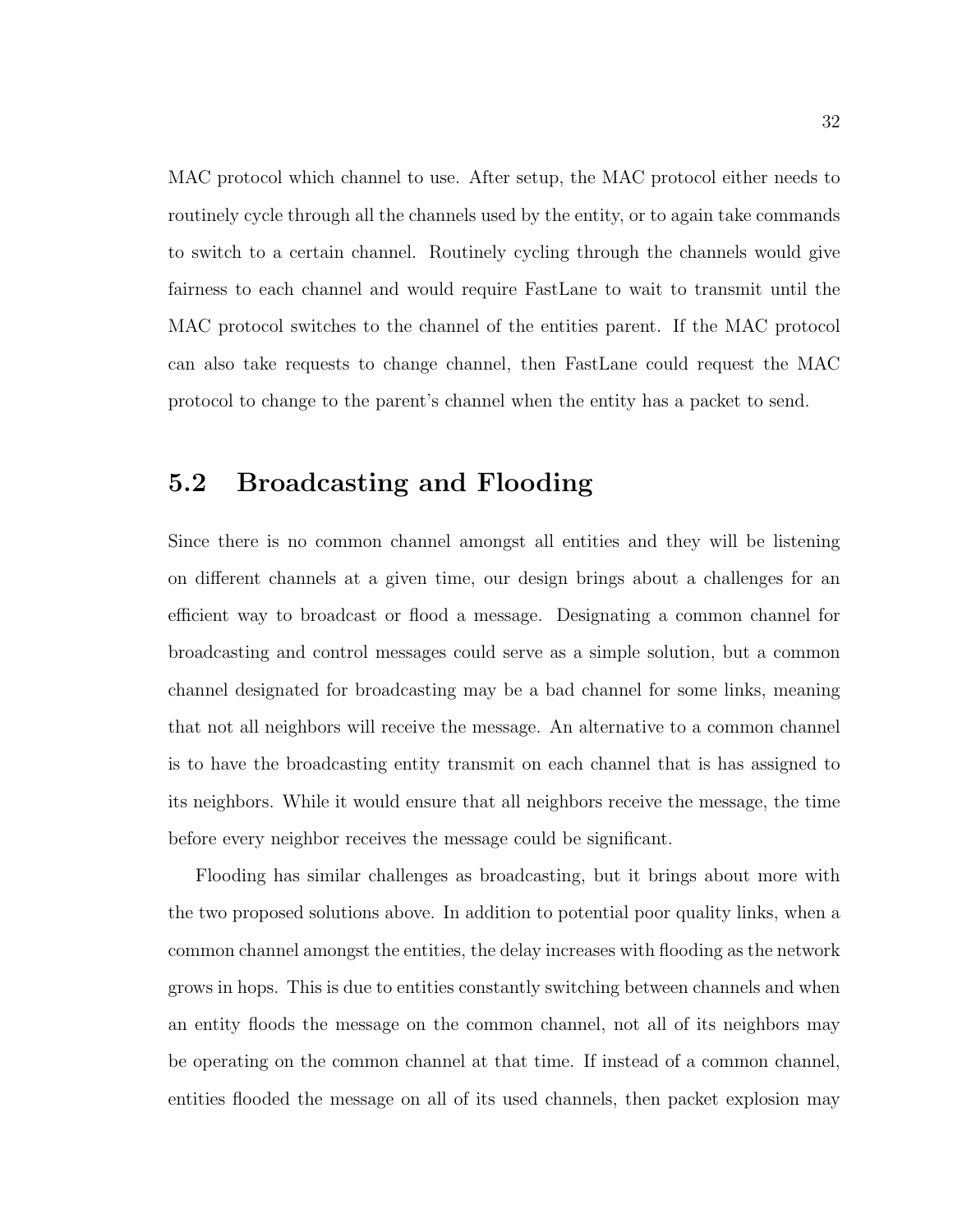occur, which is undesirable.

# 5.3 Low Duty Cycling

Many applications for wireless devices, such as in wireless sensor networks or even mobile phones and PDAs, batteries power the devices and thus, they have a limited power supply. To conserve power and lengthen lifetime, many resource constrained devices employ low duty cycling with its radio [8, 24]. Low duty cycling introduces challenges in transmission because not only will each entity be switching between channels, but its radio will remain off most of the time. This could potentially be handled with synchronization and the sharing of schedules, as each entity could inform its neighbors about when in the future it will listen on each channel.

### 5.4 Limiting Channel Diversity

The number of channels used by each entity to which to assign its neighbors is an obvious design parameter in FastLane, and other designs as well. As a look to what effect that can have, we perform a simulation with two different network densities, where the maximum number of channels an entity is allowed to use in assignments varies from 1 to 10. Along with FastLane, we simulate the other designs used in the simulation: RACnet and MMSN. Since each tree in RACnet operates on only one channel, the results show RACNet's performance for one channel only.

First we look at the effect it has on the delivery rate (PDR). As Figures 5.1(b) and 5.1(a) show, at first the PDR quickly increases for both FastLane and MMSN, because spreading out the communication among a number of channels will obviously reduce the amount of contention and collisions that occur. At some point though,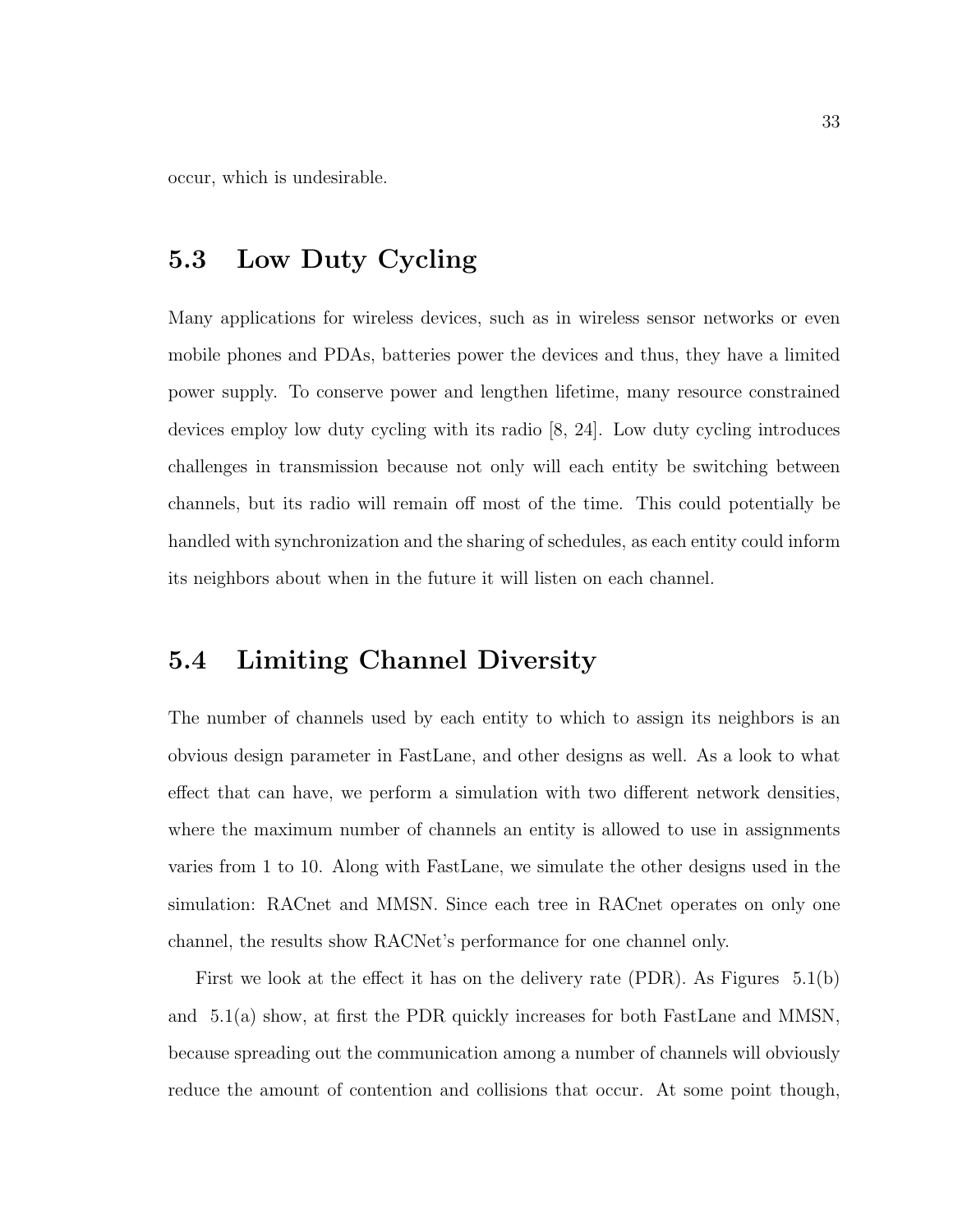![](_page_40_Figure_0.jpeg)

Figure 5.1: Packet Delivery vs. Number of Channels

communication can only be spread out so much before the effects are minimal. Figure 5.1(b) shows how going from 1 to 4 channels increases the PDR from low 60's to mid 90's. Beyond 4 channels does not result in significant performance increase.

Second, we study the effects that the number of channels has on the end-to-end packet latency. Figures  $5.2(a)$  and  $5.2(a)$  show similar findings. As the number of channels used per entity increases, the latency also increases. This is due to the fact that the more channels that an entity uses, the more time it has to spend listening on other channels. Obviously, it takes longer for an entity to return to listening to the same channel.

The effects of the maximum number of channel used per entity are as expected for a dense network. At first using more channels quickly increases PDR, and then after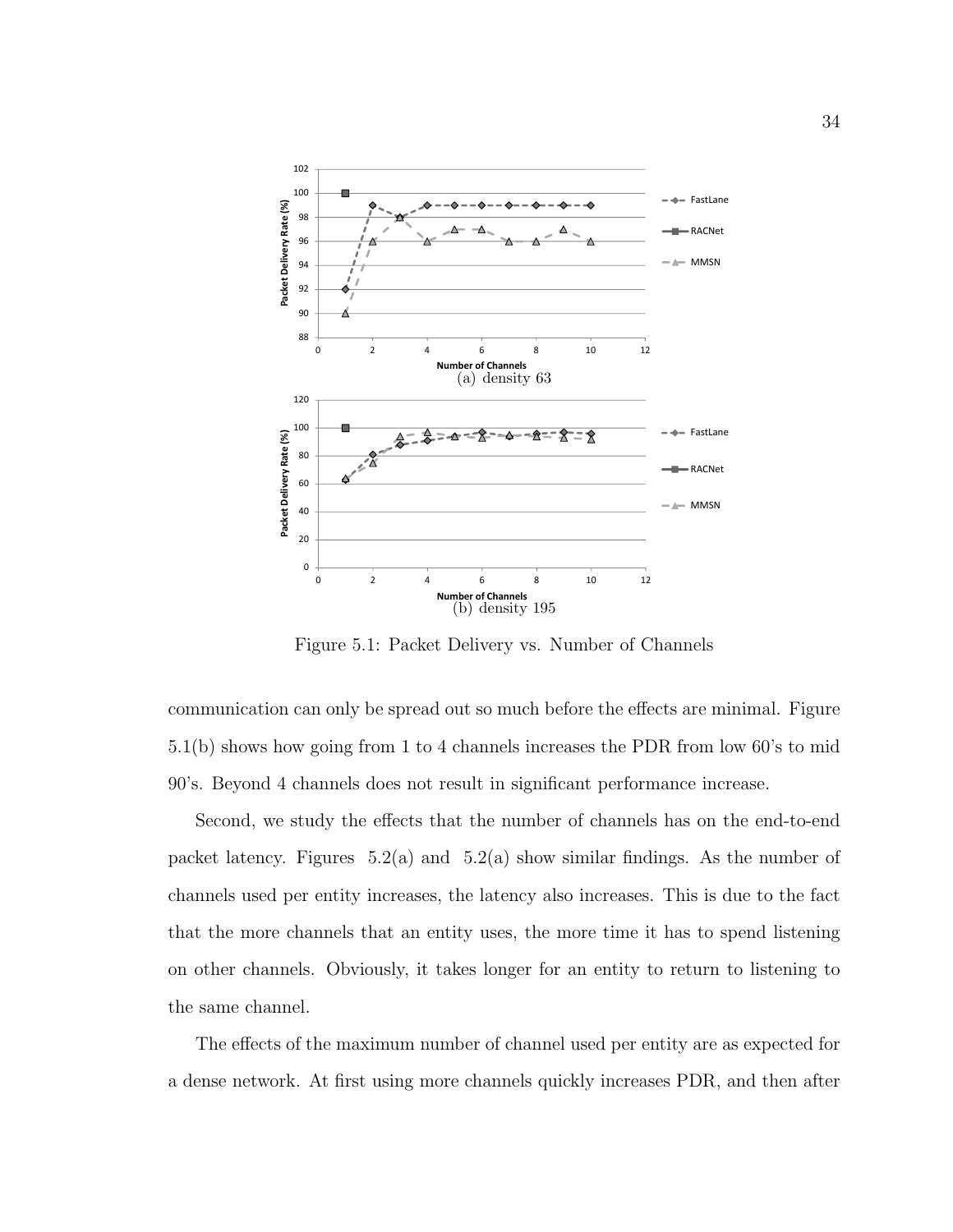![](_page_41_Figure_0.jpeg)

Figure 5.2: Latency vs. Number of Channels

a certain number, the PDR levels off. Using more channels also steadily increases the latency. This increase though is a trade-off though, because using 3 or 4 channels in our simulation showed a slight increase in the latency for a large increase in the delivery rate.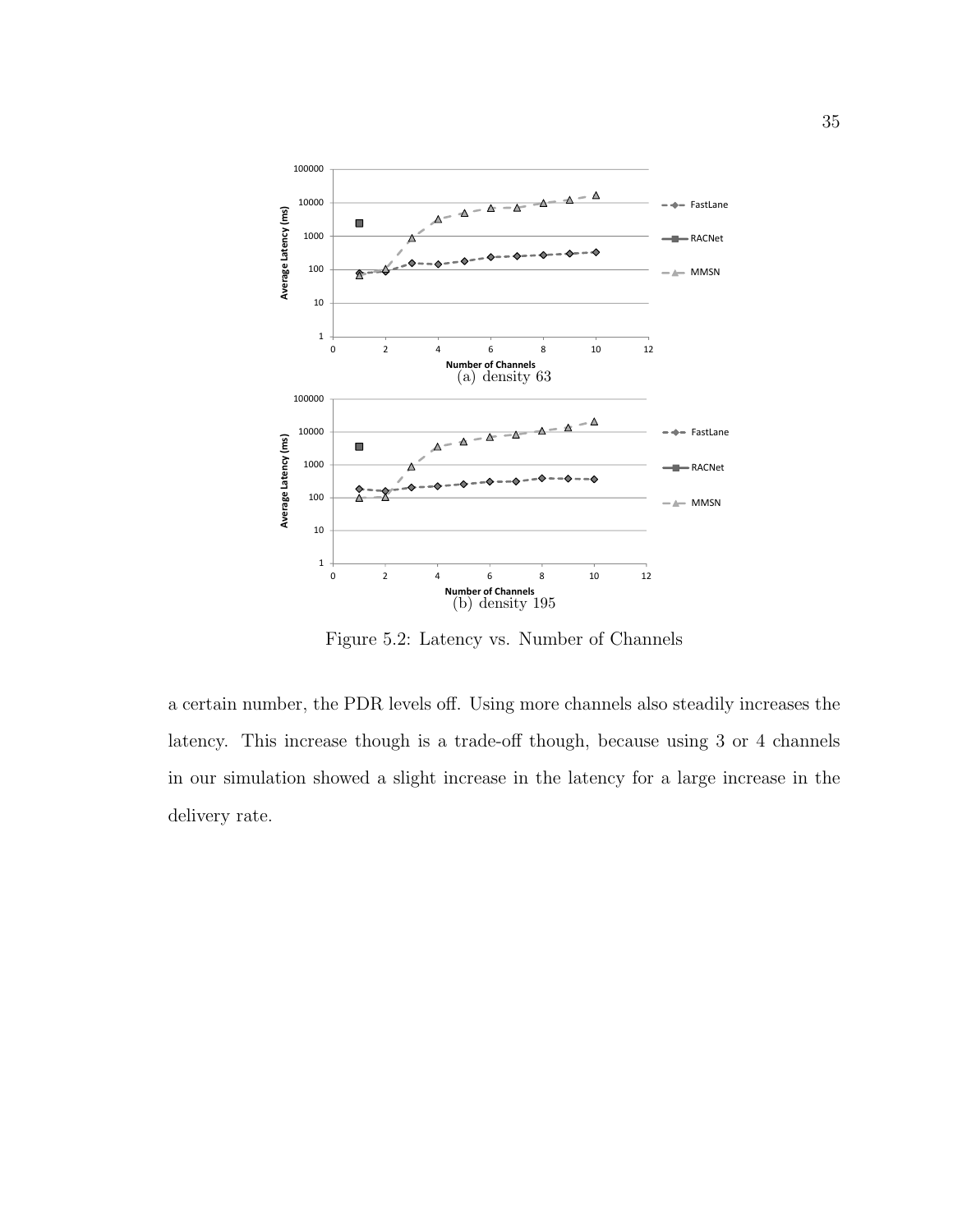# Chapter 6

# Conclusions

### 6.1 Summary of Work

Presented in this work was FastLane, the first design of a flow-based channel assignment scheme that takes into account channel quality and adapts to variations in channel quality. Flows in the network are determined and assigned to channels at network setup. With a flowering process from the root entity, entities perform channel quality testing with its neighbors, and makes channel assignments, trying to re-use its assigned channel in order to preserve the per-flow assignment. Through extensive evaluation with an event-driven simulator, and through implementation in a real test bed, we show that FastLane achieves significantly better end-to-end latencies while still maintaining a high packet delivery rate.

### 6.2 Forward Directions

Although there are many growing applications and ones being developed that must handle a dense wireless networking environment, the work in this thesis only addresses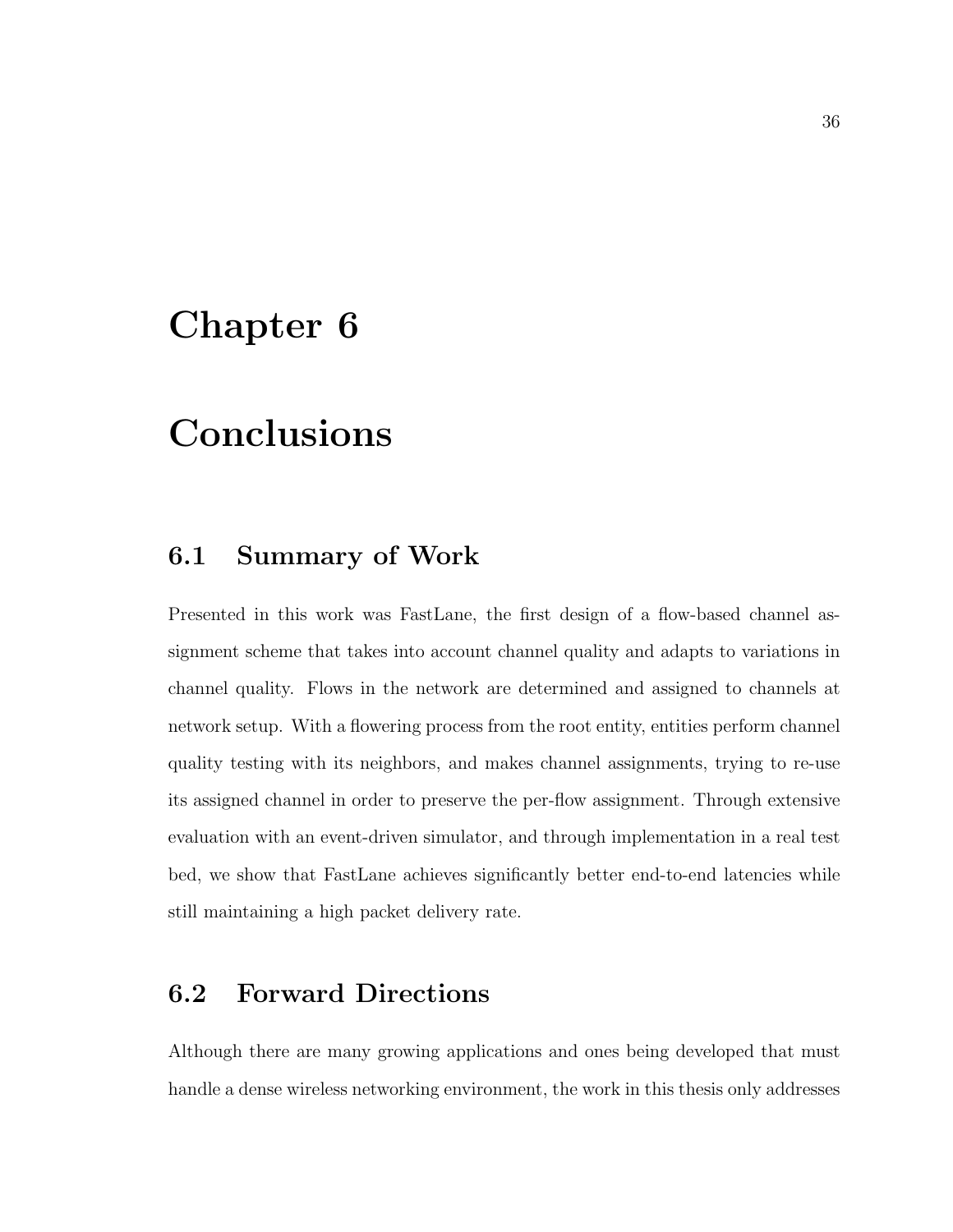a specific subset of them. One aspect of research is to achieve high performance in a dense mesh network and cognitive radio networks. Some challenges presented are handing more frequencies on which to use, and communication routes traversing several hops in a network. As seen in the evaluation of FastLane, using multiple channels causes reliability issues as the number of hops increases.

Another area of future research is using flow-based assignments for networks where no root entity is present, where flows can start and end arbitrarily. Assigning a flow to a channel becomes a challenge because the flows are not necessarily known at time of setup and can be dynamic. Assignment would need to be done on demand as data needs to be sent. Also, the setup process would need to be simpler for changing network flows. Addressing this would allow for a more versatile design to handle a more diverse set of dense networking applications.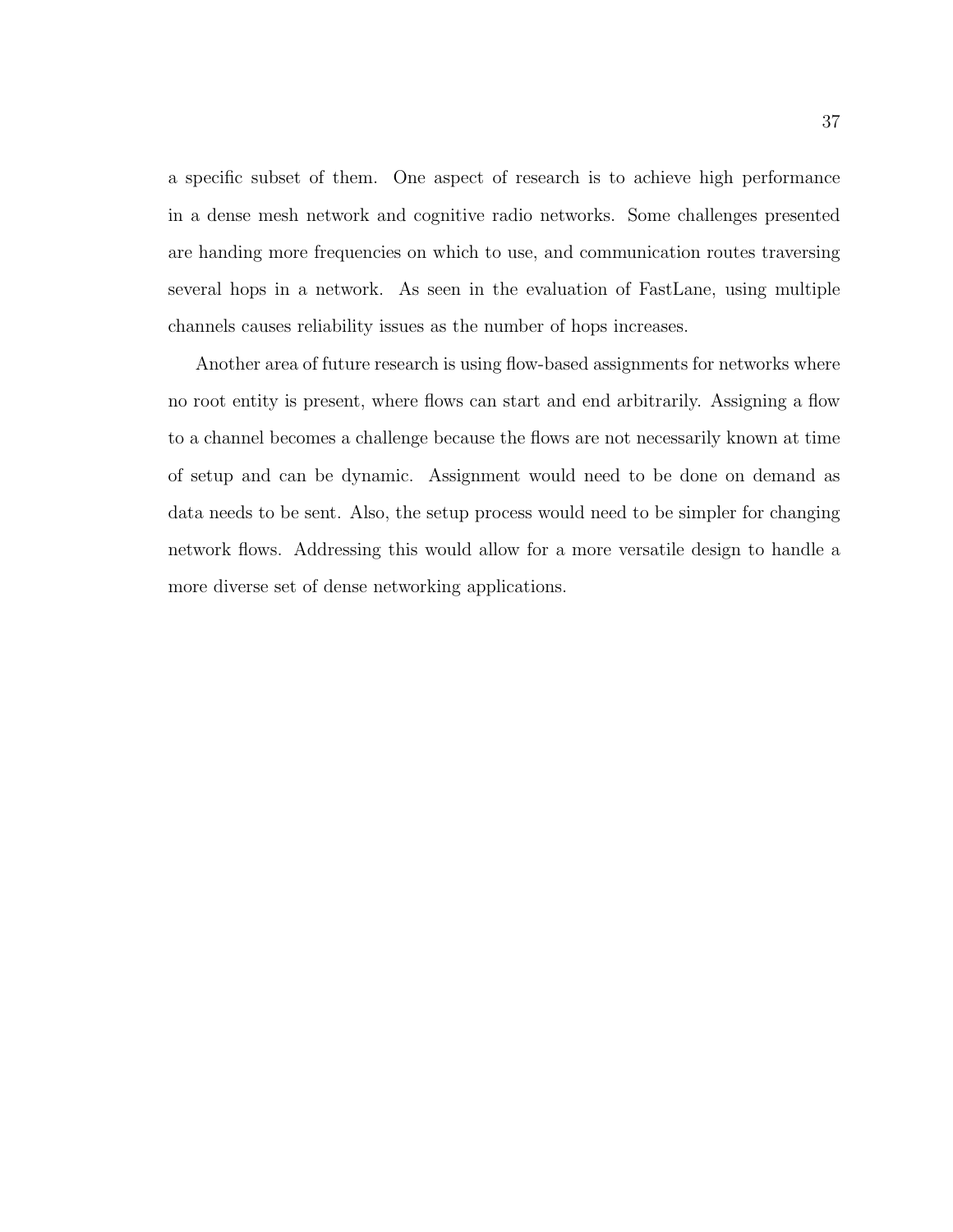# Bibliography

- [1] A. Araujo, J. Garcia-Palacios, J. Blesa, F. Tirado, E. Romero, A. Samartin, and O. Nieto-Taladriz. Wireless measurement system for structural health monitoring with high time-synchronization accuracy. Instrumentation and Measurement, IEEE Transactions on, 61(3):801 –810, march 2012.
- [2] M. Audeh. Metropolitan-scale wi-fi mesh networks. *Computer*,  $37(12):119-121$ , dec. 2004.
- [3] Paramvir Bahl, Ranveer Chandra, and John Dunagan. Ssch: slotted seeded channel hopping for capacity improvement in ieee 802.11 ad-hoc wireless networks. In Proceedings of the 10th annual international conference on Mobile computing and networking, MobiCom '04, pages 216–230, New York, NY, USA, 2004. ACM.
- [4] Sanjit Biswas and Robert Morris. Exor: opportunistic multi-hop routing for wireless networks. In *Proceedings of the 2005 conference on Applications, tech*nologies, architectures, and protocols for computer communications, SIGCOMM '05, pages 133–144, New York, NY, USA, 2005. ACM.
- [5] Marianna Carrera, Henrik Lundgren, Theodoros Salonidis, and Christophe Diot. A cross-layer load-independent link cost metric for wireless mesh networks. In Proceedings of the 2007 ACM CoNEXT conference, CoNEXT '07, pages 72:1– 72:2, New York, NY, USA, 2007. ACM.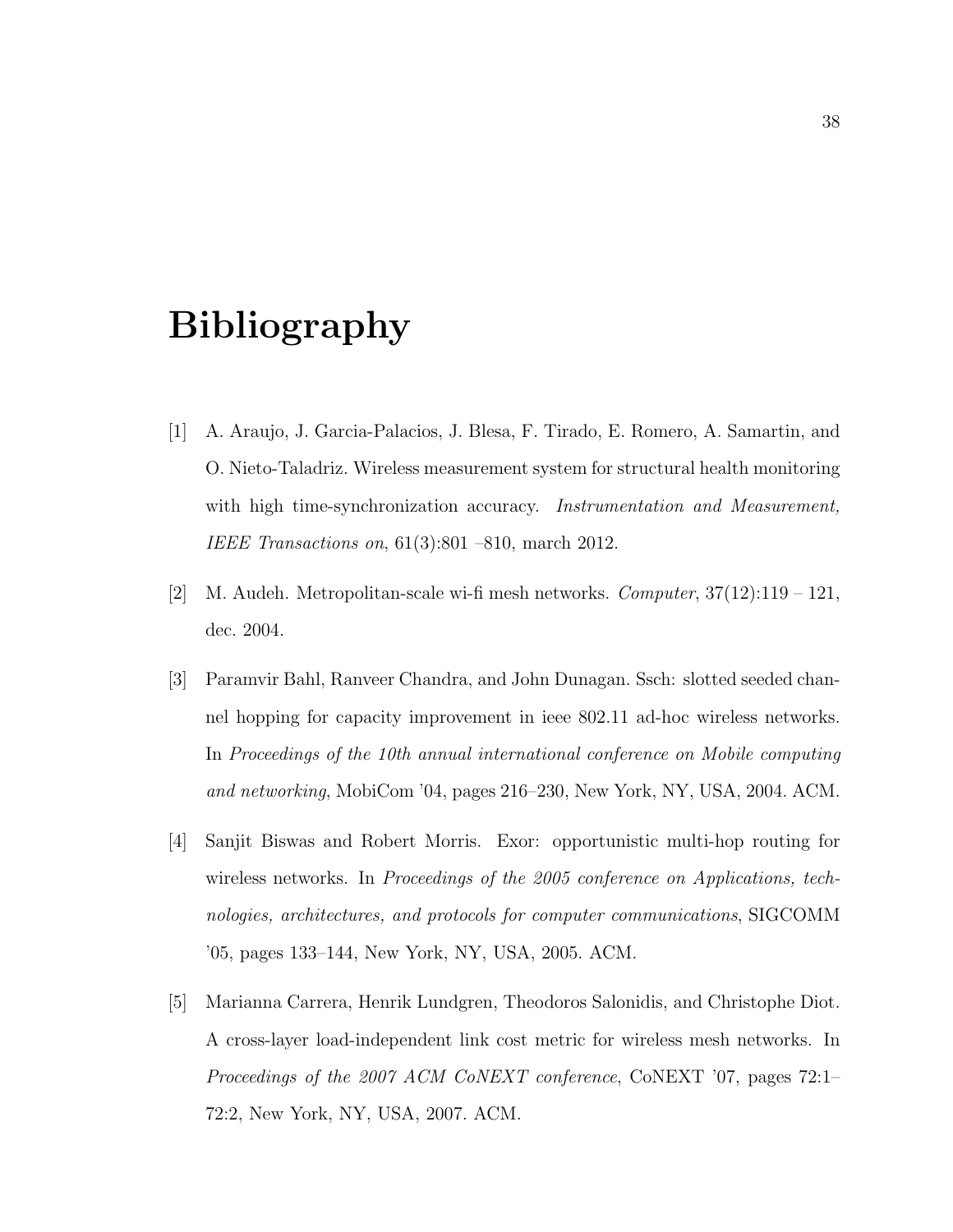- [6] Ding Chen-li, Zhang Guo-an, Gu Jin-yuan, and Bao Zhi-hua. A route tree-based channel assignment algorithm in cognitive wireless mesh networks. In Wireless Communications Signal Processing, 2009. WCSP 2009. International Conference on, pages 1–5, 2009.
- [7] Kwan-Wu Chin, John Judge, Aidan Williams, and Roger Kermode. Implementation experience with manet routing protocols. SIGCOMM Comput. Commun. Rev., 32(5):49–59, November 2002.
- [8] D. Culler, D. Estrin, and M. Srivastava. Guest editors' introduction: Overview of sensor networks. Computer, 37(8):41–49, 2004.
- [9] Douglas S. J. De Couto, Daniel Aguayo, John Bicket, and Robert Morris. A highthroughput path metric for multi-hop wireless routing. Wirel. Netw., 11(4):419– 434, July 2005.
- [10] Mohamed Ali Feki, Fahim Kawsar, Mathieu Boussard, and Lieven Trappeniers. The internet of things: The next technological revolution. Computer,  $46(2):24-$ 25, 2013.
- [11] Weihuang Fu, Bin Xie, D.P. Agrawal, and A. Kumar. A tree-based channel assignment scheme for wireless mesh networks. In Mobile Adhoc and Sensor Systems, 2007. MASS 2007. IEEE Internatonal Conference on, pages 1–6, 2007.
- [12] Weihuang Fu, Bin Xie, Xiaoyuan Wang, and D.P. Agrawal. Flow-based channel assignment in channel constrained wireless mesh networks. In Computer Communications and Networks, 2008. ICCCN '08. Proceedings of 17th International Conference on, pages 1–6, 2008.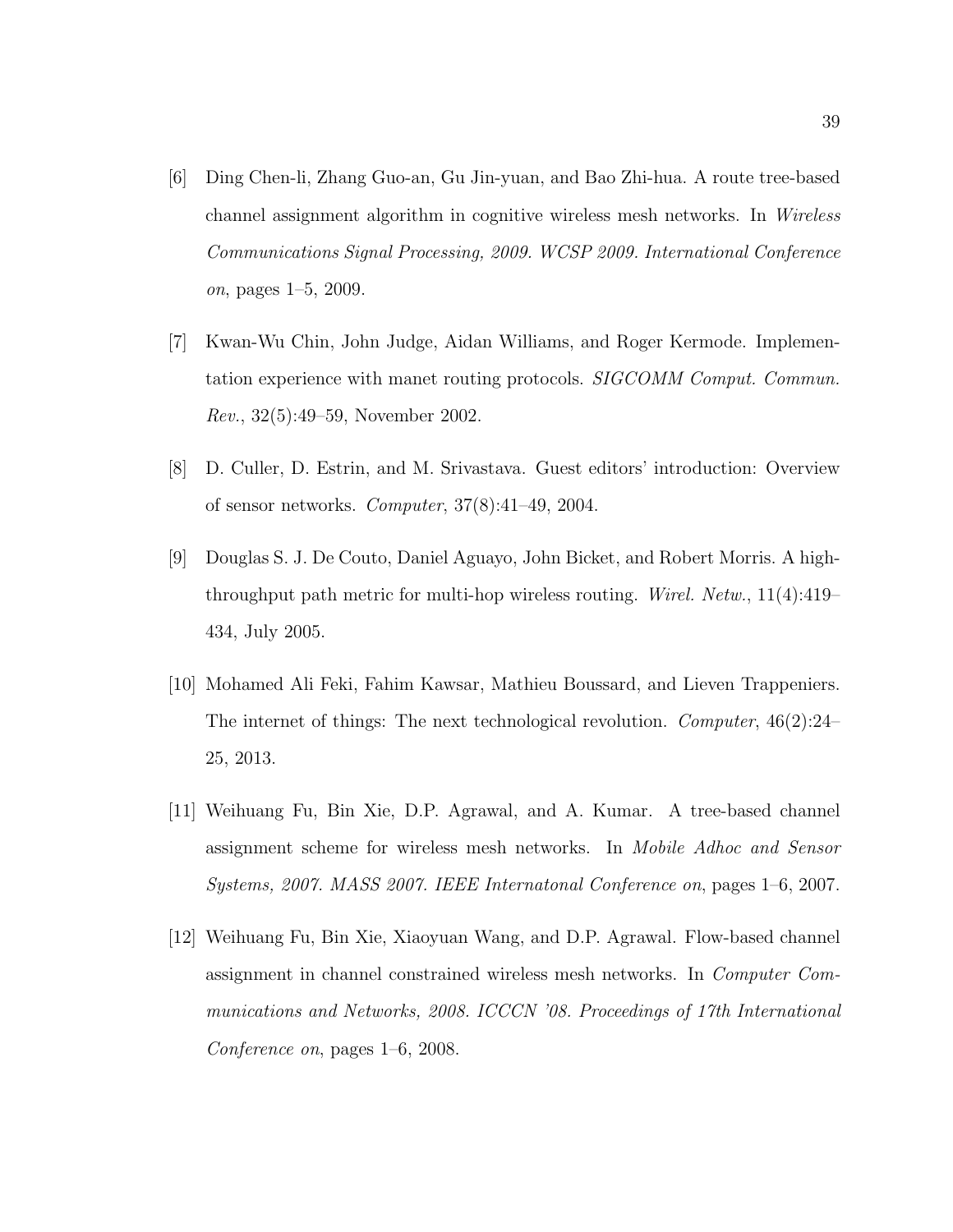- [13] Omprakash Gnawali, Rodrigo Fonseca, Kyle Jamieson, David Moss, and Philip Levis. Collection tree protocol. In *Proceedings of the 7th ACM Conference on* Embedded Networked Sensor Systems, SenSys '09, pages 1–14, New York, NY, USA, 2009. ACM.
- [14] Carl Hartung, Richard Han, Carl Seielstad, and Saxon Holbrook. Firewxnet: a multi-tiered portable wireless system for monitoring weather conditions in wildland fire environments. In *Proceedings of the 4th international conference on* Mobile systems, applications and services, MobiSys '06, pages 28–41, New York, NY, USA, 2006. ACM.
- [15] Felix Juraschek, Mesut Güneş, Matthias Philipp, and Bastian Blywis. On the feasibility of distributed link-based channel assignment in wireless mesh networks. In Proceedings of the 9th ACM international symposium on Mobility management and wireless access, MobiWac '11, pages 9–18, New York, NY, USA, 2011. ACM.
- [16] Srinivasan Keshav. A control-theoretic approach to flow control. In Proceedings of the conference on Communications architecture  $\mathcal{C}$  protocols, SIGCOMM '91, pages 3–15, New York, NY, USA, 1991. ACM.
- [17] Youngmin Kim, Hyojeong Shin, and Hojung Cha. Y-mac: An energy-efficient multi-channel mac protocol for dense wireless sensor networks. In Proceedings of the 7th international conference on Information processing in sensor networks, IPSN '08, pages 53–63, Washington, DC, USA, 2008. IEEE Computer Society.
- [18] Murali Kodialam and Thyaga Nandagopal. Characterizing the capacity region in multi-radio multi-channel wireless mesh networks. In Proceedings of the 11th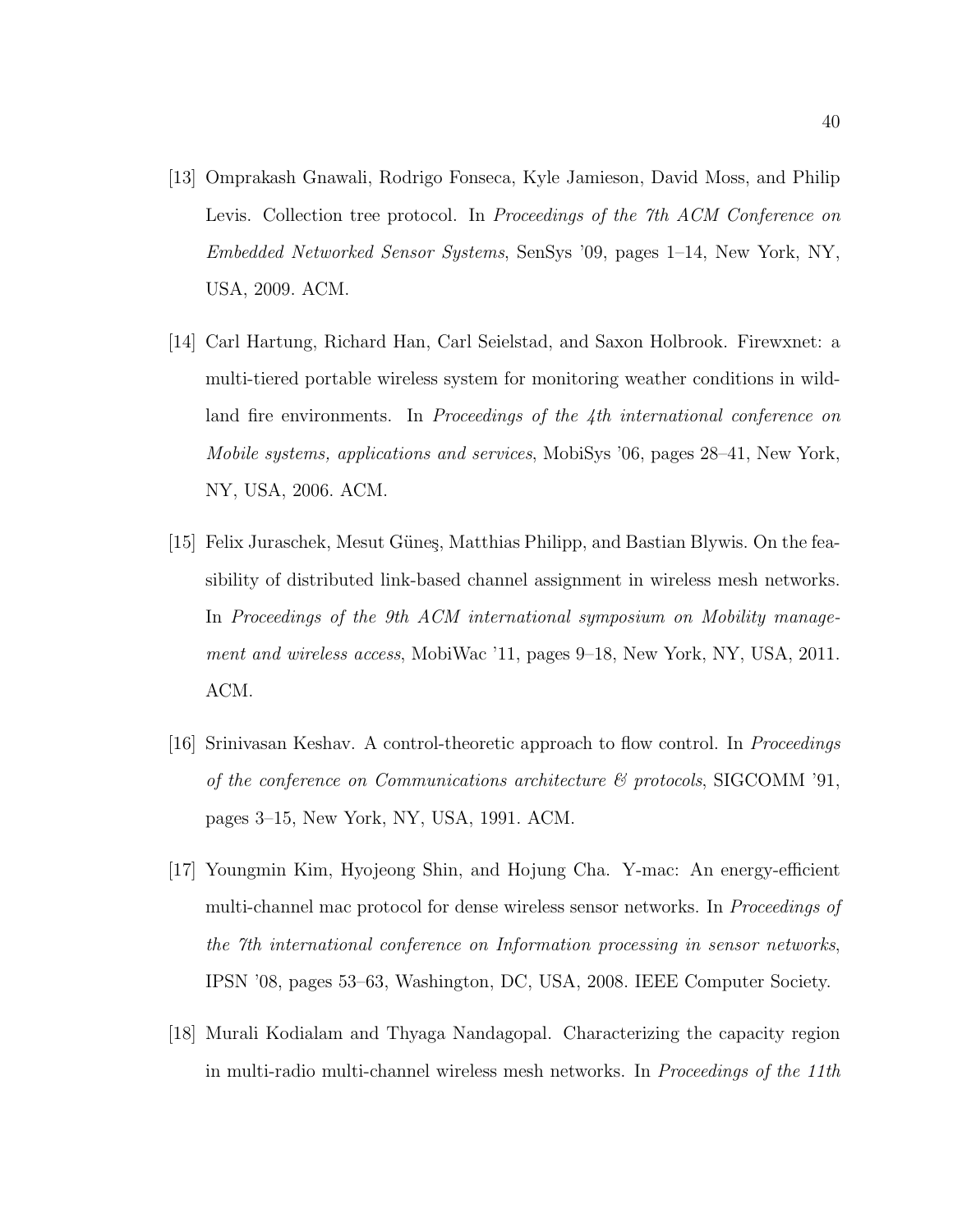annual international conference on Mobile computing and networking, MobiCom '05, pages 73–87, New York, NY, USA, 2005. ACM.

- [19] Hieu Khac Le, Dan Henriksson, and Tarek Abdelzaher. A control theory approach to throughput optimization in multi-channel collection sensor networks. In Proceedings of the 6th international conference on Information processing in sensor networks, IPSN '07, pages 31–40, New York, NY, USA, 2007. ACM.
- [20] Chieh-Jan Mike Liang, Jie Liu, Liqian Luo, Andreas Terzis, and Feng Zhao. Racnet: a high-fidelity data center sensing network. In *Proceedings of the 7th* ACM Conference on Embedded Networked Sensor Systems, SenSys '09, pages 15–28, New York, NY, USA, 2009. ACM.
- [21] Chieh-Jan Mike Liang, Nissanka Bodhi Priyantha, Jie Liu, and Andreas Terzis. Surviving wi-fi interference in low power zigbee networks. In Proceedings of the 8th ACM Conference on Embedded Networked Sensor Systems, SenSys '10, pages 309–322, New York, NY, USA, 2010. ACM.
- [22] R. Maheshwari, Jing Cao, and S.R. Das. Physical interference modeling for transmission scheduling on commodity wifi hardware. In INFOCOM 2009, IEEE, pages 2661–2665, 2009.
- [23] Chandrakant D. Patel, Cullen E. Bash, Ratnesh Sharma, Monem Beitelmal, and Rich Friedrich. Smart cooling of data centers. ASME Conference Proceedings, 2003(36908b):129–137, 2003.
- [24] Joseph Polastre, Jason Hill, and David Culler. Versatile low power media access for wireless sensor networks. In Proceedings of the 2nd international conference on Embedded networked sensor systems, SenSys '04, pages 95–107, New York, NY, USA, 2004. ACM.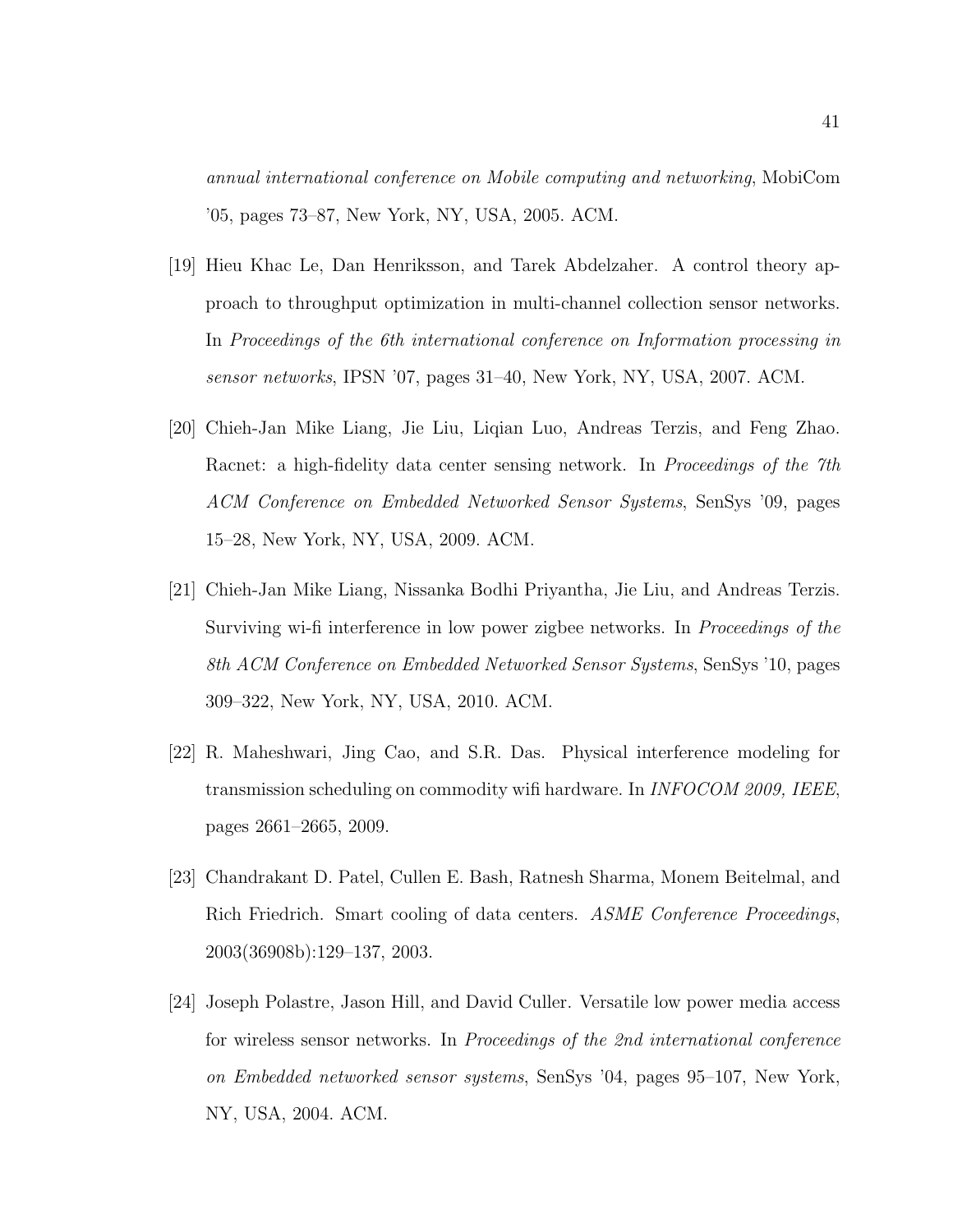- [25] Jatinder Pal Singh, Tansu Alpcan, Piyush Agrawal, and Varun Sharma. A markov decision process based flow assignment framework for heterogeneous network access. Wirel. Netw., 16(2):481–495, February 2010.
- [26] Jungmin So and Nitin H. Vaidya. Multi-channel mac for ad hoc networks: handling multi-channel hidden terminals using a single transceiver. In *Proceedings* of the 5th ACM international symposium on Mobile ad hoc networking and computing, MobiHoc '04, pages 222–233, New York, NY, USA, 2004. ACM.
- [27] Kannan Srinivasan, Maria A. Kazandjieva, Saatvik Agarwal, and Philip Levis. The β-factor: measuring wireless link burstiness. In *Proceedings of the 6th* ACM conference on Embedded network sensor systems, SenSys '08, pages 29–42, New York, NY, USA, 2008. ACM.
- [28] Jun Sun and Marshall Scott Poole. Beyond connection: situated wireless communities. Commun. ACM, 53(6):121–125, June 2010.
- [29] Robert Szewczyk, Alan Mainwaring, Joseph Polastre, John Anderson, and David Culler. An analysis of a large scale habitat monitoring application. In Proceedings of the 2nd international conference on Embedded networked sensor systems, SenSys '04, pages 214–226, New York, NY, USA, 2004. ACM.
- [30] Lei Tang, Yanjun Sun, Omer Gurewitz, and David B. Johnson. Em-mac: a dynamic multichannel energy-efficient mac protocol for wireless sensor networks. In Proceedings of the Twelfth ACM International Symposium on Mobile Ad Hoc Networking and Computing, MobiHoc '11, pages 23:1–23:11, New York, NY, USA, 2011. ACM.
- [31] Ramanuja Vedantham, Sandeep Kakumanu, Sriram Lakshmanan, and Raghupathy Sivakumar. Component based channel assignment in single radio, multi-